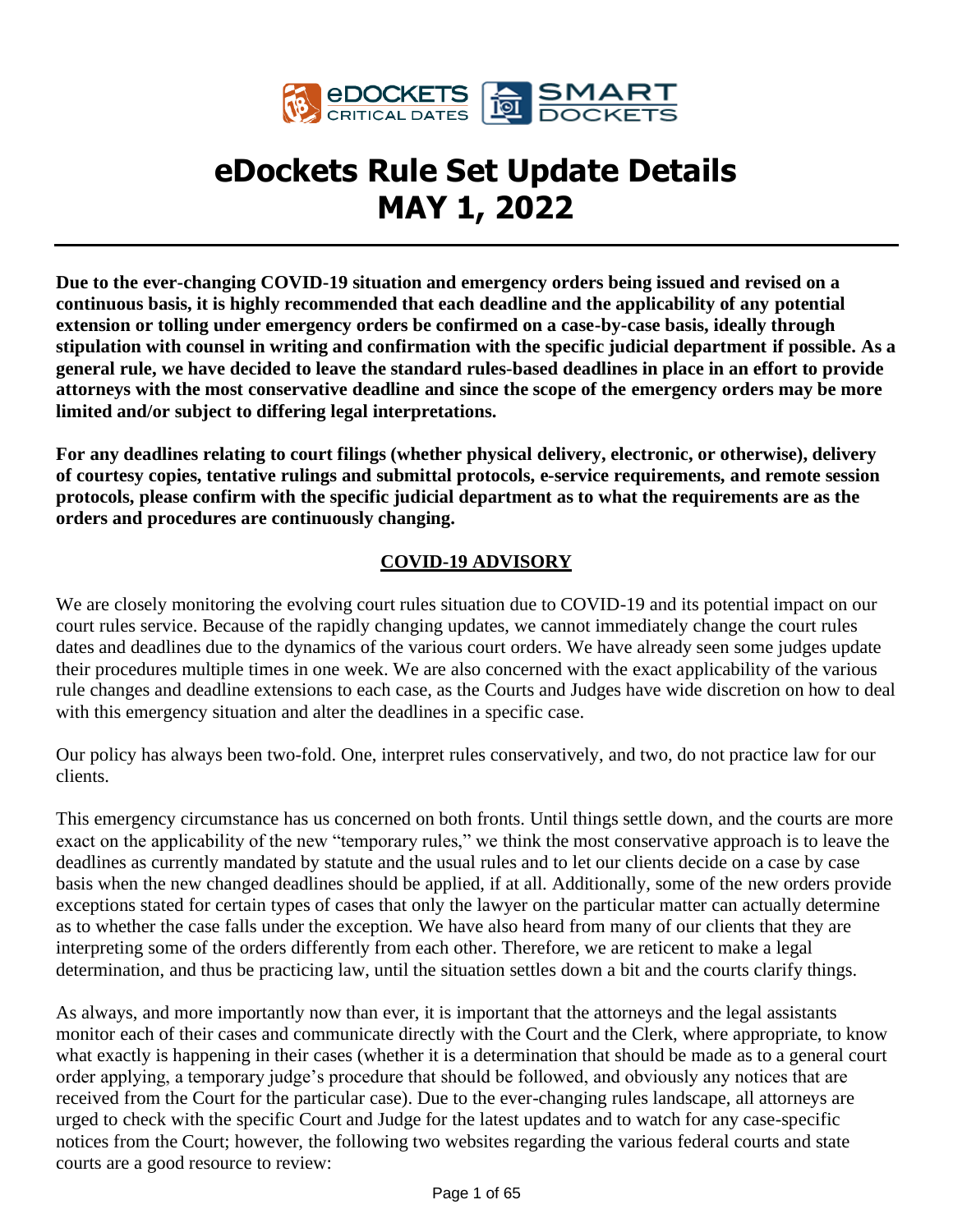

United States Federal Courts: [https://www.uscourts.gov/about-federal-courts/court-website-links/court](https://www.uscourts.gov/about-federal-courts/court-website-links/court-orders-and-updates-during-covid19-pandemic)[orders-and-updates-during-covid19-pandemic](https://www.uscourts.gov/about-federal-courts/court-website-links/court-orders-and-updates-during-covid19-pandemic)

National Center for State Courts: <https://www.ncsc.org/Newsroom/Public-health-emergency.aspx>

There are ways to manually adjust the deadlines in eDockets to reflect these rules changes. If you need any help with making those changes, please contact our support team at **eDocketsSupport@aderant.com** and cc [eDocketsCourtRules@aderant.com.](mailto:eDocketsCourtRules@aderant.com)

We understand that this is an extremely stressful time and have implemented policies that allow us to remain fully operational, including our entire team working remotely, but to not sacrifice the level of service that our clients have come to expect. We will continue to monitor the courts and make adjustments to our rules and the above position statement as the situation warrants. Now more than ever, we will need your help to navigate this situation together. If you have any suggestions or ideas on additional ways that we can support you, please let us know. The entire eDockets team stands ready to assist you in any way that we can. In the meantime, we will continue to monitor the Courts and the Court Rules in this rapidly evolving situation, and we will be in touch as appropriate.

# **RULE SETS ADDED**

Hawaii Rules of Civil Procedure (**HIRCP**) renamed

→Hawaii Rules of Civil Procedure – Cases Filed 1/1/22 or Later (**HIRCP**) New rule set: Hawaii Rules of Civil Procedure – Cases Filed Before 1/1/22 (**HIRCPR**)

Illinois Circuit Court, 4<sup>th</sup> Circuit (Effingham and Marion Counties) (IL04CT) renamed →Illinois Circuit Court, 4th Circuit (Marion County) (**IL04CT**) New rule set: Illinois Circuit Court, 4<sup>th</sup> Circuit (Effingham County) (IL04EF)

# **RULE SETS REMOVED**

N/A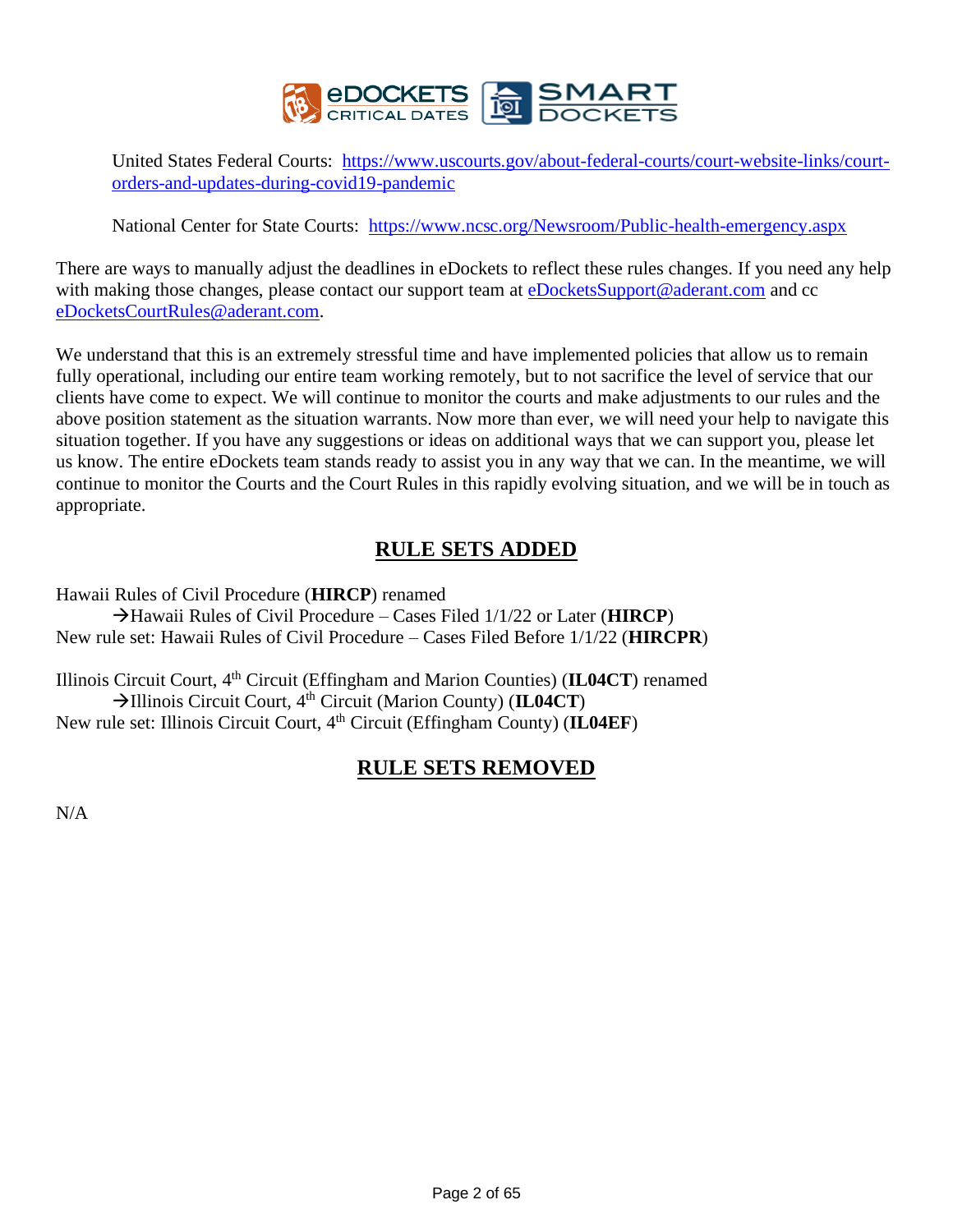

# **RULE SETS UPDATED**

# **GOVERNMENT AGENCIES**

## **United States Immigration Court (USIC)—Updates Effective 2-14-22**

Text Added:  $3.1(b)(1)(B)$  $3.1(b)(2)(B)$  $3.1(d)(3)$  $3.4(b)(1)$ 3.4(d) 5.10(w) 9.4(a) 9.4(c)(7)  $9.4(d)(5)$ Text Updated: 2.2(c)  $2.2(d)(ii) \rightarrow 2.2(d)(2)$  $3.1(b)(i)(A) \rightarrow 3.1(b)(1)(A)$  $3.1(b)(ii)(A) \rightarrow 3.1(b)(2)(A)$  $3.1(b)(iii) \rightarrow 3.1(b)(3)$  $3.1(b)(iv) \rightarrow 3.1(b)(4)$  $3.1(b)(v) \rightarrow 3.1(b)(5)$ 4.15(b) 4.15(l) 5.7(c) 5.8(c) 5.9(d)(ii)(A) $\rightarrow$ 5.9(d)(2)(A) 5.9(d)(ii)(C) $\rightarrow$ 5.9(d)(2)(C) 6.2(b) 7.3(b) 7.4(d)(iv)(A) $\rightarrow$ 7.4(d)(4)(A)  $7.4(e)(iv)(A) \rightarrow 7.4(e)(4)(A)$ 8.1 9.3(b)  $9.4(c)(i) \rightarrow 9.4(c)(2)$  $9.4(c)(vii) \rightarrow 9.4(c)(8)$  $9.4(d)(v) \rightarrow 9.4(d)(6)$ 9.4(e)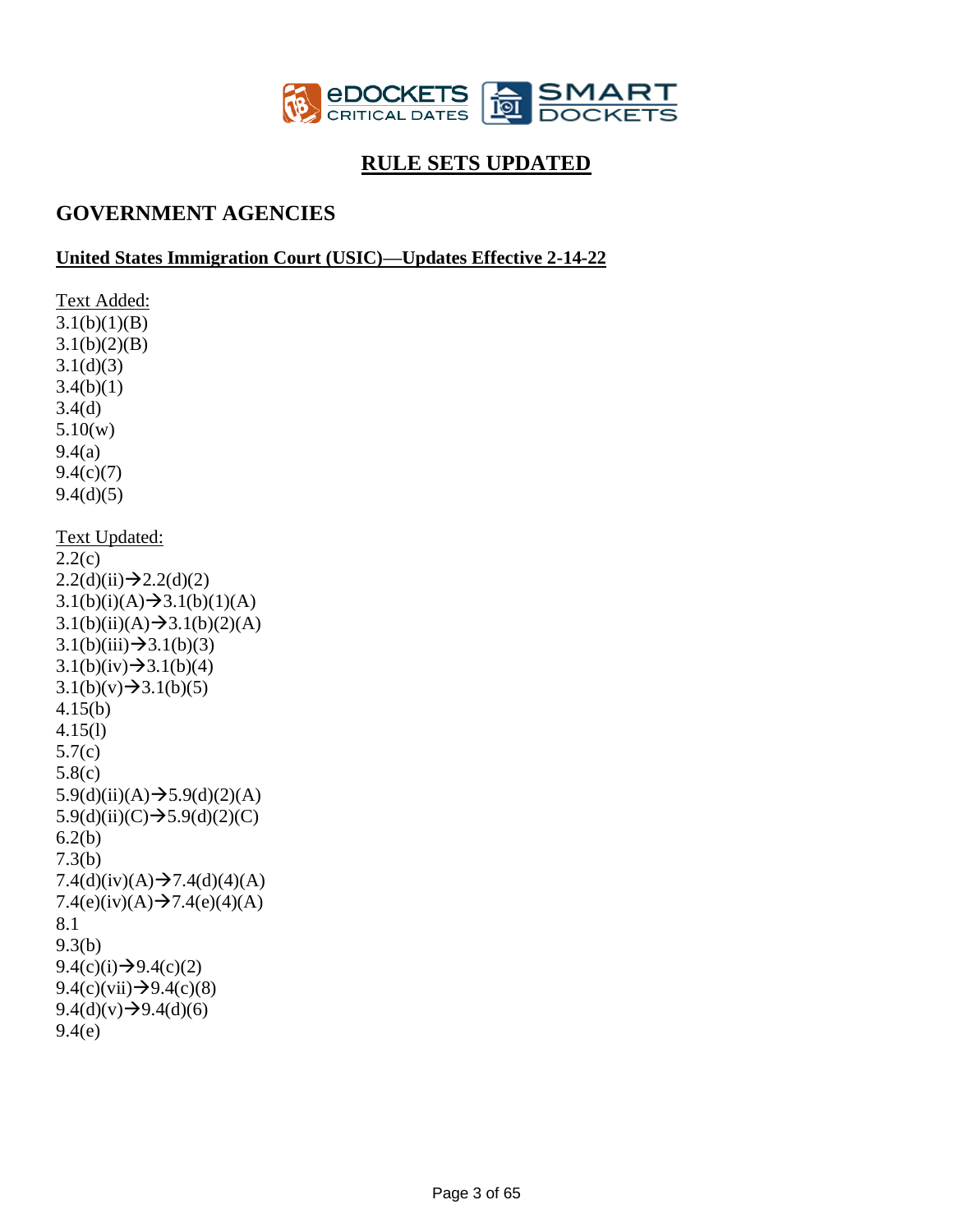

Triggers Added:

Document Submitted Without Filing Fee Rejected Filings for Individual Calendar Hearing Involving Represented Non-Detained Alien Submitted Hearing—Continued Detention Review Merits Hearing Hearing—Reasonable Cause Hearing re Detention Motion for Prima Facie Determination of Eligibility Received Order Finding Removability of Represented Non-Detained Alien Order Granting Motion to Set Aside Prior Determination of Continued Detention Order Remanding Detention Review Case to Immigration Judge After Appeal by Department of Homeland Security Order—Final Order of Removal Pleadings and Evidence re Charge(s) of Removability of Represented Non-Detained Alien Submitted Record of Continued Detention Review Merits Hearing Closed Record of Reasonable Cause Hearing re Detention Closed Unplanned ECAS System Outage on Filing Deadline Triggers Affected: Continued Detention Review Proceeding Referred to Immigration Judge→Detention Review Proceeding Referred to Immigration Judge Decision Rendered or Mailed→Decision Rendered or Provided by Mail or Electronic Notification Filings for Individual Calendar Hearing Involving Non-Detained Alien Submitted→Filings for Individual Calendar Hearing Involving Unrepresented Non-Detained Alien Submitted Filings for Master Calendar Hearing Involving Non-Detained Alien Submitted→Filings for Master Calendar Hearing Involving Unrepresented Non-Detained Alien Submitted Hearing on Individual Calendar Hearing on Master Calendar Motion to Reconsider Filed Motion to Reopen Filed Order Dismissing Proceedings re Continued Detention After Reasonable Cause Hearing→Order Dismissing Proceedings re Detention After Reasonable Cause Hearing

### **United States Tax Court (USTAX)—Updates Effective 12-27-21**

Text Removed: PGECAF III(Viewing) PGECAF VI(Format)

Text Updated: PGECAF VI(Timeliness)→PG EFAP(BYEF)

Triggers Affected: Entry of Decision Hearing on Motion Hearing on Motion for Reasonable Litigation or Administrative Costs Trial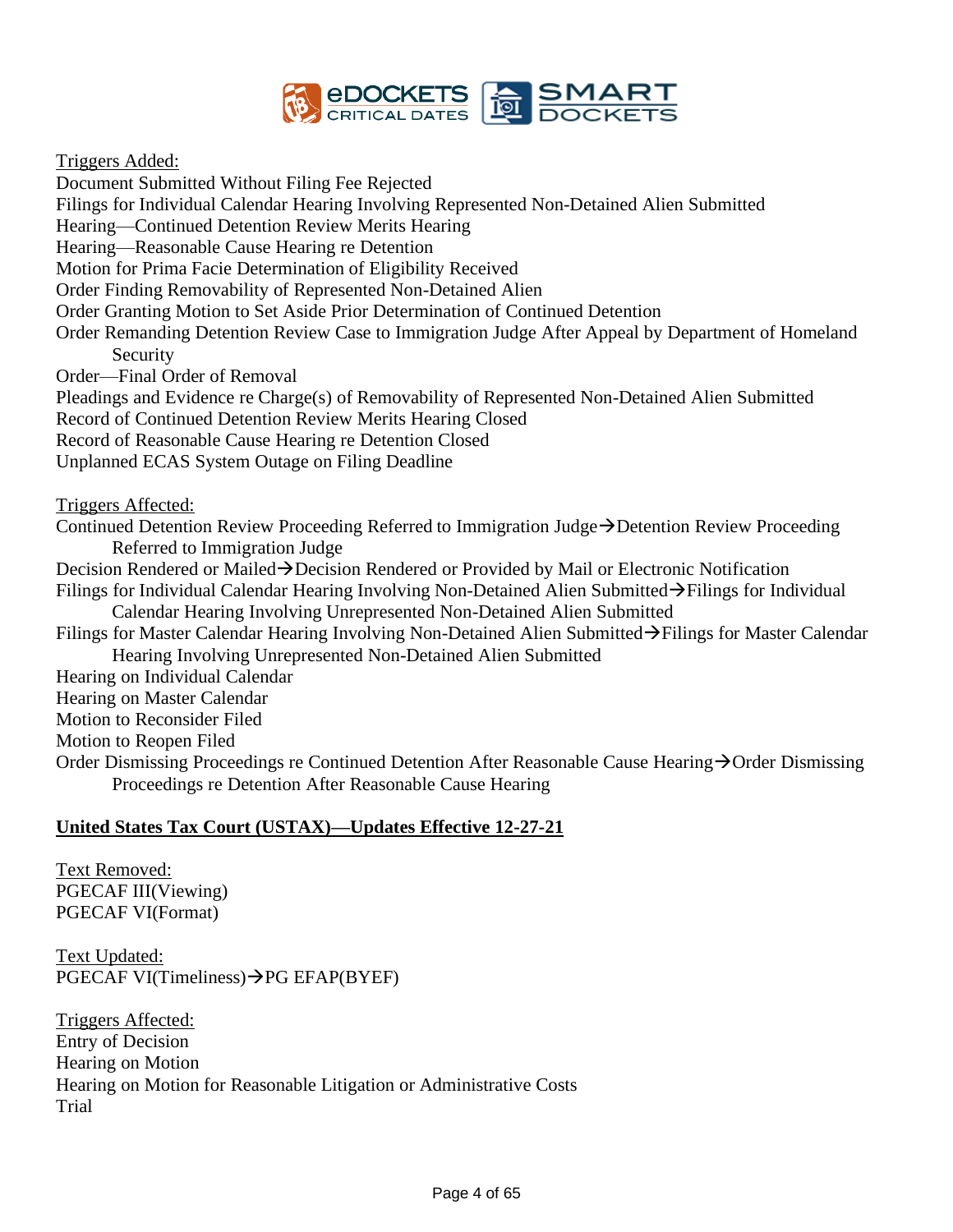

# **FEDERAL APPEALS**

## **U.S. Court of Appeals, Fifth Circuit (5CIRCT)—Updates Effective April 2022**

Text Updated: 26.1.1

## **U.S. Court of Appeals, Eleventh Circuit (11CIRC)—Updates Effective 4-1-22**

Text Removed: GEF 11.1

Text Updated:  $25-3(b)$  $30-1(d)$ 31-3 31-5 GEF  $6.2 \rightarrow 25-3(i)$  $GEF 9.1 \rightarrow 25-3(h)$ 

Triggers Removed: Motion to File Under Seal Filed

Triggers Added: Motion to File Documents Under Seal Filed

Triggers Affected: Briefing—Appellant's Opening Brief Filed Briefing—Appellee's Brief Filed Briefing—Appellee's Brief Served triggers Notice of Error re Upload of Incorrect Document or Filing of Document in Wrong Case Notice that Appeal Classed for Oral Argument

# **FEDERAL PROCEDURE**

**United States Judicial Panel on Multidistrict Litigation (MDL)—Not Based on Rules Update**  Changes made based on internal review of rule set.

Text Updated: 3.2(d)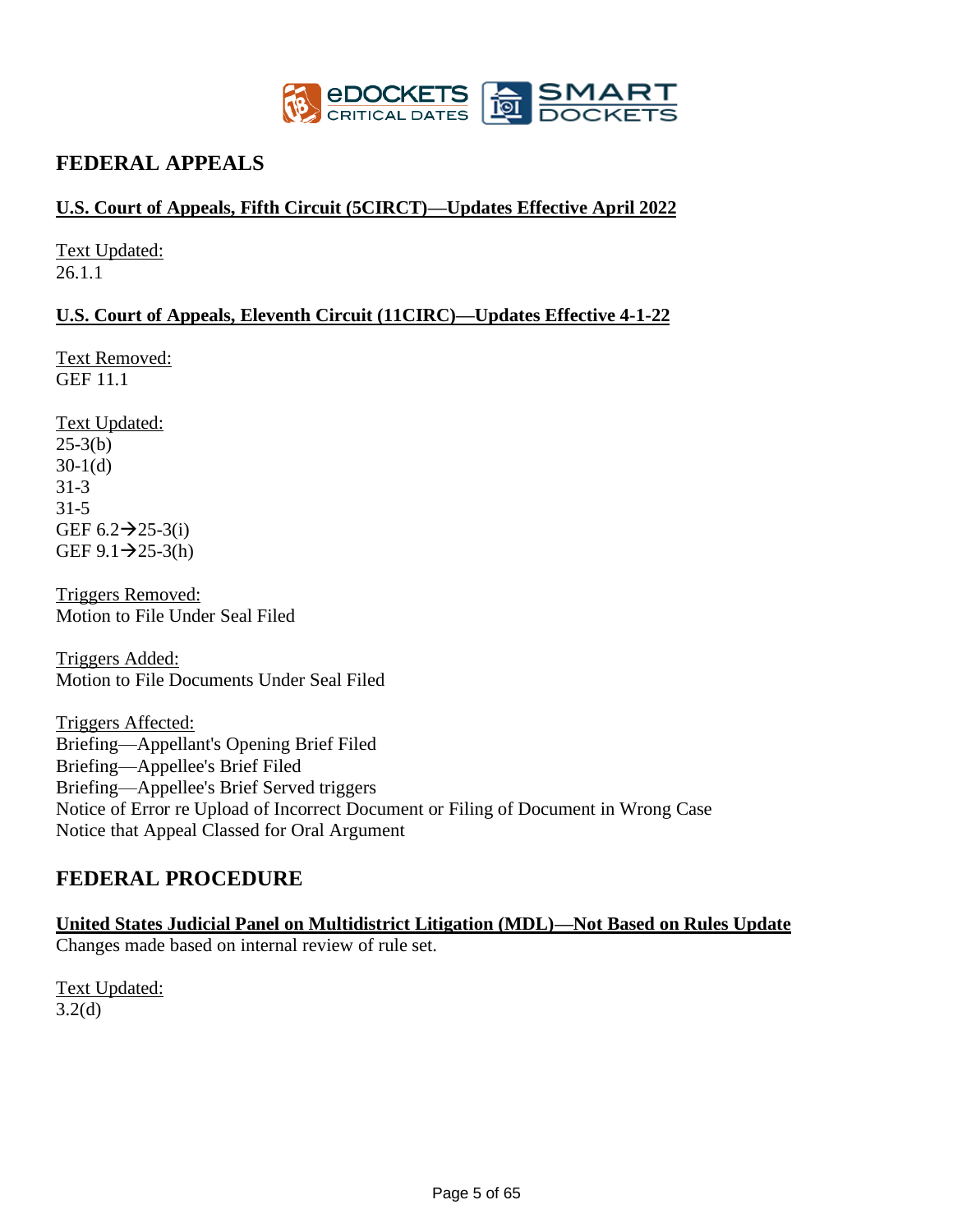

# **ALABAMA**

# **FEDERAL**

## **USBC, Northern District of Alabama (ALNB)—Updates Effective December 2021**

Text Updated: CM/ECF Reminders (WS) $\rightarrow$ AP R(WS) CM/ECF T/C (FP) $\rightarrow$ AP TC(FP) CM/ECF T/C (LP) $\rightarrow$ AP TC(LP)

## **STATE**

### **Alabama Rules of Appellate Procedure (ALRAP)—Updates Effective 4-1-22**

Text Updated:  $57(e)(4)(A)$ 57(h)(2) 57(h)(4)  $57(j)(3)$  $57(k)$ 

# **ARIZONA**

## **STATE**

## **Arizona Superior Court, Maricopa County (AZMSC)—Updates Effective 3-30-22**

Text Added: AO 2022-029 II(B)(2)(d) AO 2022-029 II(C)(2) AO 2022-029 II(D)(2) AO 2022-029 III(B) AO 2022-029 IV

Triggers Added: Letter Stating Fees Due in Full Received Order Denying Supplemental Application for Further Deferral or Waiver of Fees Telephone Call to Requester for Fee Deferment re Improper Filing Fee

Triggers Affected: Pleading—Complaint Filed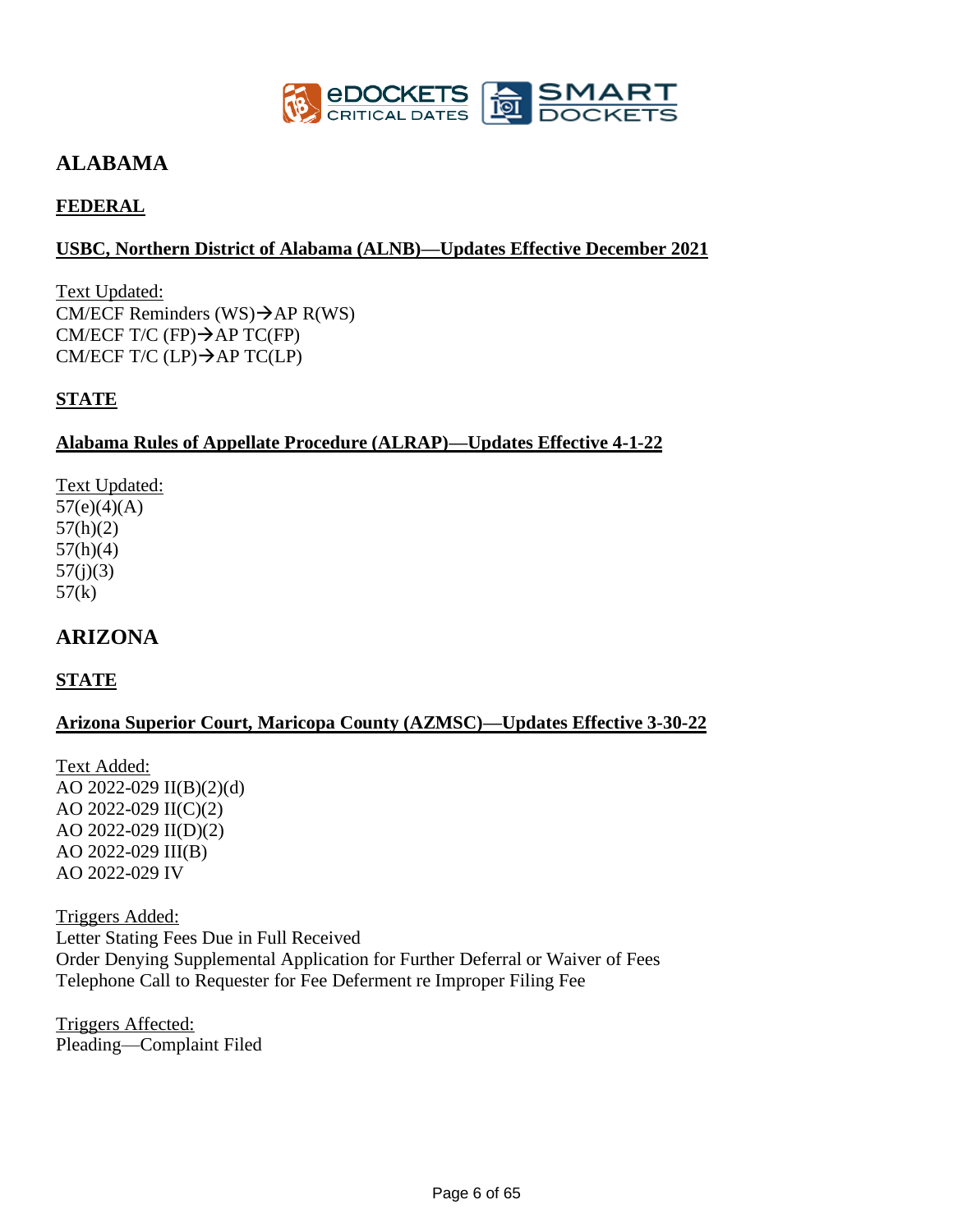

# **CALIFORNIA**

## **FEDERAL**

### **USBC, Southern District of California (CASBCT)—Updates Effective 4-15-22**

Text Added: 1007-7 7007.1-1

Text Updated: AP 1.2

AP 1.10 [Deadline to pay filing fee changed from 24 hours to end of same day]

AP 3.1(b) AP 3.1(c)

Triggers Affected: Notice of Removal Filed Petition Filed triggers Pleading—Complaint Filed Pleading—Complaint Received Pleading—Summons Issued Pleading—Summons Served by Mail, to Clerk, or to Designated Agency Pleading—Summons Served Personally or Electronically Pleading—Time Fixed for Serving Answer to Complaint Served by Publication Pleading—Time Fixed for Serving Answer to Complaint Served Outside U.S.

### **USDC, Central District of California, Hon. David O. Carter (DOC)—Updates Effective April 2022**

Text Updated: JPS JP 4

Triggers Affected: Notice of Removal Filed Pleading—Complaint Filed

## **USDC, Central District of California, Hon. Michael W. Fitzgerald (CAMWF)—Updates Effective April 2022**

Text Removed: JPS IN

Text Updated: JPS MCC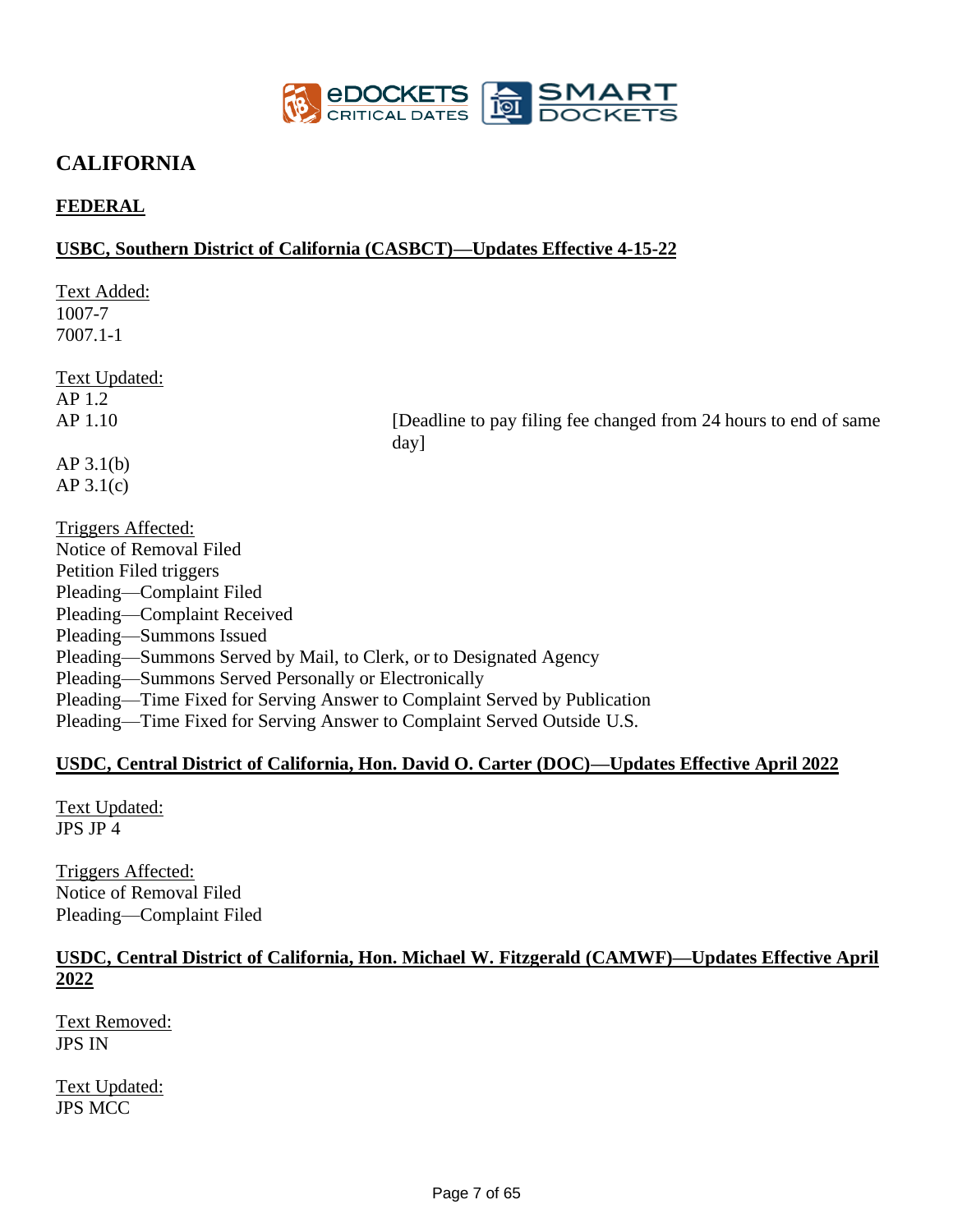

Triggers Affected: Joint Rule 26(f) Report Filed Notice of Removal Filed Pleading—Complaint Filed

## **USDC, Central District of California, Mag. Steve Kim (CASKIM)—Updates Effective April 2022**

Text Updated: JPS LMS Civil Motions

## **USDC, Central District of California, Mag. John E. McDermott (JEM)—Updates Effective April 2022**

Text Updated: JPS LMS 1

## **USDC, Central District of California, Mag. Rozella A. Oliver (CARAO)—Updates Effective April 2022**

Text Added: JPS LMS 2(C)

Text Updated: JPS JP 2

JPS JP 3 [Deadline changed from one court day by noon to 24 hours]

Triggers Affected: Discovery Cutoff triggers Ex Parte Application Served on Other Party

## **USDC, Central District of California, Hon. Virginia A. Phillips (VAP)—Updates Effective April 2022**

Text Updated: JPS LMS

### **USDC, Central District of California, Mag. Margo A. Rocconi (CAMAR)—Updates Effective April 2022**

Text Added: JPS JP 21

Triggers Affected: Hearing triggers

### **USDC, Central District of California, Mag. Michael R. Wilner (CAMRW)—Updates Effective April 2022**

Text Updated: JPS MCC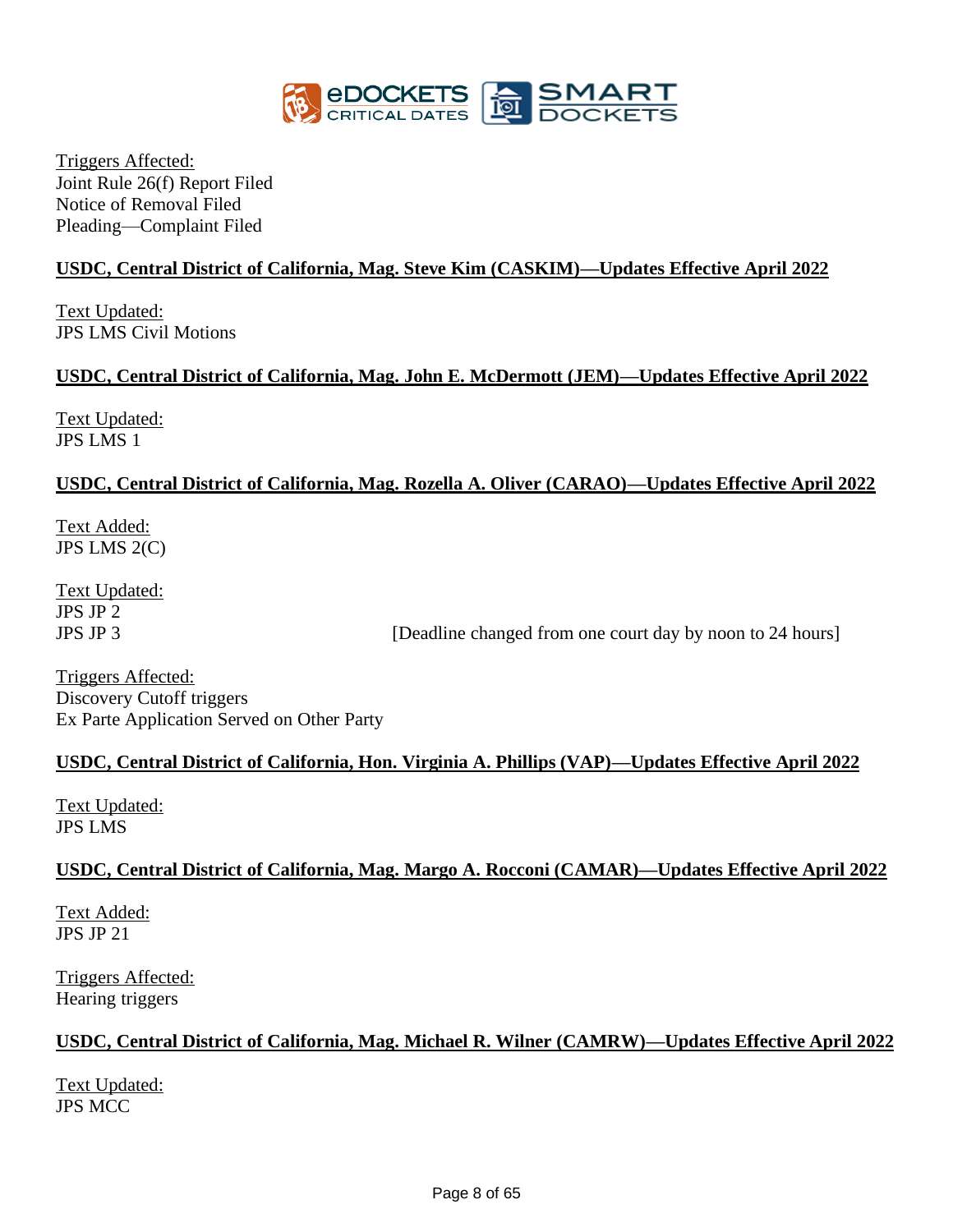

## **USDC, Eastern District of California, Mag. Helena M. Barch-Kuchta (CAHBK)—Updates Effective April 2022**

Text Updated: IP  $I(B)$ 

## **USDC, Northern District of California, Hon. Vince Chhabria (CAVC)—Updates Effective 4-18-22**

Text Removed:

Cal SN CCTEH [Not based on rules update]

Text Added: Notice Cal CMC Notice Cal IP LM

Text Updated: Cal SN CMC Cal SN LM Cal SN PC

Triggers Affected: Hearing triggers Motion Filed Motion for Judgment on Pleadings Filed Motion for More Definite Statement Filed Motion for New Trial Filed Motion for Relief from Nondispositive Pretrial Order of Magistrate Judge Filed Motion to Consider Whether Another Party's Material Should Be Sealed Filed Motion to Dismiss per Rule 12 Filed Motion to Strike Filed

### **USDC, Northern District of California, Hon. Jacqueline Scott Corley (CAJSC)—Updates Effective 4-11-22**

Text Removed: SCSO 3 SCSO 4

Text Added: CSO G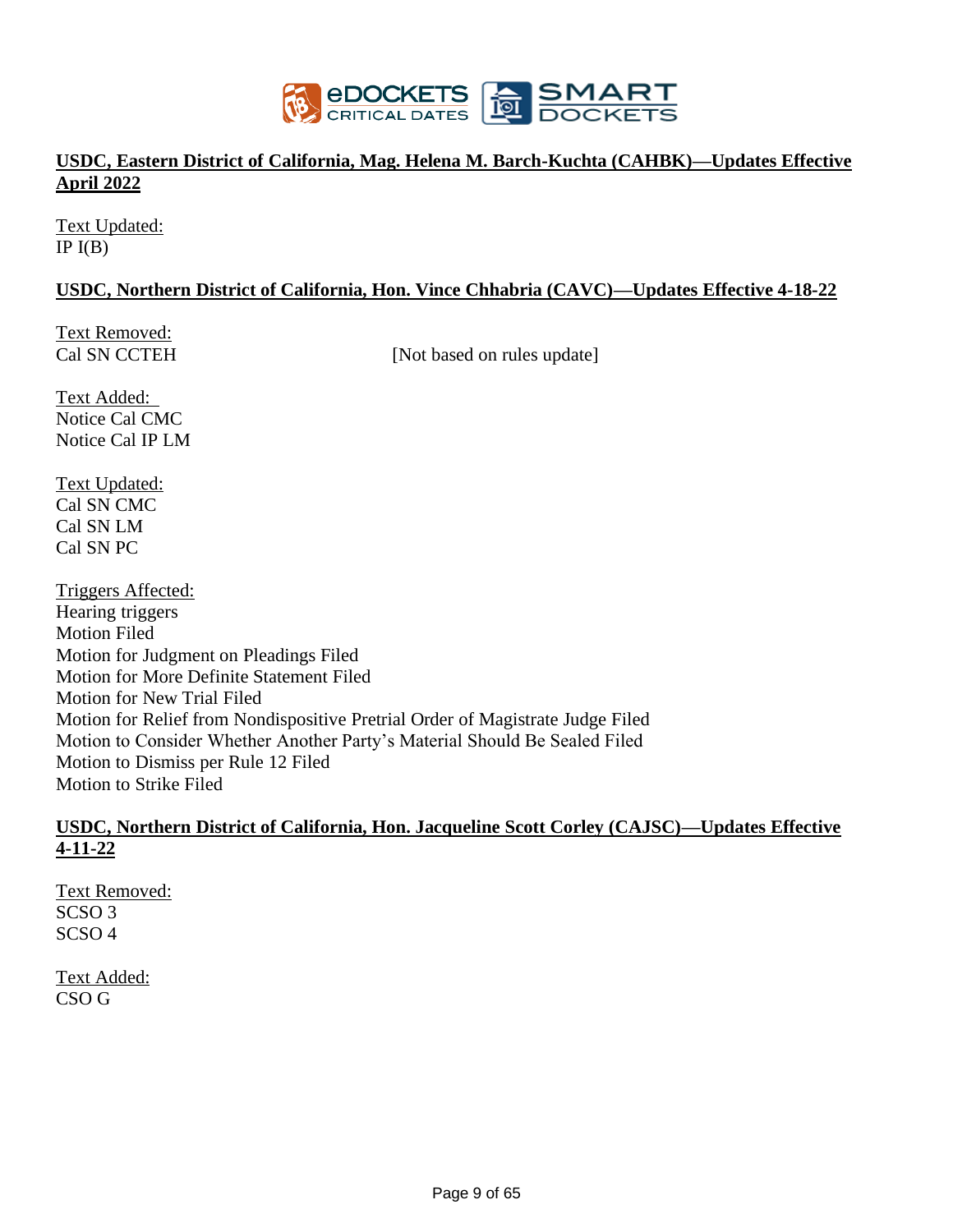

Text Updated: Cal CMC/SC [Not based on rules update] Cal LM [Not based on rules update] Cal PTC [Not based on rules update] CSO Calendar Dates→CSO A CSO CCM(Intro)→CSO E(Intro) CSO Depositions→CSO F(Depositions) CSO Privilege Logs→CSO F(Privilege Logs)

Triggers Removed: Settlement Funds Distributed and Attorneys' Fees Paid in Class Action

Triggers Added: Settlement Fund Final Distribution in Class Action

Trigger Affected: Conference—Settlement Conference

## **USDC, Northern District of California, Mag. Virginia K. DeMarchi (CAVKD)—Updates Effective 4-1-22**

Text Updated: SOCC 3

SOCC 5 [Deadline changed from 72 hours to 7 days]

Triggers Affected: Conference—Case Management Conference Conference—Initial Case Management Conference Hearing triggers

### **USDC, Northern District of California, Hon. Beth Labson Freeman (CABLF)—Updates Effective April 2022**

Changes also made to other rule sets for NDCA judges who participate in the Cameras in the Courtroom Pilot Project: Alsup, Breyer, Chen, Chesney, Chhabria, Davila, Donato, Gonzalez Rogers, Illston, Orrick, Tigar, White, and Wilken.

Text Updated: NDCA CIC Proc. 1(c) NDCA CIC Proc. 1(e)

### **USDC, Northern District of California, Hon. Haywood S. Gilliam, Jr. (CAHSG)—Updates Effective April 2022**

Text Updated: Sched Notes (Motions)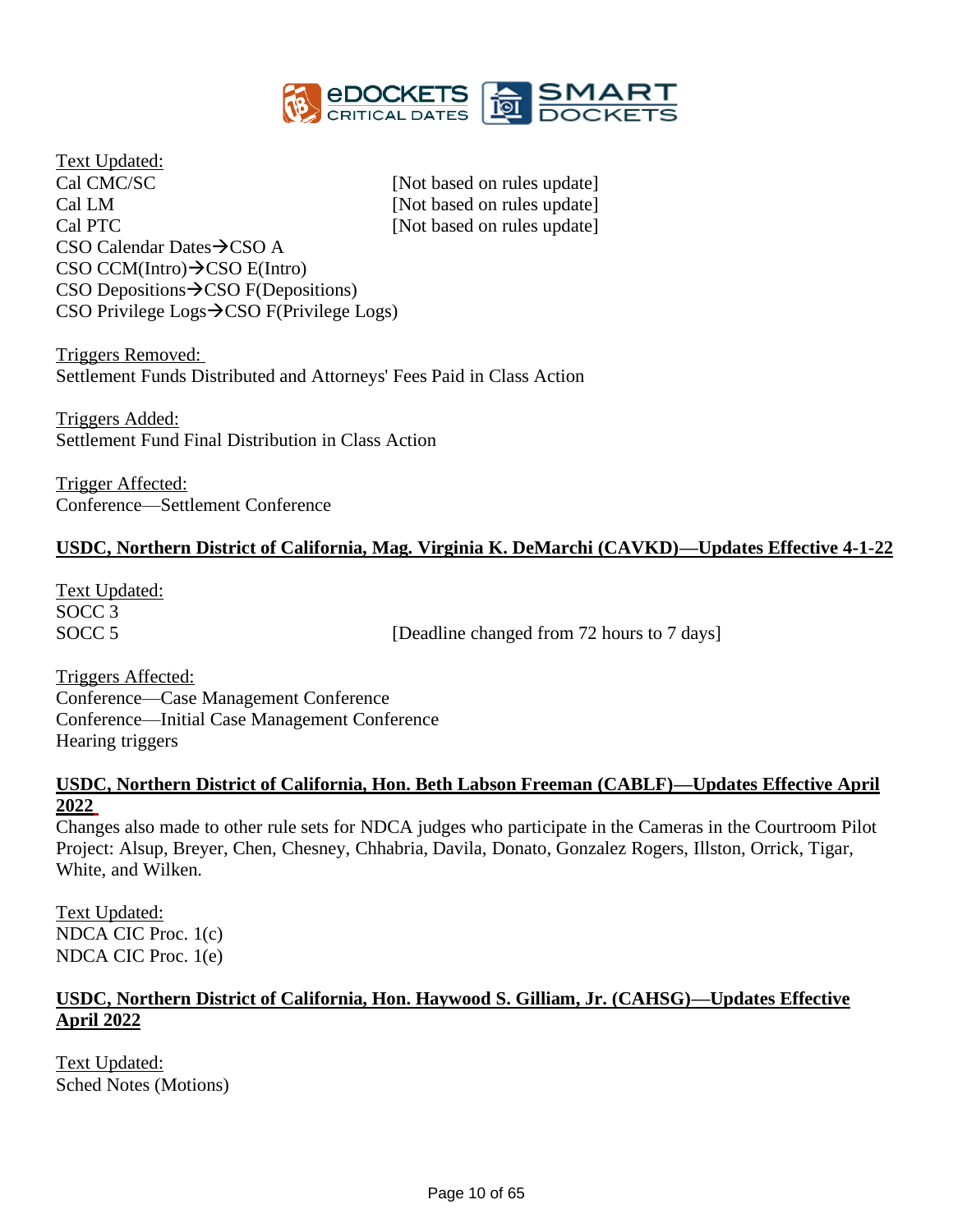

### **USDC, Northern District of California, Hon. William H. Orrick (CAWHO)—Updates Effective 4-1-22**

Text Updated: CS CMC

### **USDC, Northern District of California, Hon. Joseph C. Spero (JCS)—Updates Effective 5-1-22**

Text Updated: Cal L&M

Triggers Affected: Hearing triggers

# **USDC, Northern District of California, Hon. Claudia Wilken (CW)—Not Based on Rules Update**

Changes made based on internal review of rule set.

Text Added: WCCS CMC&PC WCCS L&M WCCS T

Triggers Affected: Conference—Case Management Conference Conference—Final Pretrial Conference Conference—Initial Case Management Conference Hearing triggers Trial

## **USDC, Southern District of California, Hon. Anthony J. Battaglia (AJB)—Updates Effective April 2022**

Text Updated:  $CCP$  II(A)

### **USDC, Southern District of California, Mag. Ruth Bermudez Montenegro (CARBM)—Updates Effective April 2022**

Text Removed: CCR II.B. CCR IV.B.i. CCR VII.

Text Added: CCR III.A. CCR III.B. CCR III.C. CCR III.G. CCR VIII.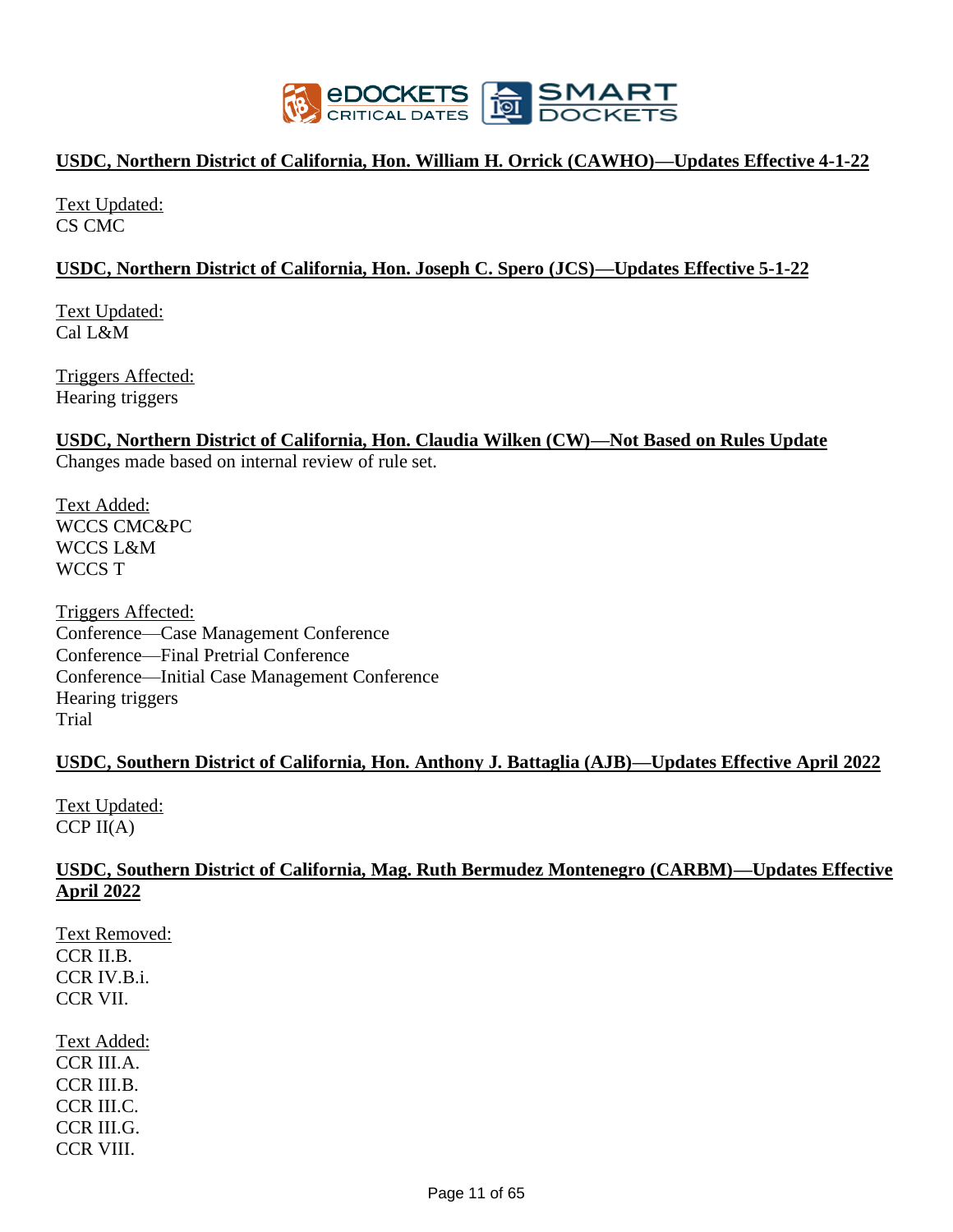

Text Updated:

CCR VI. $\rightarrow$ CCR V. [Deadline changed from 1 court day at 5 PM to 3 court days]

Triggers Removed: Conference—Settlement Conference Discovery—Deposition Transcript Certified Discovery—Deposition Transcript Completed Discovery—Interrogatories Served by Mail, to Clerk, or to Designated Agency Discovery—Interrogatories Served Personally or Electronically Discovery—Request for Admissions Served by Mail, to Clerk, or to Designated Agency Discovery—Request for Admissions Served Personally or Electronically Discovery—Request for Production or Inspection Served by Mail, to Clerk, or to Designated Agency Discovery—Request for Production or Inspection Served Personally or Electronically Discovery—Response to Interrogatories Provided Discovery—Response to Request for Admissions Provided Discovery—Response to Request for Production or Inspection Provided Ex Parte Motion Submitted

Triggers Added:

Conference of Counsel Before Filing Noticed Motion Discovery—Interrogatories Served Discovery—Request for Admissions Served Discovery—Request for Production or Inspection Served Ex Parte Application Served by Any Means Settlement

Triggers Affected: Conference triggers Discovery—Deposition Date per Notice Accompanied by Request for Production Hearing triggers Trial

# **STATE**

## **California Superior Court, Alameda County (CAALAS/CAALSC/LDCAAL/CAPRAL)—Updates Effective April 2022**

Text Updated: Media Request

## **California Superior Court, Contra Costa County (CACCSC/CACCSD/LDCACD/LDCACN)—Updates Effective 3-31-22**

Relevant changes also made in Contra Costa County Superior Court Probate Division rule set.

Text Added:  $2.180(c)(2)$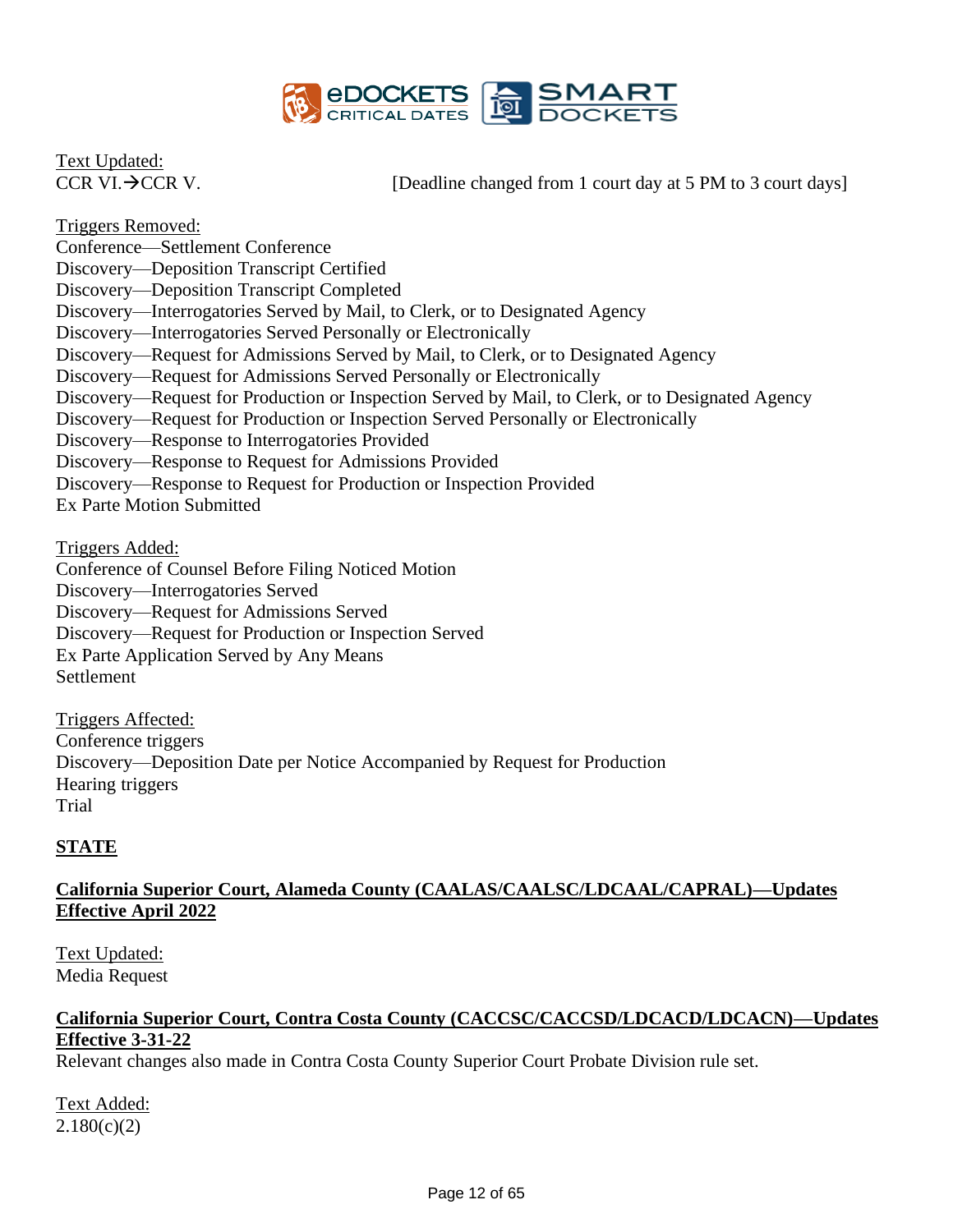

Text Updated: 3.202(a)

Triggers Affected: Conference—Case Management Conference triggers Conference—Initial Case Management Conference triggers Hearing triggers Pleading—Complaint Filed Pleading—Complaint Received

## **California Superior Court, Contra Costa County, Discovery Facilitator Program (CACCSD/LDCACD)—Updates Effective 3-31-22**

Text Updated:  $3.301(d)(1)$ 

## **California Superior Court, Contra Costa County, Probate Division (CAPRCC)—Updates Effective 3-31-22**

Text Added: 2.180(e)(2)

Triggers Affected: Hearing triggers

## **California Superior Court, Lake County (CALKSC/LDCALK)—Updates Effective 3-31-22**

Text Added:  $16.3(C)(1)$  $16.3(C)(2)$  $16.3(C)(3)$  $16.5(D)$  $16.5(F)$ 

Triggers Affected: Conference—Mandatory Settlement Conference Eminent Domain—Trial Hearing triggers Trial triggers Unlawful Detainer—Trial

## **California Superior Court, Los Angeles County (CALAIC/CALAMC)—Updates Effective 4-1-22**

Text Updated: 2022-SJ-001-00→2022-SJ-001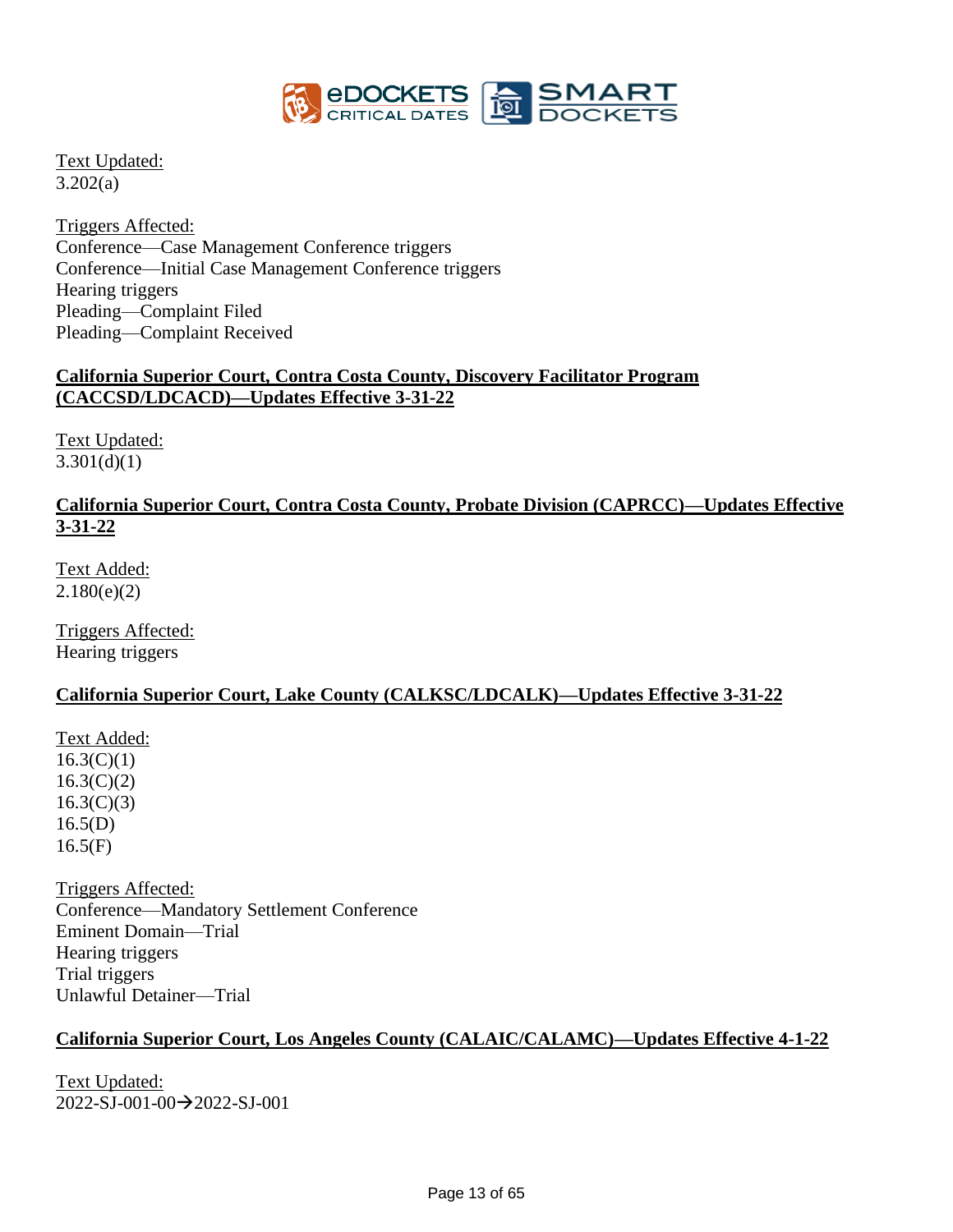

## **California Superior Court, Los Angeles County, Family Law Division (CAFCLA)—Updates Effective 4-13-22**

Text Updated: 2021-GEN-032-00 7(a)(i)→2022-GEN-009-00 7(a)(i)

### **California Superior Court, Los Angeles County, Non-Preference Asbestos Cases (CALAAB)—Updates Effective 1-26-22**

Updates also made in Preference Asbestos Cases rule set.

Text Added: Dept. 15 SSC (EPA) Dept. 15 SSC (TP)(FSC)

Triggers Affected: Conference—Final Status Conference Hearing on Ex Parte Application Hearing on Ex Parte Application for Alternative Writ

## **California Superior Court, Mendocino County (CAMESC/LDCAME)—Updates Effective 12-31-21**

Relevant changes made in probate division as well.

Text Removed: SO 2021-02

Triggers Affected: Conference triggers Document E-Filed in Case Requiring Original Document Eminent Domain—Trial Hearing triggers Trial triggers Unlawful Detainer—Trial

### **California, Superior Court, Monterey County (CAMOSC/LDCAMT)—Updates Effective 3-31-22**

Text Added:  $RCP D(1)$  $RCP D(2)$ 

Triggers Affected: Eminent Domain—Trial Hearing—Evidentiary Hearing Trial triggers Unlawful Detainer—Trial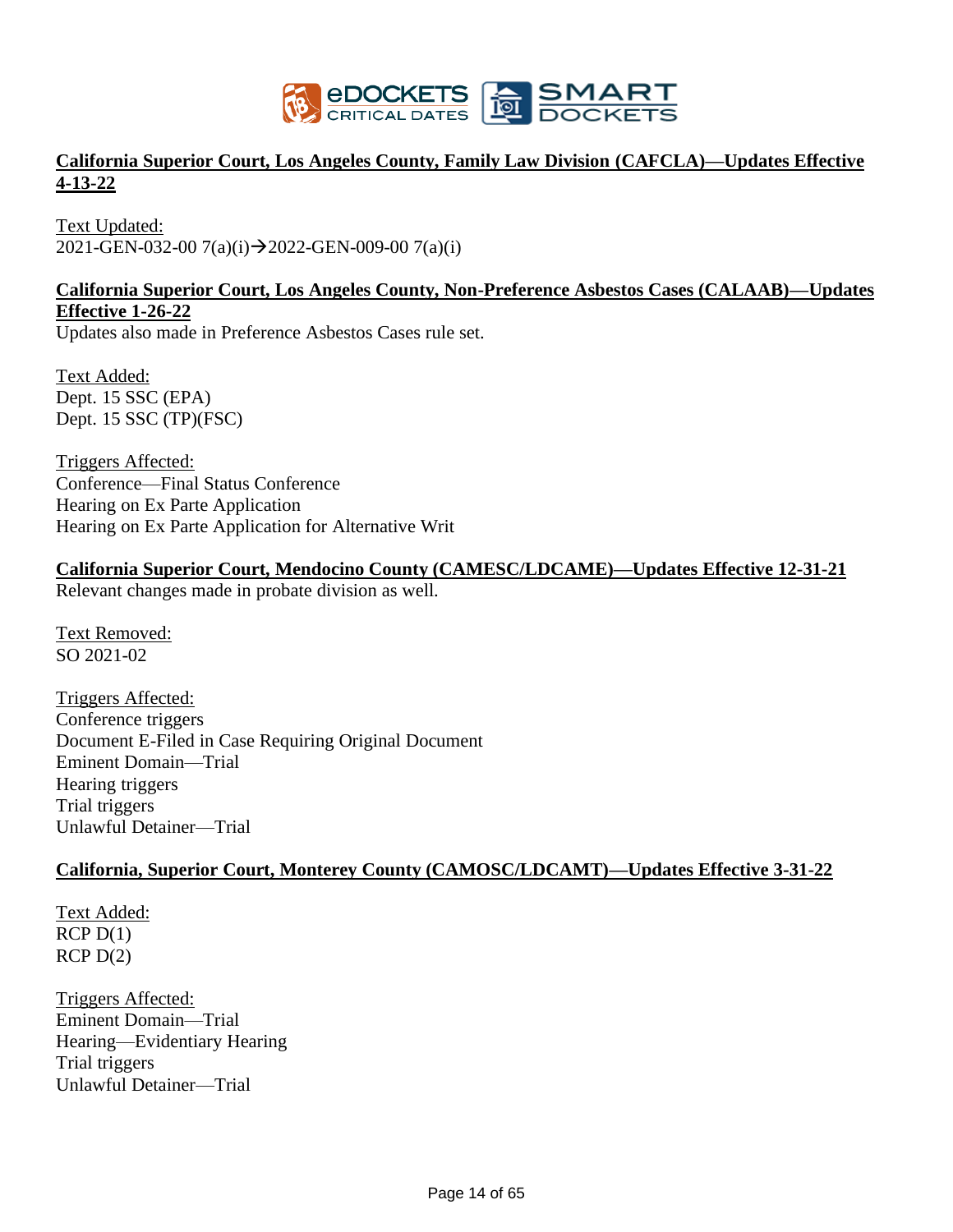

### **California Superior Court, Orange County (CAORSC)—Updates Effective 4-1-22**

Changes also applied to Probate Division rule set, where applicable.

Text Removed: API Restraining Orders 5(c)(1)(C) API UD  $4(C)(1)(C)$ API Unlimited and Complex 3(c)(1)

Text Added: 375(c)  $375(d)(1)$ 375(d)(2) 375(d)(3)

Triggers Affected: Conference triggers Hearing triggers

### **California Superior Court, Orange County, Limited Division (LDCAOR)—Updates Effective 4-1-22**

Text Removed: API Admin Appeals  $5(c)(2)(C)$ 

Text Updated: API Limited  $4(c)(1) \rightarrow$ API Limited 4

Triggers Affected: Conference triggers Hearing triggers

## **California Superior Court, Orange County, Family Law Division (CAFCOC)—Updates Effective 4-1-22**

Text Added: 719(c)(2) 719(c)(3)(a) 719(c)(3)(b) 719(c)(4)

Triggers Affected: Conference triggers Hearing triggers Trial triggers

## **California Superior Court, Orange County, Probate Division (CAPROC)—Updates Effective 4-1-22**

Text Added: 601.02(c) 601.02(h)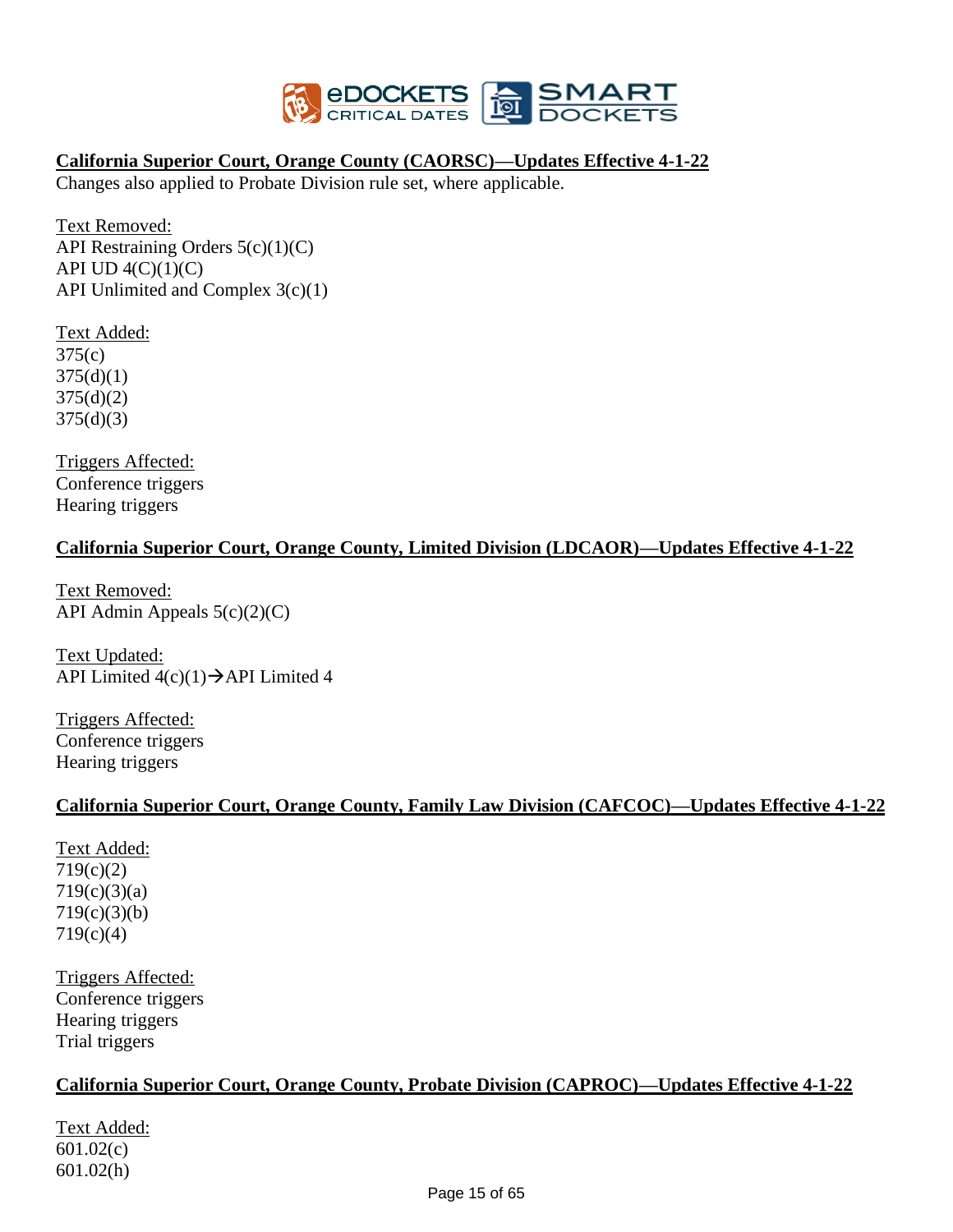

Triggers Affected: Conference triggers Hearing triggers

## **California Superior Court, Sacramento County (CASAUN/LDCASA/CAPRSA)—Updates Effective 3-28-22**

Text Updated: OCR

Triggers Affected: Conference triggers Eminent Domain—Trial Hearing triggers Trial triggers Unlawful Detainer—Trial

# **Limited Division, California Superior Court, Sacramento County (LDCASA)—Not Based on Rules Update**

Changes made based on internal review of rule set.

Text Removed: LCPD  $LC-A(1)$ LCPD LC- $A(2)(a)$ LCPD LC- $A(2)(b)$ 

Text Added:  $LCPD LC-B(1)$ 

Text Updated: LCPD LC-B $(1)$  $\rightarrow$ LCPD LC-A $(1)$ LCPD LC-B $(3)$  $\rightarrow$ LCPD LC-A $(3)$ LCPD LC-B $(4)$  $\rightarrow$ LCPD LC-A $(4)$ LCPD LC-B(15) $\rightarrow$ LCPD LC-A(14) LCPD LC-B(17) $\rightarrow$ LCPD LC-A(16) LCPD LC-B $(21) \rightarrow$ LCPD LC-A $(20)$ LCPD LC-C(1)(c) $\rightarrow$ LCPD LC-B(2)(c)

Triggers Affected: Eminent Domain—Trial triggers Hearing triggers Trial triggers Unlawful Detainer—Trial triggers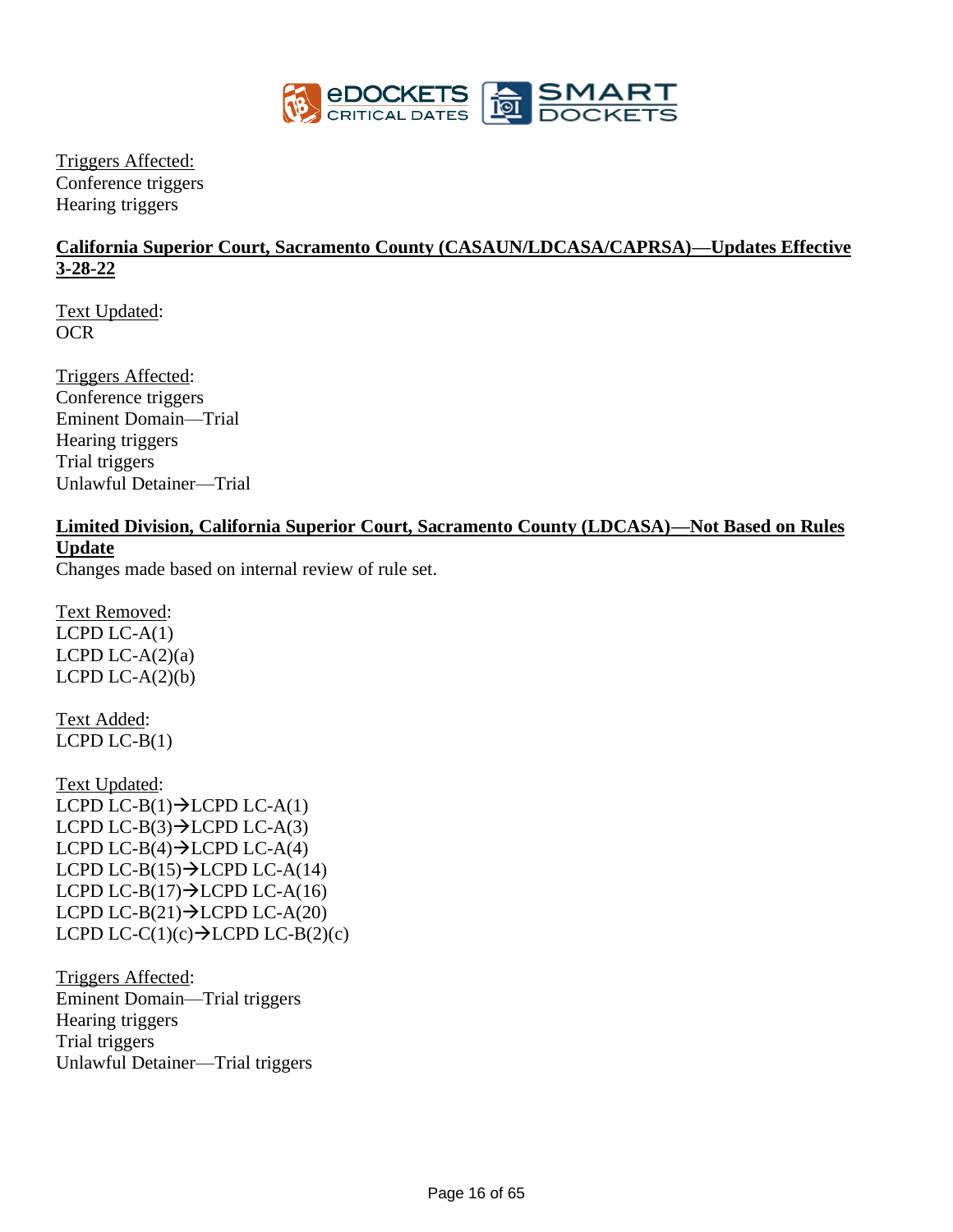

## **California Superior Court, San Diego County, Family Law Division (CAFCSD)—Updates Effective 3-7-22**

Text Removed: 5.3.1(A)

Text Updated:  $5.3.1(C) \rightarrow 5.3.1(B)$ 

Triggers Affected: Hearing on Ex Parte Application Hearing on Request for Emergency Order

### **California Superior Court, San Francisco County, Probate Division (CAPRSF)—Updates Effective 4-1-22**

Text Updated:  $14.47(D) \rightarrow 14.47(C)$  $14.47(I)(3) \rightarrow 14.47(H)(3)$  $14.47(I)(5) \rightarrow 14.47(H)(5)$ 

## **California Superior Court, San Francisco County, Complex Civil Litigation, Dept. 304 (DEP304)— Updates Effective 2-3-22**

Text Added: CCD JI CCD MC

Triggers Added: Conference—Informal In-Person Conference re Challenge to Confidentiality Designation Notice of Challenge to Confidentiality Designations Served

# **California Superior Court, Santa Clara County (CASCSC/LDCASC)—Updates Effective 4-1-22**

Changes also applied to Probate Division rule set.

Text Added: Gen Crt 9(D)(1) Gen Crt  $9(G)(3)$ 

Triggers Affected: Conference triggers Hearing triggers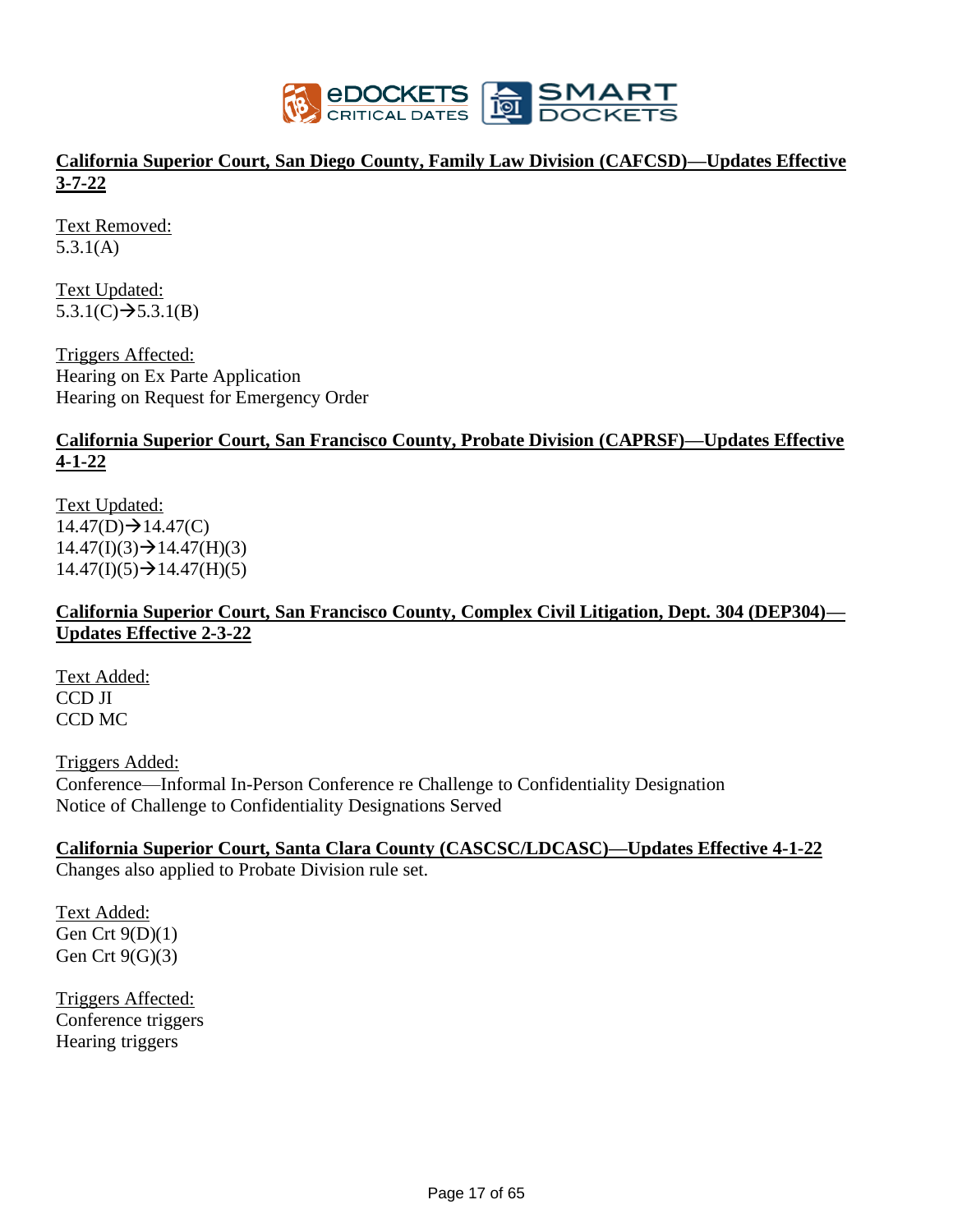

### **California Superior Court, Santa Clara County (CASCSC)—Updates Effective 1-4-22**

Text Removed: CCG V. 2

Text Updated: CCG Intro CCG IV.  $5\rightarrow$ CCG IV. 4 CCG V. 1 CCG VI.  $5 \rightarrow$ CCG VI. 2 CCG VII. 3→CCG VIII. 3 CCG VIII .2→CCG IX. 2 CCG VIII. 3→CCG IX. 3 CCG IX.  $1\rightarrow$ CCG X. 1 CCG IX.  $2 \rightarrow$ CCG X. 2 CCG XI.→CCG XII. CCG XII.  $1(f) \rightarrow$ CCG XIII. 1(f) CCG XII.  $1(i) \rightarrow$ CCG XIII.  $1(i)$ CCG XII. 2→CCG XIII. 2 CCG XIII.  $1(c) \rightarrow$ CCG XIII.  $8(xii)(a)(iii)$ CCG XIII.  $3 \rightarrow$ CCG XIII.  $8(xii)(c)(i)$ 

Triggers Affected: Conference—Discovery Conference in Complex Case Eminent Domain—Trial Trial triggers

**California Superior Court, Santa Cruz County (CACRSC)—Updates Effective 2-4-22** Changes also applied to Limited Division rule set, where applicable.

Text Updated: ES

### **California Superior Court, Yolo County (CAYOSC; LDCVYO; CAPRYO)—Updates Effective 3-2-22**

Text Updated: 6.2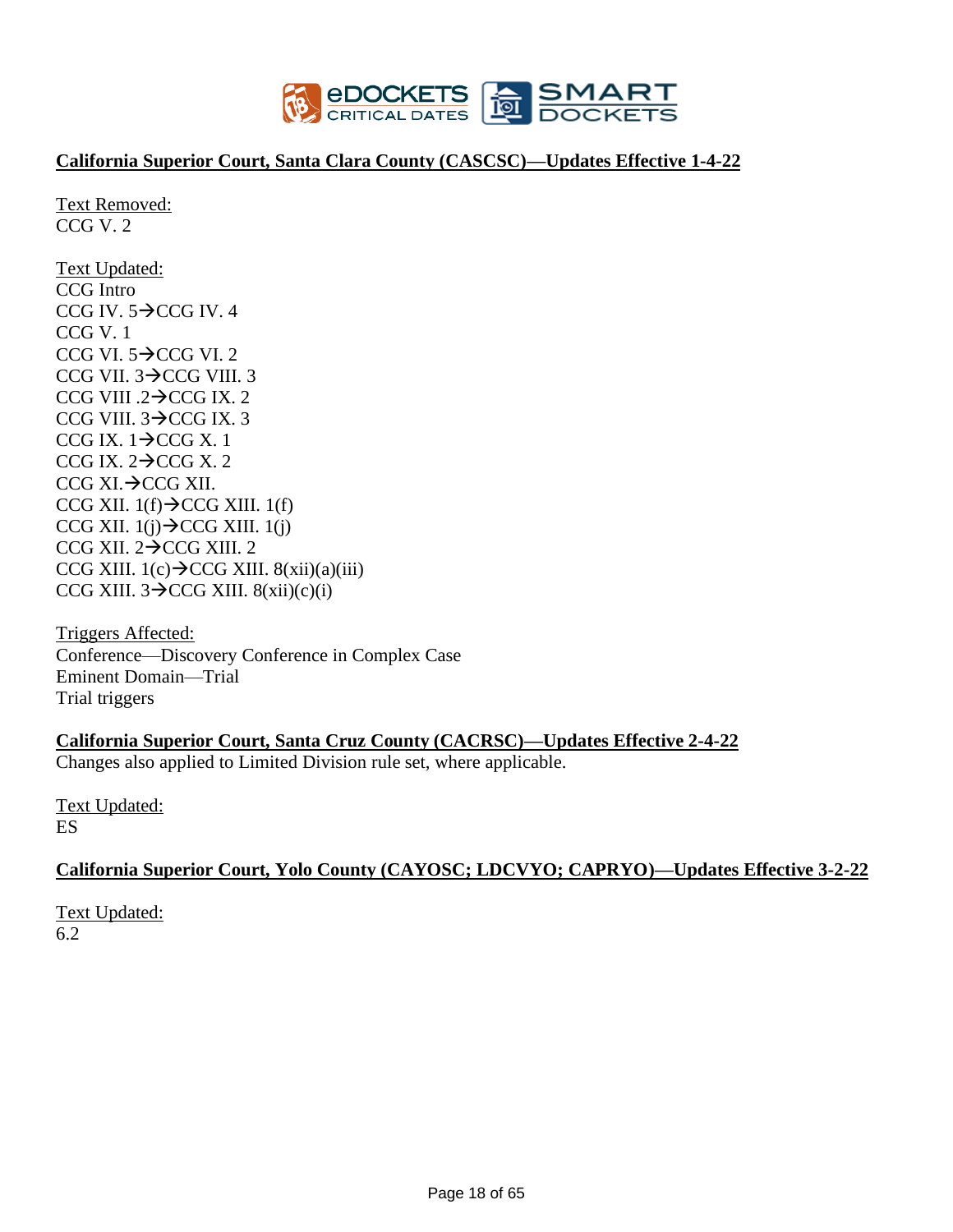

# **CONNECTICUT**

# **STATE**

### **Connecticut Rules of Appellate Procedure (CTRAP)—Not Based on Rules Update**

Changes made based on internal review of rule set. Applicable changes made in all Connecticut Superior Court rule sets.

Text Added:

63-4(a)(2) (Appeals Filed Before 10-1-21) 63-4(a)(3) (Appeals Filed Before 10-1-21) 63-4(a)(4) (Appeals Filed Before 10-1-21) 63-4(a)(5) (Appeals Filed Before 10-1-21) 63-4(a)(6) (Appeals Filed Before 10-1-21)

Text Updated:  $63-4(a)(1)$  $63-4(a)(2)$  →  $63-4(a)(2)$  (Appeals Filed On or After 10-1-21)  $63-4(a)(3) \rightarrow 63-4(a)(3)$  (Appeals Filed On or After 10-1-21) 63-4(a)(4) $\rightarrow$ 63-4(a)(4) (Appeals Filed On or After 10-1-21)  $63-4(a)(5) \rightarrow 63-4(a)(5)$  (Appeals Filed On or After 10-1-21) 63-4(a)(6) $\rightarrow$ 63-4(a)(6) (Appeals Filed On or After 10-1-21) 63-4(a)(7) $\rightarrow$ 63-4(a)(7) (Appeals Filed On or After 10-1-21)

Triggers Added: Appeal Filed (Superior Court) Appellant's Designation of Proposed Contents of Clerk Appendix Filed→Appellant's Designation of Proposed Contents of Clerk Appendix Filed in Appeal Filed On or After 10-1-21 Appellant's Transcript Papers Filed Briefing—Appellant's Brief Filed Clerk Appendix Sent in Appeal Filed On or After 10-1-21 Docketing Statement with Nonparticipating Designation Filed Notice of Order of Preliminary Acceptance of Certified Question Issued Transcript Ordered by Appellant Delivered (Superior Court)

### **Connecticut Superior Court Rules (CTSCR)—Not Based on Rules Update**

Changes also made in Connecticut Superior Court, Hartford Judicial District rule set.

Page 19 of 65 Triggers Removed: Notice of Order Disposing of Motion for Appointment of Counsel Notice of Order Disposing of Motion for Collateral Source Reduction Notice of Order Disposing of Motion for Judgment Notwithstanding Verdict Notice of Order Disposing of Motion for New Trial Notice of Order Disposing of Motion for Reargument of Judgment or Decision Notice of Order Disposing of Motion for Review Notice of Order Disposing of Motion to Alter Terms of Judgment Notice of Order Disposing of Motion to Open or Set Aside Verdict Notice of Order Disposing of Motion to Set Aside Verdict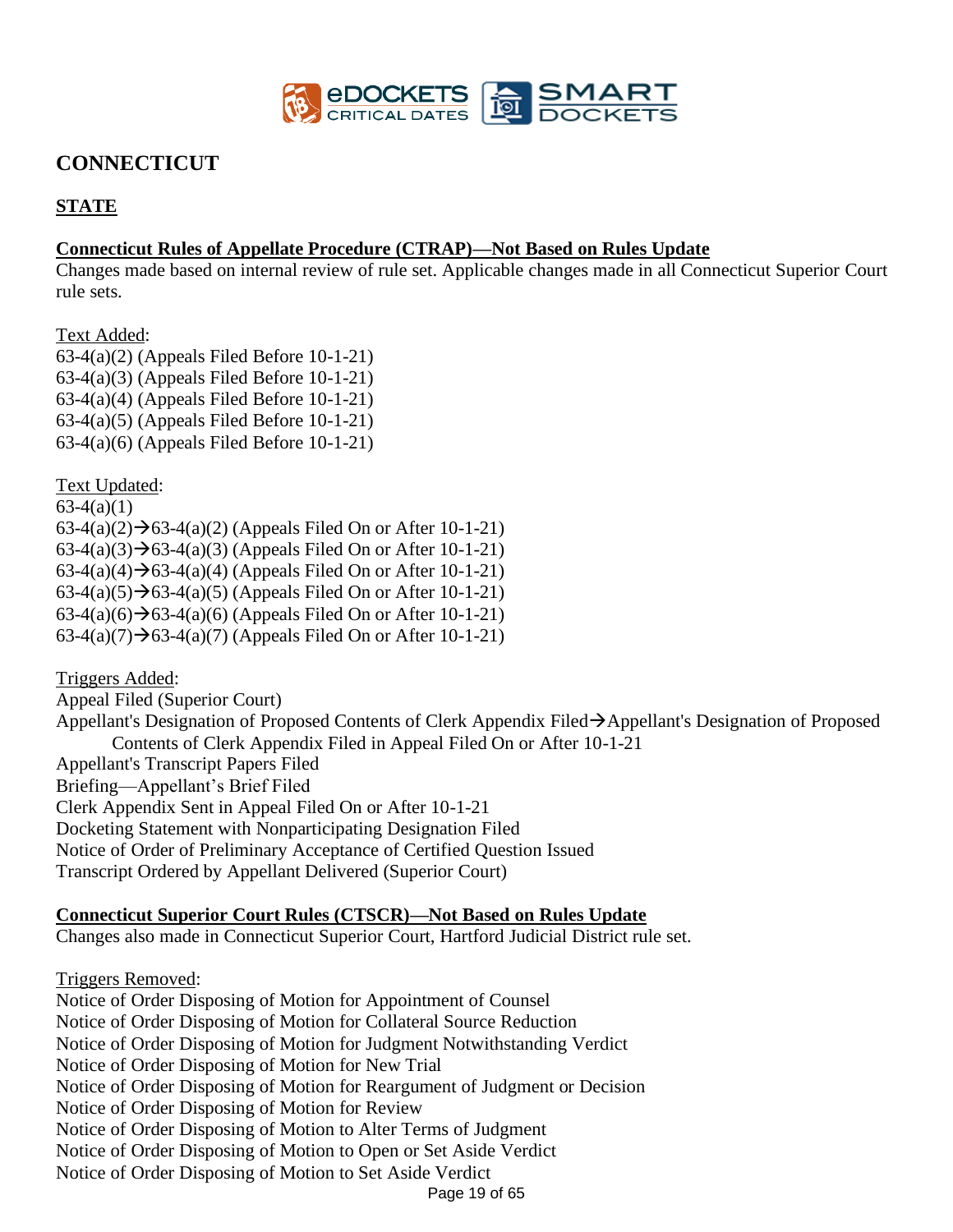

Triggers Added:

Notice of Order Disposing of Post-Judgment Motion

Triggers Affected:

Notice of Order Disposing of Motion for Additur or Remittitur→Notice of Order Denying Motion for Additur or Remittitur

## **DELAWARE**

### **FEDERAL**

### **USDC, District of Delaware, Hon. Colm F. Connolly (DECFC)—Updates Effective 4-18-22**

Text Added: SODCOEDC SOTPLFA 1 Text Updated: SOPCIA 2 SOPCIA 3 SOPCIA 4 SOPCIA 5 SOPCIA 6 SOPCIA 8 SOPCIA 9(b) SOPCIA 11 SOPCIA 12(a) SOPCIA 12(b) SOPCIA 12(c) SOPCIA 13 SOPCIA 15 SOPCIA 16 SOPCIA 17 SOPCIA 18 SOPCIA 19(a) SOPCIA 19(b) SOPCIA 20(a) SOPCIA 22 SOPCIA 25 SOPCINIA 2 SOPCINIA 3 SOPCINIA 4 SOPCINIA 6 SOPCINIA 7(b) SOPCINIA 9 SOPCINIA 10(a) SOPCINIA 10(b)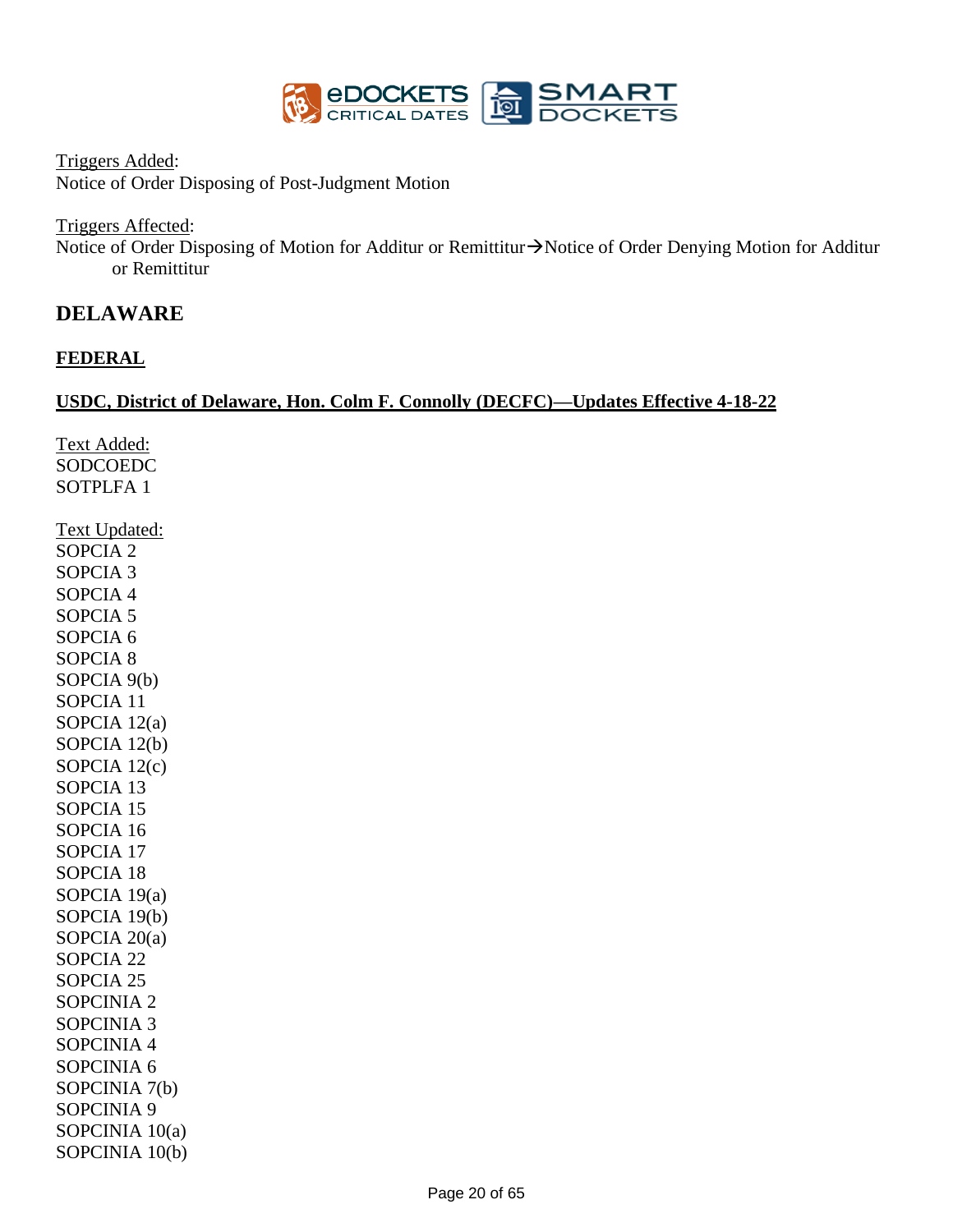

SOPCINIA 10(c) SOPCINIA 11 SOPCINIA 13 SOPCINIA 14 SOPCINIA 15 SOPCINIA 16 SOPCINIA 17(a) SOPCINIA 18(a) SOPCINIA 20 SOPCINIA 23

Triggers Added: Order Transferring Matter (Other District) Scheduling Order for Patent Cases—Deadline for Reply Brief in Support of Dispositive Motion Under Rule 56

Triggers Affected: Notice of Removal Filed Pleading—Answer Filed Pleading—Complaint Filed Scheduling Order [Non-Patent Case]—Deadline to File and Serve Dispositive Motions Scheduling Order for Patent Cases—Deadline to File and Serve Dispositive Motions

### **USDC, District of Delaware, Mag. Christopher J. Burke (DECJB)—Updates Effective March 2022**

ACSO 1 ACSO  $4(d)(ii)$  $ACSO 4(f)$ ACSO 5 ACSO 6 ACSO 10 ACSO 11 ACSO 13 ACSO 15  $NPCSO$  3(g) PCSO  $8(g)$ Text Added: NPCSO 2 NPCSO 5  $NPCSO 6(f)(i)$ NPCSO 9(b) NPCSO 9(c)  $NPCSO 11(a)$ PCSO 5 PCSO  $6(a)$ PCSO 10(b) PCSO  $10(c)$ 

Text Removed: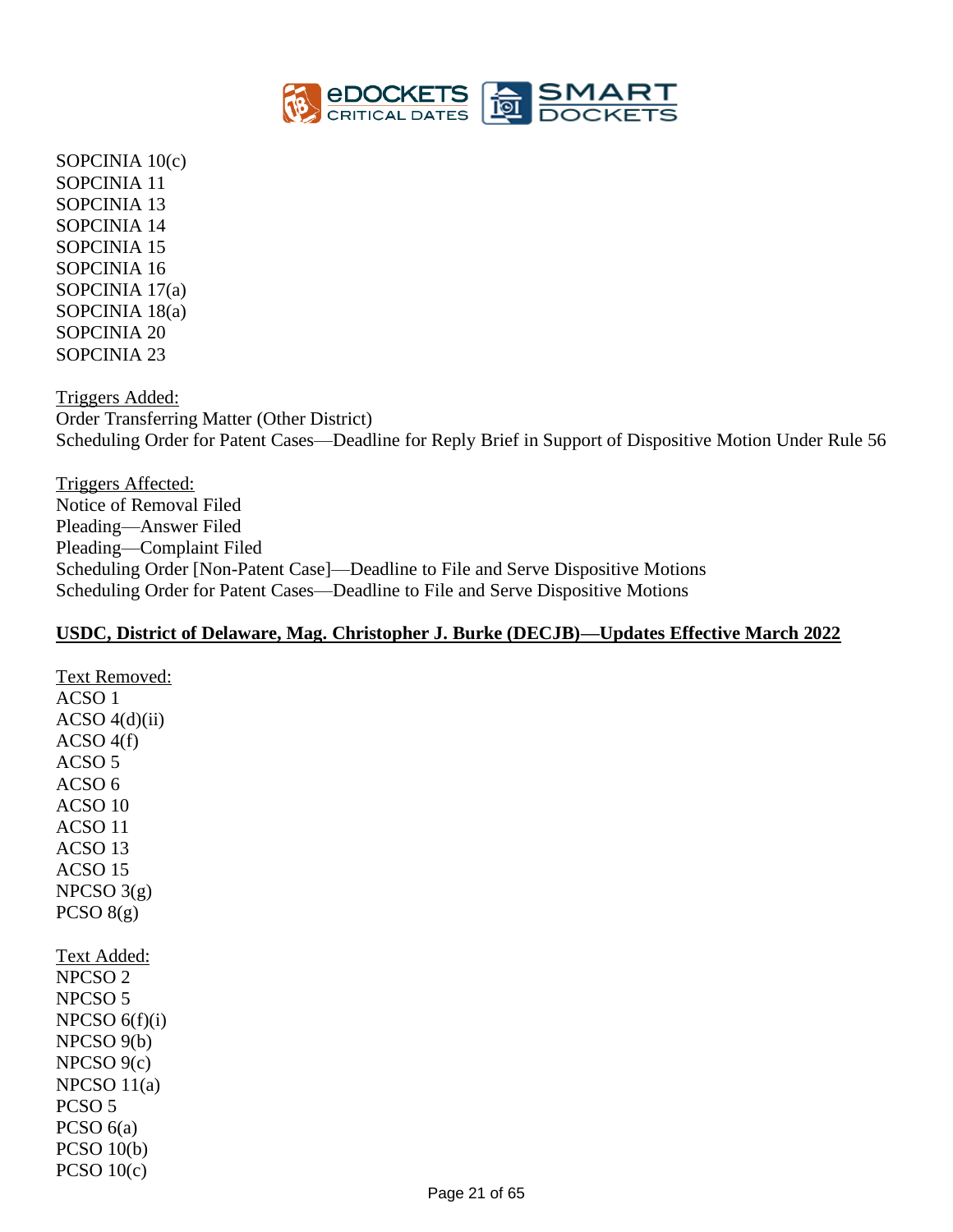

Text Updated: NPCSO  $3(f)(ii) \rightarrow NPCSO(6(f)(iii))$ NPCSO  $4(b) \rightarrow NPCSO 7(b)$ NPCSO  $4(c) \rightarrow$ NPCSO  $7(c)$ NPCSO  $5(b) \rightarrow NPCSO 8(b)$ NPCSO  $5(c) \rightarrow$ NPCSO  $8(c)$ NPCSO 6→NPCSO 3 NPCSO 7→NPCSO 4 NPCSO 10 NPCSO  $11 \rightarrow$ NPCSO  $11(b)$ NPCSO 13 NPCSO 15 PCSO 2 PCSO 3 PCSO 4 PCSO  $7(a) \rightarrow PCSO_6(b)$  $PCSO 7(b) \rightarrow PCSO 6(c)$  $PCSO 7(c) \rightarrow PCSO 6(d)$  $PCSO 7(d) \rightarrow PCSO 6(e)$  $PCSO 7(e) \rightarrow PCSO 6(f)$ PCSO  $7(f) \rightarrow PCSO 6(g)$  $PCSO 8(b) \rightarrow PCSO 7(b)$  $PCSO 8(f)(i) \rightarrow PCSO 7(f)(i)$  $PCSO 8(f)(iii) \rightarrow PCSO 7(f)(iii)$  $PCSO(9(b) \rightarrow PCSO(8(b))$  $PCSO(9(c) \rightarrow PCSO(8(c))$  $PCSO 10(b) \rightarrow PCSO 9(b)$ PCSO  $10(c) \rightarrow PCSO$  9(c) PCSO 12 PCSO 13 PCSO 15 PCSO 17 Intro $\rightarrow$ PCSO 17(a) PCSO  $17(a) \rightarrow PCSO 17(b)$ PCSO  $17(c) \rightarrow PCSO 17(f)$ PCSO 19 PCSO 21 PCSO 23

PCSO 11 [Deadline to provide tutorial on technology at issue changed from date opening claim construction brief due to date joint claim construction brief due; deadline to comment on technology tutorial changed from date answering claim construction brief due to 7 calendar days after joint claim construction brief due]

PCSO 14 [Deadline changed from date defendant's sur-reply brief due to date joint claim construction brief due]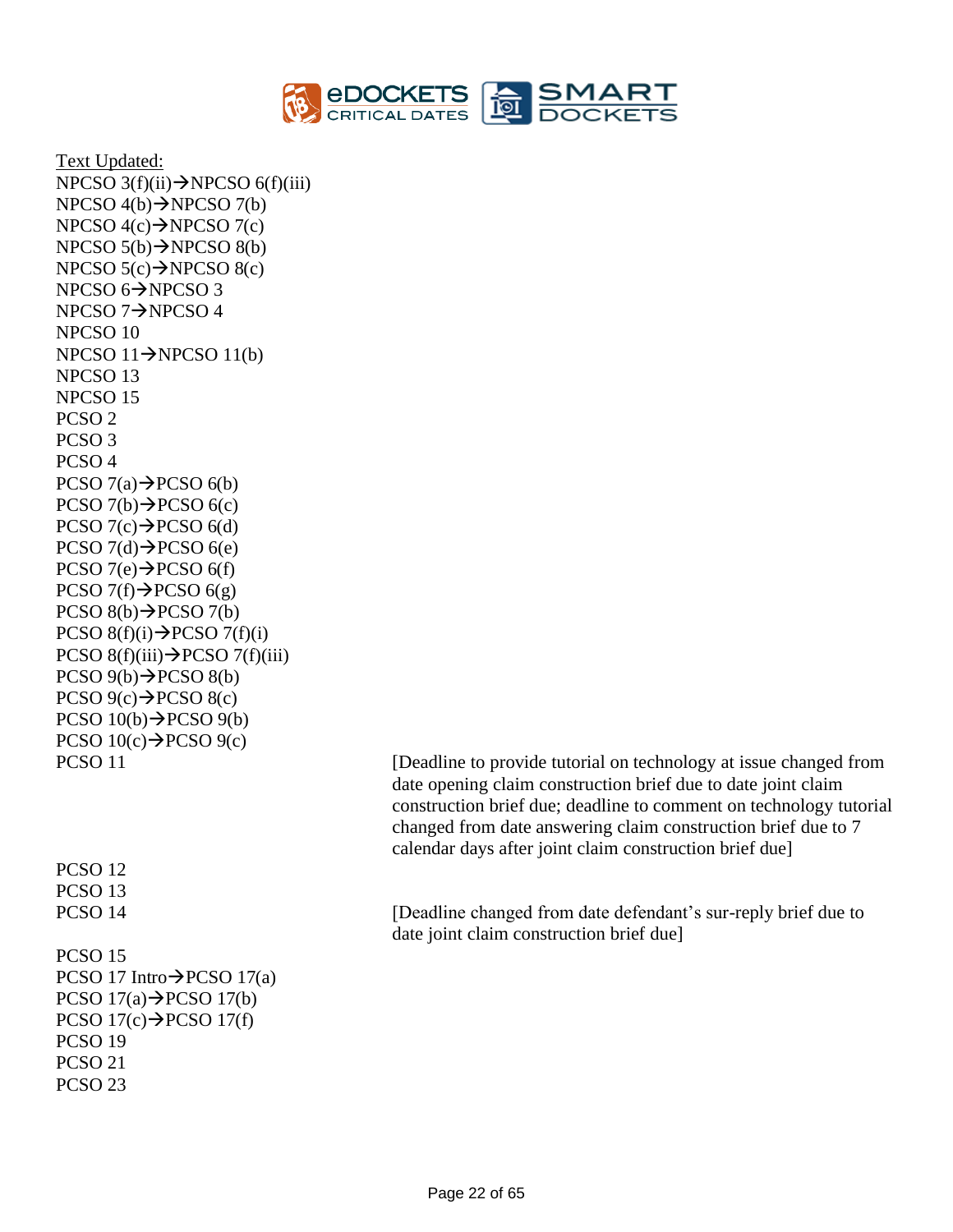

Triggers Removed:

Conference—Teleconference to Resolve Protective Order or Discovery Dispute Conference—Teleconference to Resolve Protective Order or Discovery Dispute in Asbestos Case Motion Cutoff—Dispositive Motions PATENT—Answering Claim Construction Briefs PATENT—Defendant's Sur-Reply Claim Construction Brief Due PATENT—Opening Claim Construction Brief Due Triggers Added: FRCP 26(f) Conference Motion to Stay Filed Non-Patent Case Scheduling Order—Deadline for Initial FRCP 26(a)(2) Disclosures of Expert Testimony by Party with Initial Burden of Proof Non-Patent Case Scheduling Order—Deadline for Reply Expert Reports by Party with Initial Burden of Proof Non-Patent Case Scheduling Order—Deadline for Supplemental Disclosures to Contradict or Rebut Evidence Identified in Initial Disclosures of Expert Testimony Non-Patent Case Scheduling Order—Deadline to File Joint Proposed Final Pretrial Order Non-Patent Case Scheduling Order—Deadline to File Motion to Join Parties and to Amend or Supplement Pleadings Patent Case Scheduling Order—Deadline for Plaintiff to File Proposed Order re Disclosures of Patents-in-Suits Licenses and/or Settlement Agreements in Non-ANDA Case Patent Case Scheduling Order—Deadline for Plaintiff to Provide Patents-in-Suit Licenses and/or Settlement Agreements in Non-ANDA Case Response Letter to Motion to Stay Filed Triggers Affected: Conference—Final Pretrial Conference Conference—Status Conference Discovery Cutoff triggers Discovery—Expert Testimony Disclosure Served Document Filed Under Seal Letter Brief Requesting to File Motion for Summary Judgment Early Filed Motion to Amend Pleading Filed Motion to Stay Filed Motion to Strike Filed Non-Patent Case Scheduling Order—Deadline to File and Serve Case Dispositive Motions Non-Patent Case Scheduling Order—Deadline to File for Interim Status Report Notice of Removal Filed Order Joining Additional Party Order—Scheduling Order Patent Case Scheduling Order—Deadline for Defendant to Produce Core Technical Documents→Patent Case Scheduling Order—Deadline for Defendant to Produce Core Technical Documents in Non-ANDA Case Patent Case Scheduling Order—Deadline for Defendant to Produce Initial Invalidity Contentions→Patent Case Scheduling Order—Deadline for Defendant to Produce Initial Invalidity Contentions in Non-ANDA Case

Patent Case Scheduling Order—Deadline for Defendant to Provide Final Invalidity Contentions→Patent Case Scheduling Order—Deadline for Defendant to Provide Final Invalidity Contentions in Non-ANDA Case

Patent Case Scheduling Order—Deadline for Interim Status Report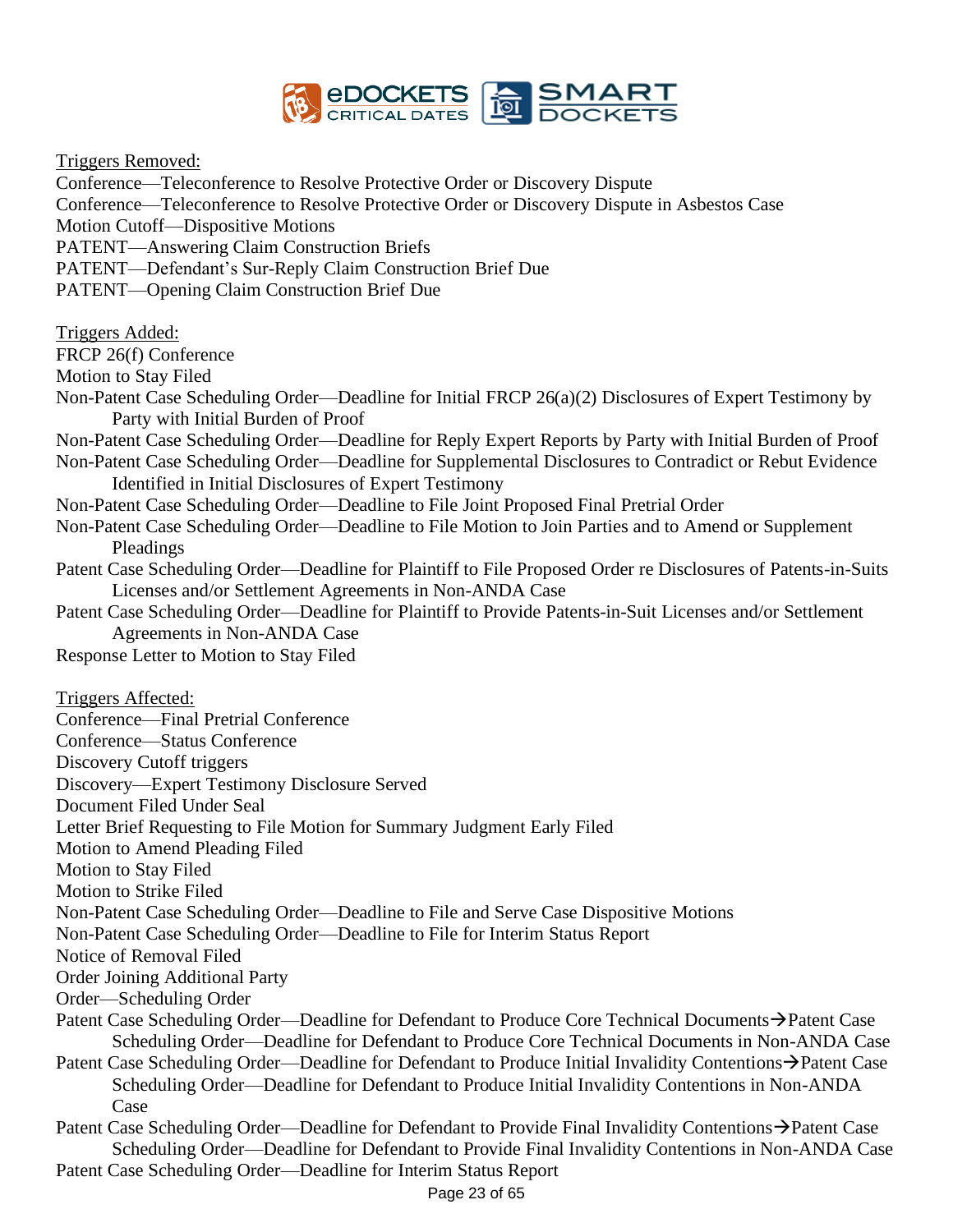

Patent Case Scheduling Order—Deadline to File and Serve Case Dispositive Motions

- Patent Case Scheduling Order—Deadline to File Joint Claim Construction Brief
- Patent Case Scheduling Order—Deadline to Submit Joint Claim Construction Chart→Patent Case Scheduling Order—Deadline to File Joint Claim Construction Chart
- Patent Case Scheduling Order—Deadline for Plaintiff to Identify Accused Product, Damages Model, and Asserted Infringed Patents→Patent Case Scheduling Order—Deadline for Plaintiff to Identify Accused Product, Damages Model, and Asserted Infringed Patents in Non-ANDA Case
- Patent Case Scheduling Order—Deadline for Plaintiff to Produce Initial Claim Chart→Patent Case Scheduling Order—Deadline for Plaintiff to Produce Initial Claim Chart in Non-ANDA Case
- Patent Case Scheduling Order—Deadline for Plaintiff to Provide Final Infringement Contentions→Patent Case Scheduling Order—Deadline for Plaintiff to Provide Final Infringement Contentions in Non-ANDA Case

PATENT—Jury Verdict Returned→PATENT—Jury Verdict in Non-ANDA Case Returned Pleading—Complaint Filed Response Letter to Motion to Amend Pleading Filed Response Letter to Motion to Strike Filed

Trial

# **USDC, District of Delaware, Mag. Jennifer L. Hall (DEJLH)—Not Based on Rules Update**

Changes made based on internal review of rule set.

Triggers Affected: PATENT—Jury Verdict Returned→PATENT—Jury Verdict in Non-ANDA Case Returned

## **USDC, District of Delaware, Mag. Mary Pat Thynge (DEMPT)—Updates Effective March 2022**

Text Removed: DDCO 6 DDCO  $8(a)$ MCMS 1 MCMS 2 MCMS 3(a) MCMS 3(b) MCMS 4 PMCMS 1 PMCMS 2 PMCMS 3(a) PMCMS 3(b) PMCMS 4

Text Added:

M KFMP TNSRBMS [Not based on rules update]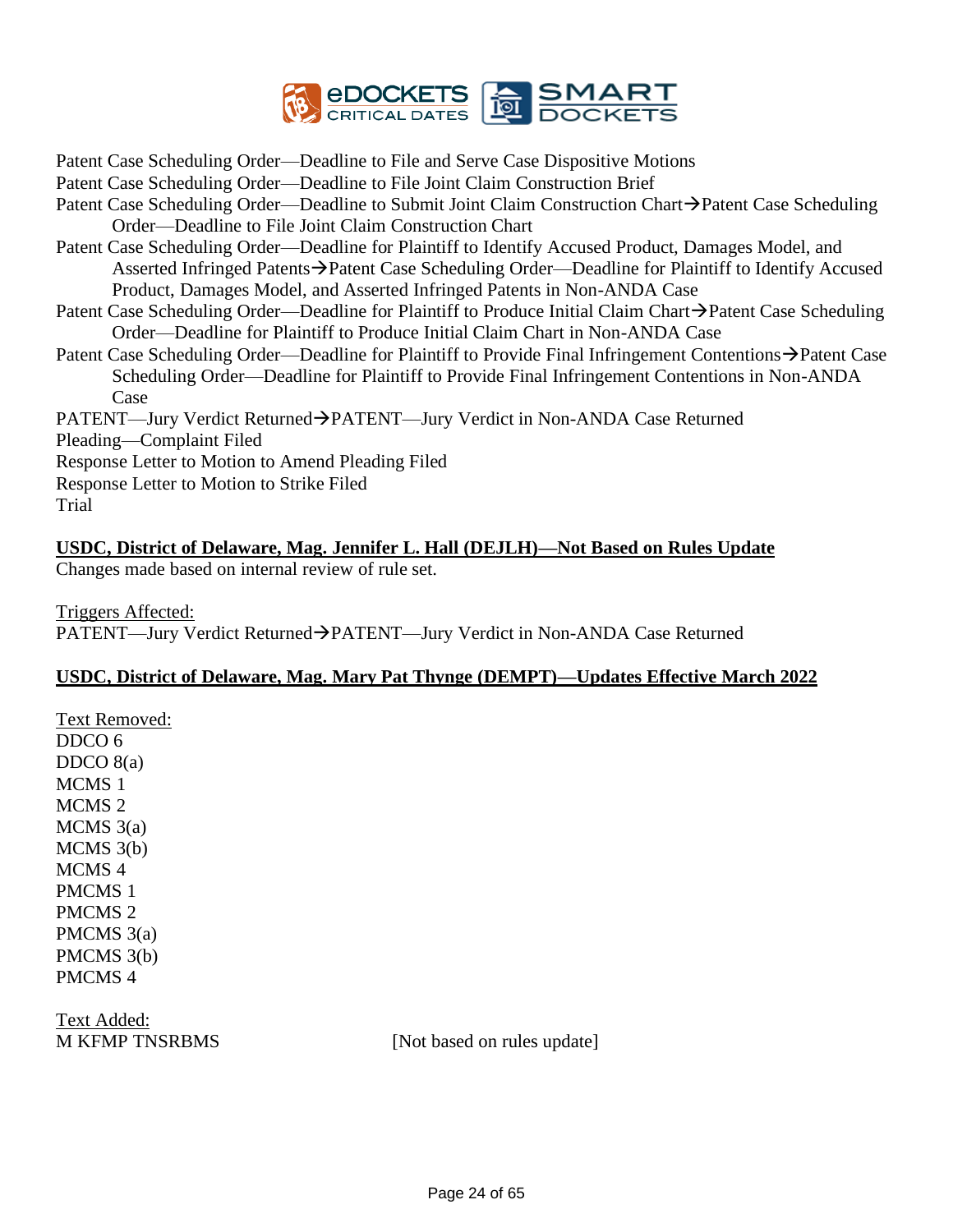

Triggers Removed:

Discovery—Deposition Transcript Received

Objection to Designation of Material as Confidential Served

Order Governing Mediation Conferences and Mediation Statements—Deadline to Submit Confidential Mediation Statement

Order Governing Patent Mediation Conferences and Mediation Statements—Deadline to Submit Confidential Mediation Statement

Triggers Affected: Mediation—Conference

# **DISTRICT OF COLUMBIA**

## **DISTRICT**

## **District of Columbia Superior Court (DCSC)—Updates Effective 4-11-22 and 4-25-22**

Text Updated:  $5(d)(1)$  $12-I(e)$  $12-I(g)$  $55(b)(1)(A)$  $55(b)(1)(C)$ 

Triggers Removed:

Response or Opposition to Motion for Judgment on Pleadings Filed Response or Opposition to Motion for Judgment on Pleadings Served Response or Opposition to Motion for Summary Judgment Filed Response or Opposition to Motion for Summary Judgment Served Response or Opposition to Motion to Dismiss for Failure to State Claim Filed Response or Opposition to Motion to Dismiss for Failure to State Claim Served Response or Opposition to Motion to Strike Expert Testimony Filed Response or Opposition to Motion to Strike Expert Testimony Served

Triggers Added: Response or Opposition to Motion Served

Triggers Affected: Affidavit Verifying Complaint Served and Filed Motion for More Definite Statement Served Motion Served Motion to Dismiss per Rule 12 Served Motion to Strike Served Pleading—Complaint Filed Pleading—Complaint Received Pleading—Summons and Complaint Served by Any Means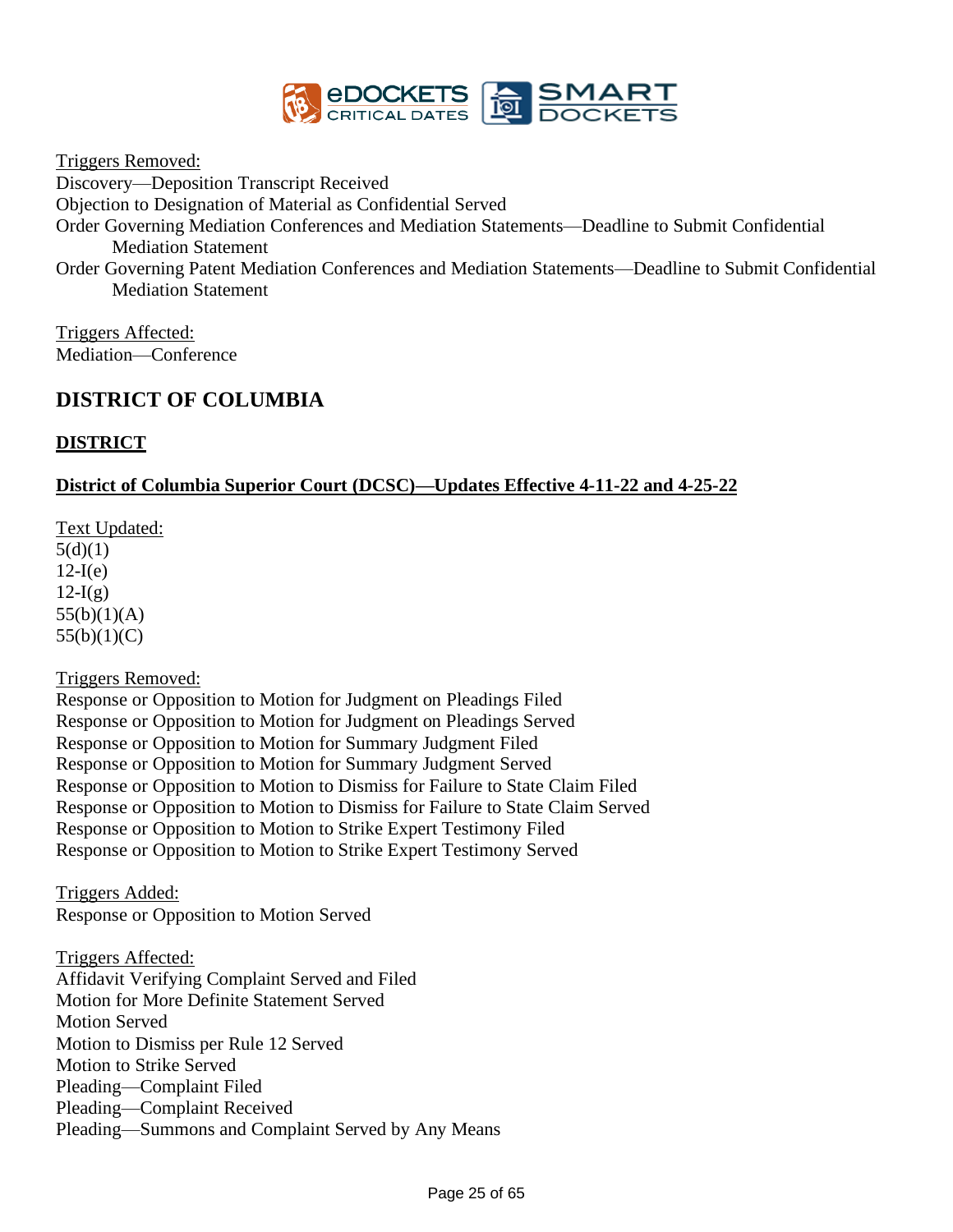

# **FLORIDA**

## **FEDERAL**

### **USBC, Middle District of Florida (FLMBK)—Not Based on Rules Update**

Changes made based on internal review of rule set.

Text Removed: MMM 16 MMM 2 MMM 3 MMM 6

Triggers Affected: Mortgage Modification Mediation—Mediator Selected by Debtor Order Approving Permanent Mortgage Modification Mediation Agreement Entered Order Converting Case triggers Order Directing Mortgage Modification Mediation Entered Petition Filed triggers

### **STATE**

### **Florida Probate Code (FLPC)—Updates Effective 10-28-21 and 11-4-21**

Text Added: 5.630(d) FLS 744.441(2)

Text Updated: 5.042(a) 5.042(d) 5.240(b)(4) 5.240(b)(5) 5.360(a)(2)(D) 5.649(a)  $5.850(d) \rightarrow 5.900(d)$ 

Triggers Added:

Hearing—Preliminary Hearing on Petition for Expedited Judicial Intervention re Medical Treatment Procedure Hearing—Preliminary Hearing on Petition of Plenary or Limited Guardian of Ward for Approval to Sign Order Not to Resuscitate

# **Florida Circuit Court, 10th Judicial Circuit (FL10)—Updates Effective April 2022**

Text Updated: CT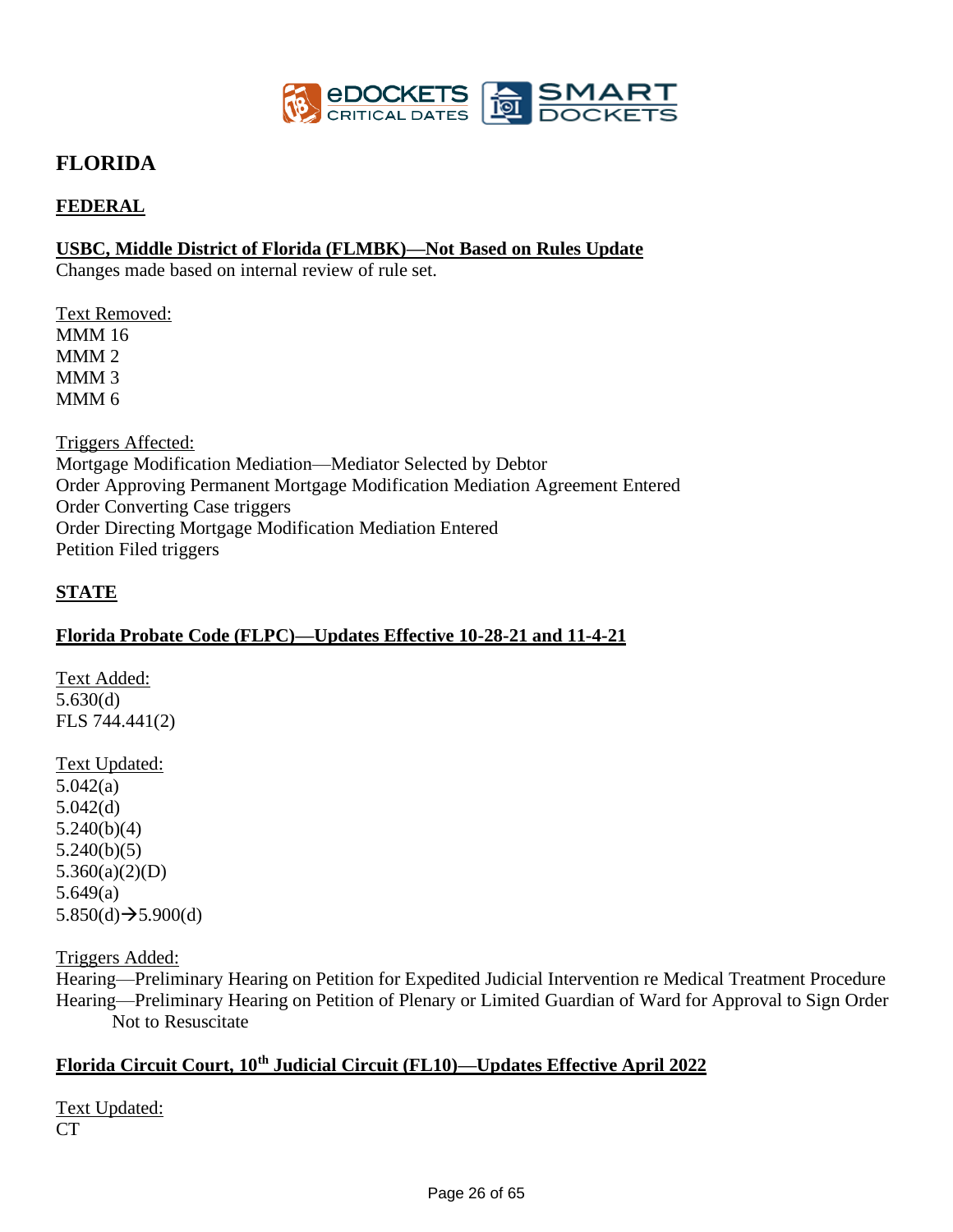

## **Florida Circuit Court, 13th Judicial Circuit – Hillsborough County – Complex Business Litigation**

**(FL13BC)—Not Based on Rules Update** 

Changes made based on internal review of rule set.

| <b>Text Removed:</b>                        |                                                                                                                                                                                                                                                            |
|---------------------------------------------|------------------------------------------------------------------------------------------------------------------------------------------------------------------------------------------------------------------------------------------------------------|
| <b>CBP 5.4</b>                              |                                                                                                                                                                                                                                                            |
| CBP 5.11                                    |                                                                                                                                                                                                                                                            |
| <b>CBP 6.1</b>                              |                                                                                                                                                                                                                                                            |
| CBP $6.2(r)$                                |                                                                                                                                                                                                                                                            |
| CBP 6.3                                     |                                                                                                                                                                                                                                                            |
| <b>CBP 6.6</b>                              |                                                                                                                                                                                                                                                            |
| CBP $8.3(a)$                                |                                                                                                                                                                                                                                                            |
| CBP $8.3(f)$                                |                                                                                                                                                                                                                                                            |
| <b>CBP 10.1</b>                             |                                                                                                                                                                                                                                                            |
| CBRP $1(a)$                                 |                                                                                                                                                                                                                                                            |
| CBRP $1(b)$                                 |                                                                                                                                                                                                                                                            |
| CBRP <sub>2</sub>                           |                                                                                                                                                                                                                                                            |
| CBRP 6                                      |                                                                                                                                                                                                                                                            |
| CBRP 7                                      |                                                                                                                                                                                                                                                            |
| <u>Text Added:</u>                          |                                                                                                                                                                                                                                                            |
| <b>BCP 3.2</b>                              |                                                                                                                                                                                                                                                            |
| <b>BCP 3.4</b>                              |                                                                                                                                                                                                                                                            |
| <b>BCP 3.7</b>                              |                                                                                                                                                                                                                                                            |
| <b>BCP 3.10</b>                             |                                                                                                                                                                                                                                                            |
| <b>BCP 3.17</b>                             |                                                                                                                                                                                                                                                            |
| <b>Text Updated:</b>                        |                                                                                                                                                                                                                                                            |
| CBP $4.3 \rightarrow BCP$ 3.6               |                                                                                                                                                                                                                                                            |
| CBP $5.5 \rightarrow BCP$ 3.8               | [Deadline to file opposition to motion changed from 15 days after<br>motion served to 10 days after motion filed; deadline to file<br>opposition to motion for summary judgment changed from 20 days<br>after motion served to 20 days after motion filed] |
| CBP $5.7 \rightarrow$ BCP 3.8               | [Deadline to file reply changed from 5 court days after opposition<br>served to 5 court days after opposition filed]                                                                                                                                       |
| CBP $6.2 \rightarrow BCP$ 3.12              | [Deadline changed from 30 days before case management                                                                                                                                                                                                      |
|                                             | conference to 60 days after service of complaint or 30 days after                                                                                                                                                                                          |
|                                             | transfer of case to complex business court division]                                                                                                                                                                                                       |
| CBP $9.1 \rightarrow BCP$ 3.22              |                                                                                                                                                                                                                                                            |
| CBRP $4 \rightarrow$ BCP 3.13               | [Deadline changed from 10 days to 5 court days]                                                                                                                                                                                                            |
| <b>Triggers Removed:</b>                    |                                                                                                                                                                                                                                                            |
| Motion for Rehearing Served triggers        |                                                                                                                                                                                                                                                            |
| Motion for Summary Judgment Served triggers |                                                                                                                                                                                                                                                            |
| Motion re Discovery Served triggers         |                                                                                                                                                                                                                                                            |

Motion Served triggers Notice of Oral Argument on Motion Opposition to Motion for New Trial Filed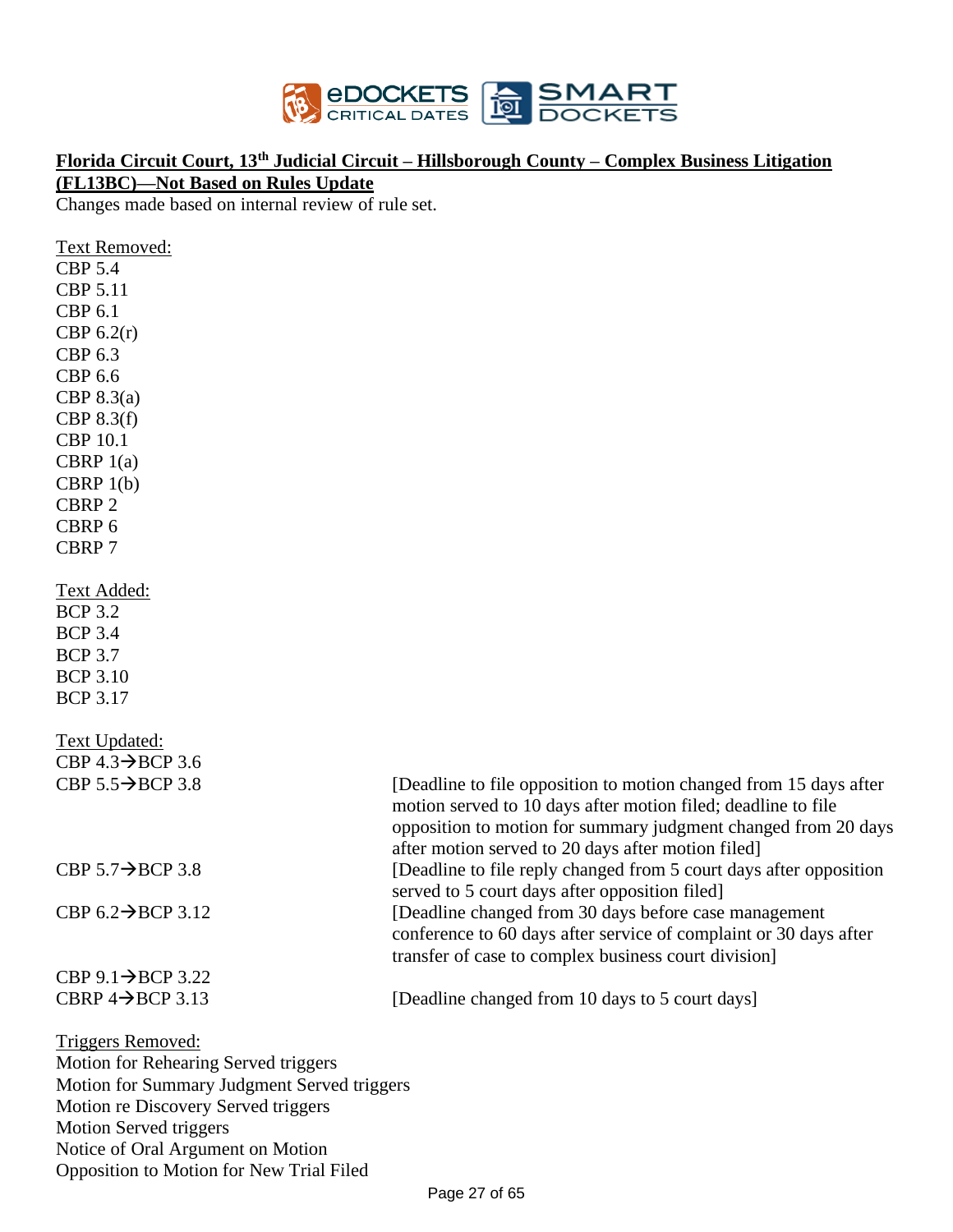

Response or Opposition to Motion for Summary Judgment triggers Response or Opposition to Motion Served triggers Reply in Support of Motion Filed Reply in Support of Motion for Summary Judgment Filed

Triggers Added: Motion Filed Motion for Summary Judgment Filed, Response or Opposition to Motion Filed Response or Opposition to Motion for Summary Judgment Filed

Triggers Affected: Conference—Case Management Conference Discovery—Deposition Date Discovery—Expert Witness Naming Date per Case Management Order Hearing triggers Mediation—Conference Order Transferring Case to Complex Business Litigation Division (Non-CBLD Division)→Order Transferring Case to Complex Business Court Division Pleading—Answer Served triggers Pleading—Complaint Filed Pleading—Counterclaim Served triggers Pleading—Request for Waiver of Service of Summons Received Pleading—Summons and Complaint Served Personally Pleading—Third Party Complaint Served by Any Means Settlement Time Fixed for Meeting and Preparation of Joint Final Pretrial Statement per Case Management Order Trial

### **Florida Circuit Court, 19th Judicial Circuit – St. Lucie County (FL19SL)—Updates Effective 4-13-22**

Text Updated: RFP SLC FSJ RFP SLC MCRP RFP SLC SS RFP SLC UMC

Triggers Affected: Foreclosure Sale Date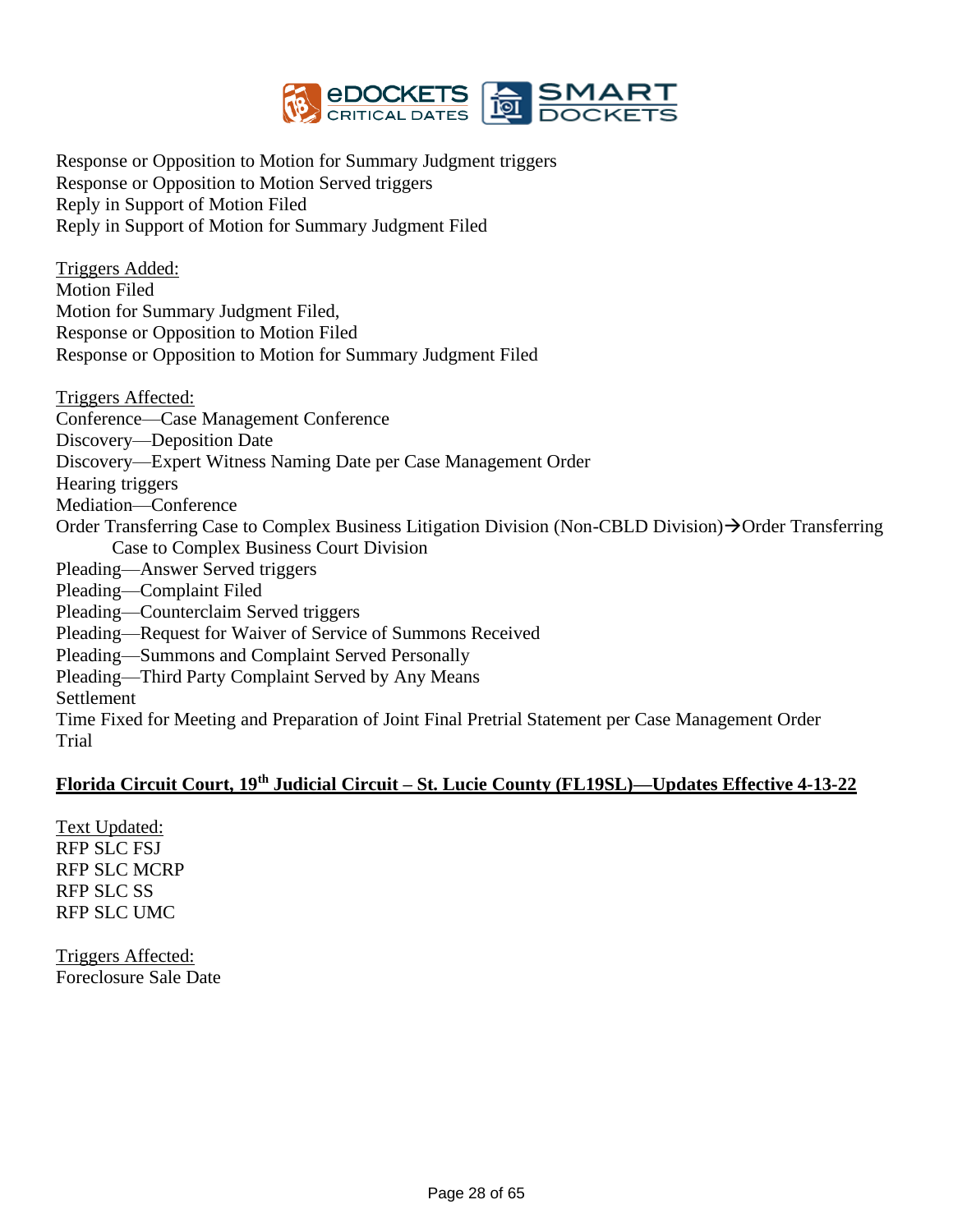

# **GEORGIA**

## **STATE**

## **Georgia Supreme Court (CASES DOCKETED BEFORE 12-1-19) (GASUP)—Updates Effective 11-29-21 Georgia Supreme Court (CASES DOCKETED ON OR AFTER 12-1-19) (GASUPC)—Updates Effective 11-29-21**

Text Updated: 30 33

### **Georgia Court of Appeals (GACOA)—Updates Effective 1-11-22**

Text Updated: 9(d)(2)

### **Georgia Superior Court (GASC)—Updates Effective 4-14-22**

Applicable changes also made to GACLSC, GAFUSC, and GAST.

Text Updated: 9.2→9.2(C); SCOs

Triggers Affected: Hearing triggers Notice of Intent to Present Witness Testimony by Video-Conference Filed Trial triggers

## **Georgia Magistrate Court (GAMC)—Updates Effective 4-14-22**

Applicable changes also made to GAMCFC.

Text Updated:  $15.2(C) \rightarrow 15.2(C)$ ; SCOs

Triggers Affected: Hearing triggers Notice of Intent to Present Witness Testimony by Video-Conference Filed Trial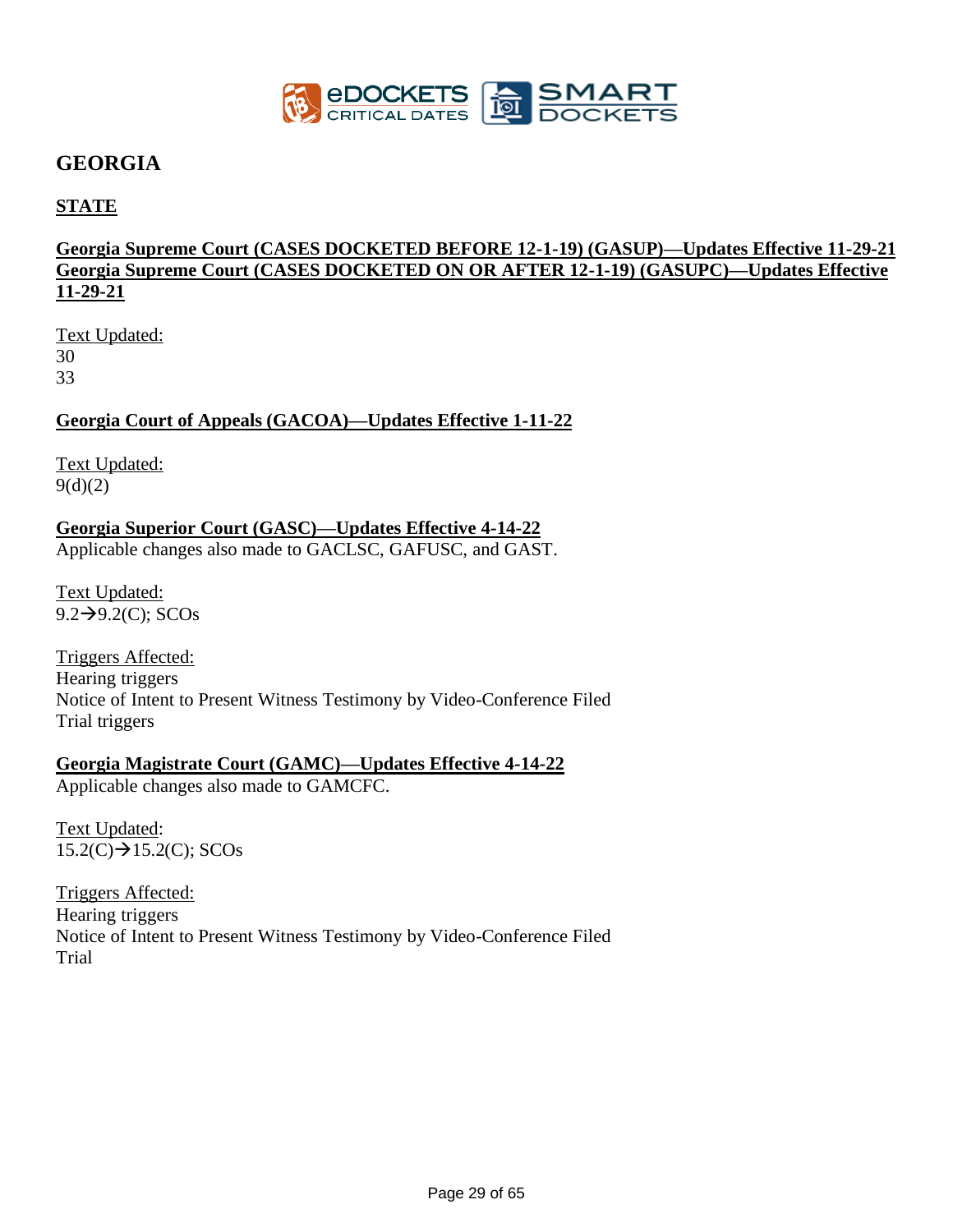

# **HAWAII**

## **STATE**

### **Hawaii Rules of Civil Procedure – Cases Filed 1/1/22 or Later (HIRCP)—Not Based on Rules Update**

Changes made based on internal review of rule set.

Text Added: RCC 12(b)(1) RCP  $26(a)(1)(B)$ 

Triggers Affected: Conference—Scheduling Conference Motion for More Definite Statement Filed Motion to Dismiss per Rule 12 Filed Motion to Strike Filed Order Joining Additional Party After Rule 26(f) Conference Pleading—Answer Filed Pleading—Summons and Complaint Served Personally Rule 26(f) Conference

### **Hawaii Family Court (HIFCR)—Updates Effective 4-25-22**

Text Removed:  $4(g)$ 97 Text Added: 5.1 6(f) Text Updated:  $5.1\rightarrow 5.2$  $6(a)$ 6(d)  $6(e)$  $26(f)$  $36(b)(1)$  $41(a)(1)(A)$ 41(c)

41(e)(1) [Deadline to set aside dismissal and reinstate action changed from 30 days after mailing order of dismissal to 30 days after service of order of dismissal on JEFS User or 30 days after mailing or order of dismissal on non-JEFS user] 41(e)(2) [Deadline to set aside dismissal and reinstate action changed from

30 days after mailing order of dismissal to 30 days after service of order of dismissal on JEFS User or 30 days after mailing or order of dismissal on non-JEFS user]

Page 30 of 65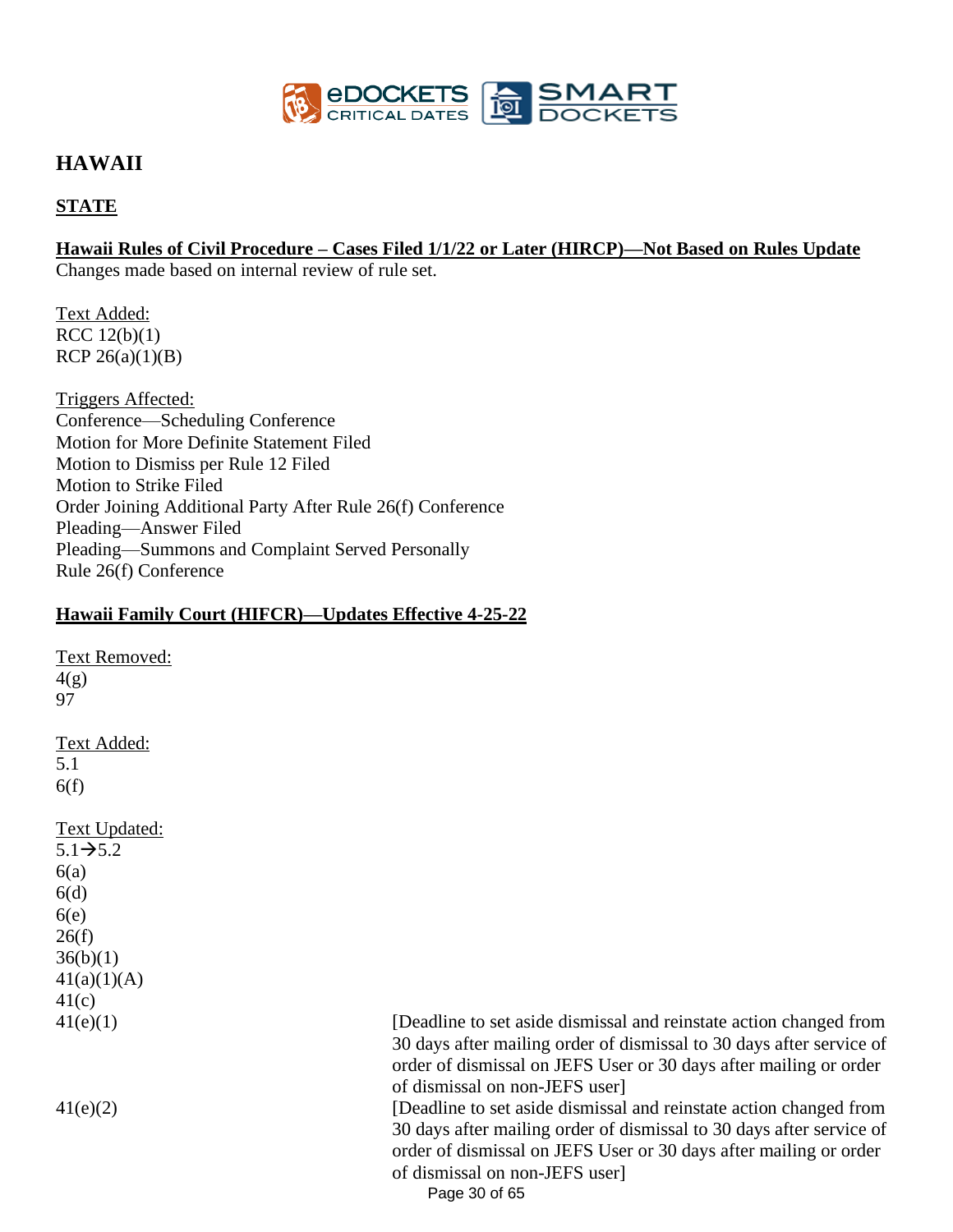

| 52(a)                                                                         | [Deadline changed from 10 days after filing notice of appeal to 10<br>days after filing notice of appeal or 10 days after filing request for |  |  |
|-------------------------------------------------------------------------------|----------------------------------------------------------------------------------------------------------------------------------------------|--|--|
|                                                                               | entry of findings of fact and conclusions of law]                                                                                            |  |  |
| 52(b)                                                                         |                                                                                                                                              |  |  |
| 58(a)                                                                         |                                                                                                                                              |  |  |
| 58(b)                                                                         | [Deadline File and serve Statement of Objections changed from 5                                                                              |  |  |
|                                                                               | days after proposed judgment, decree, or order served to 5 days<br>after Notice of Submission served]                                        |  |  |
| 58(g)                                                                         |                                                                                                                                              |  |  |
| 72(a)                                                                         |                                                                                                                                              |  |  |
| 72(b)                                                                         |                                                                                                                                              |  |  |
| 72(d)(1)                                                                      | [Deadline to certify and transmit record changed from 20 days                                                                                |  |  |
|                                                                               | after date of order to 20 days after service of order for certification                                                                      |  |  |
|                                                                               | and transmission of record]                                                                                                                  |  |  |
| 72(d)(2)                                                                      |                                                                                                                                              |  |  |
| 72(e)                                                                         |                                                                                                                                              |  |  |
| 81(a)(2)                                                                      |                                                                                                                                              |  |  |
| 86                                                                            |                                                                                                                                              |  |  |
| 87(b)(2)(A)                                                                   | [Deadline to submit proof of service of notice and motion changed                                                                            |  |  |
|                                                                               | from hearing date to prior to hearing date]                                                                                                  |  |  |
| 87(b)(2)(B)                                                                   | [Deadline to submit proof of service of notice and motion changed                                                                            |  |  |
|                                                                               | from hearing date to prior to hearing date]                                                                                                  |  |  |
| 94.3(a)(2)                                                                    |                                                                                                                                              |  |  |
| 118(b)                                                                        |                                                                                                                                              |  |  |
|                                                                               |                                                                                                                                              |  |  |
| <u>Triggers Added:</u>                                                        |                                                                                                                                              |  |  |
| Attorney-Prepared Judgment, Decree, or Order Filed                            |                                                                                                                                              |  |  |
| Notice of Submission of Proposed Judgment, Decree, or Order Served            |                                                                                                                                              |  |  |
|                                                                               | Order of Dismissal for Want of Service or Prosecution Mailed to Pro Per Not Using JEFS                                                       |  |  |
| Request for Entry of Fact and Conclusions of Law Filed (Appellate Court)      |                                                                                                                                              |  |  |
|                                                                               |                                                                                                                                              |  |  |
| <b>Triggers Affected:</b>                                                     |                                                                                                                                              |  |  |
| Approval of Form of Proposed Judgement, Decree, or Order Requested in Writing |                                                                                                                                              |  |  |
| <b>Decision Entered or Announced</b>                                          |                                                                                                                                              |  |  |
|                                                                               | Designation of Record and Statement of Case in Appeal re Decision, Order, or Action of Non-Judicial                                          |  |  |
| Governmental Official or Body Served                                          |                                                                                                                                              |  |  |
| Entry of Judgment or Appealable Order                                         |                                                                                                                                              |  |  |
| Hearing triggers                                                              |                                                                                                                                              |  |  |
|                                                                               | Hearing on Application for Temporary Restraining Order re Domestic Abuse Involving Minor or Incapacitated                                    |  |  |
| Family or Household Member                                                    |                                                                                                                                              |  |  |
| Hearing on Petition for Adoption                                              |                                                                                                                                              |  |  |
|                                                                               | Hearing on Recommendations of Special Court Trustee re Modification of Support Payments or Enforcement of                                    |  |  |
| <b>Visitation Rights</b>                                                      |                                                                                                                                              |  |  |
| Hearing on Termination of Parental Rights                                     |                                                                                                                                              |  |  |
| Hearing or Return Date on Paternity Action per Uniform Parentage Act          |                                                                                                                                              |  |  |
| Hearing re Child After Voluntary Acknowledgment of Paternity Signed           |                                                                                                                                              |  |  |
|                                                                               | Hearing—Periodic Review Hearing in Child Protective Act Case                                                                                 |  |  |
| Hearing—Permanency Hearing in Child Protective Act Case                       |                                                                                                                                              |  |  |
| Page 31 of 65                                                                 |                                                                                                                                              |  |  |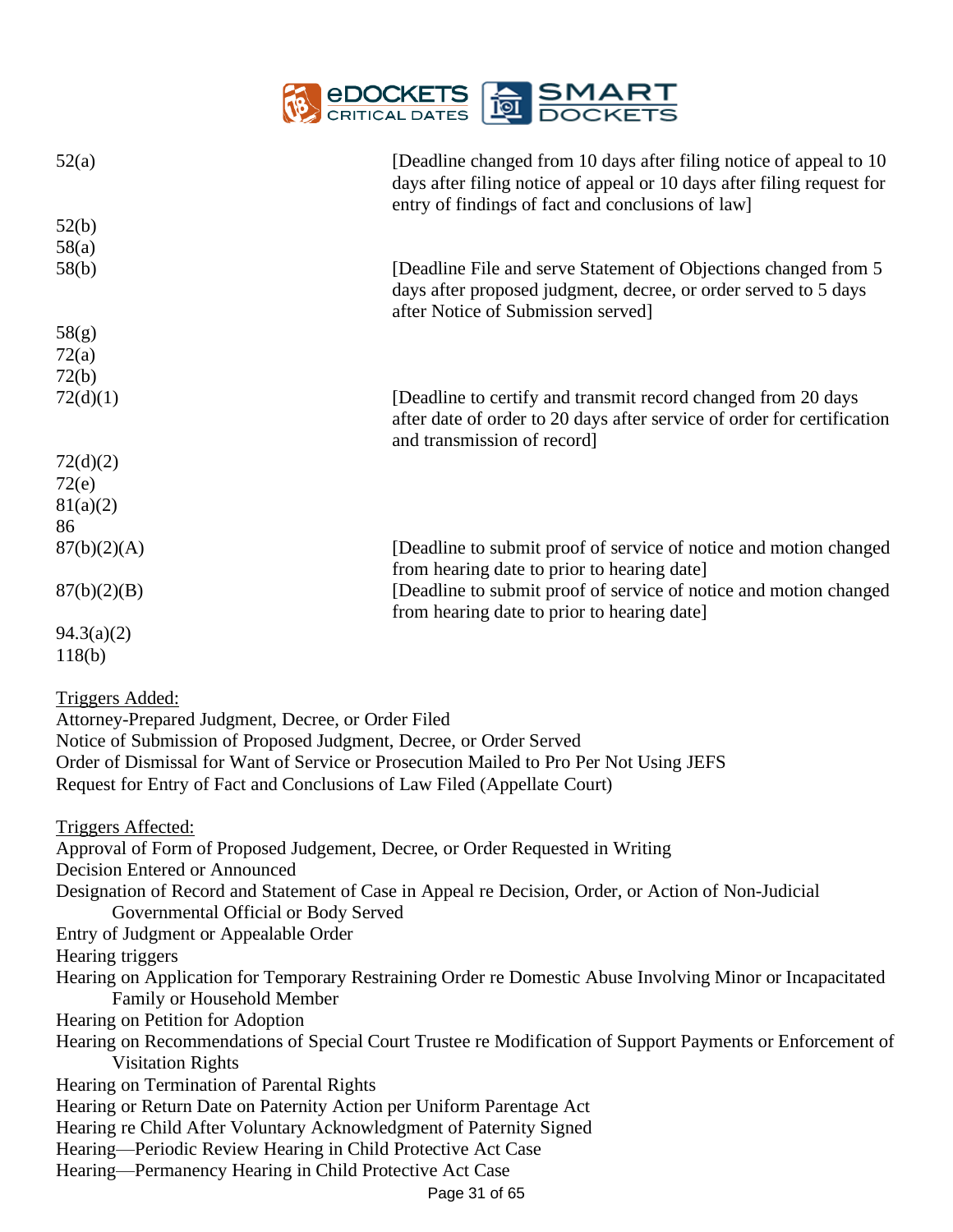

Hearing—Preliminary Hearing on Motion to Reinstate Parental Rights in Child Protective Act Case

Hearing—Return Hearing in Child Protective Act Case

Hearing—Temporary Foster Custody Hearing

- Notice and Order of Dismissal for Want of Service or Prosecution Mailed→Order of Dismissal for Want of Service or Prosecution Served through JEFS
- Order for Certification and Transmission of Record Served→Order for Certification and Transmission of Record in Appeal from Decision, Order, or Action of Non-Judicial Governmental Body or Official Served
- Order to Certify and Transmit Record in Appeal from Decision, Order, or Action of Non-Judicial Governmental Body or Official→Order for Certification and Transmission of Record Served
- Pleading—Summons and Complaint Served Personally
- Pleading—Summons, Notice, and Petition for Adoption Served by Any Authorized Means
- Pleading—Summons and Complaint for Annulment, Divorce, or Separation Served by Registered or Certified Mail per HRS 580-3(c) Received
- Pleading—Summons and Complaint for Annulment, Divorce, or Separation Mailed by Impoverished Plaintiff by Registered or Certified Mail per HRS 580-3(e)
- Proposed Judgment, Decree, or Order Served→Notice of Submission Attaching Proposed Judgment, Decree, or Order Served

Stipulation and Order Stated on Record and Reduced to Writing Received Trial

# **IDAHO**

# **FEDERAL**

## **USDC, District of Idaho (IDD)—Updates Effective April 2022**

Text Updated: LPR 4.5(d)

# **ILLINOIS**

## **FEDERAL**

## **USDC, Northern District of Illinois, Mag. Lisa A. Jensen (ILLAJ)—Updates Effective April 2022**

Text Updated: JI Notices

## **USDC, Northern District of Illinois, Hon. Robert M. Dow Jr. (ILRMD)—Updates Effective April 2022**

Text Updated: JI Notice

Triggers Affected: Hearing or Presentment Date triggers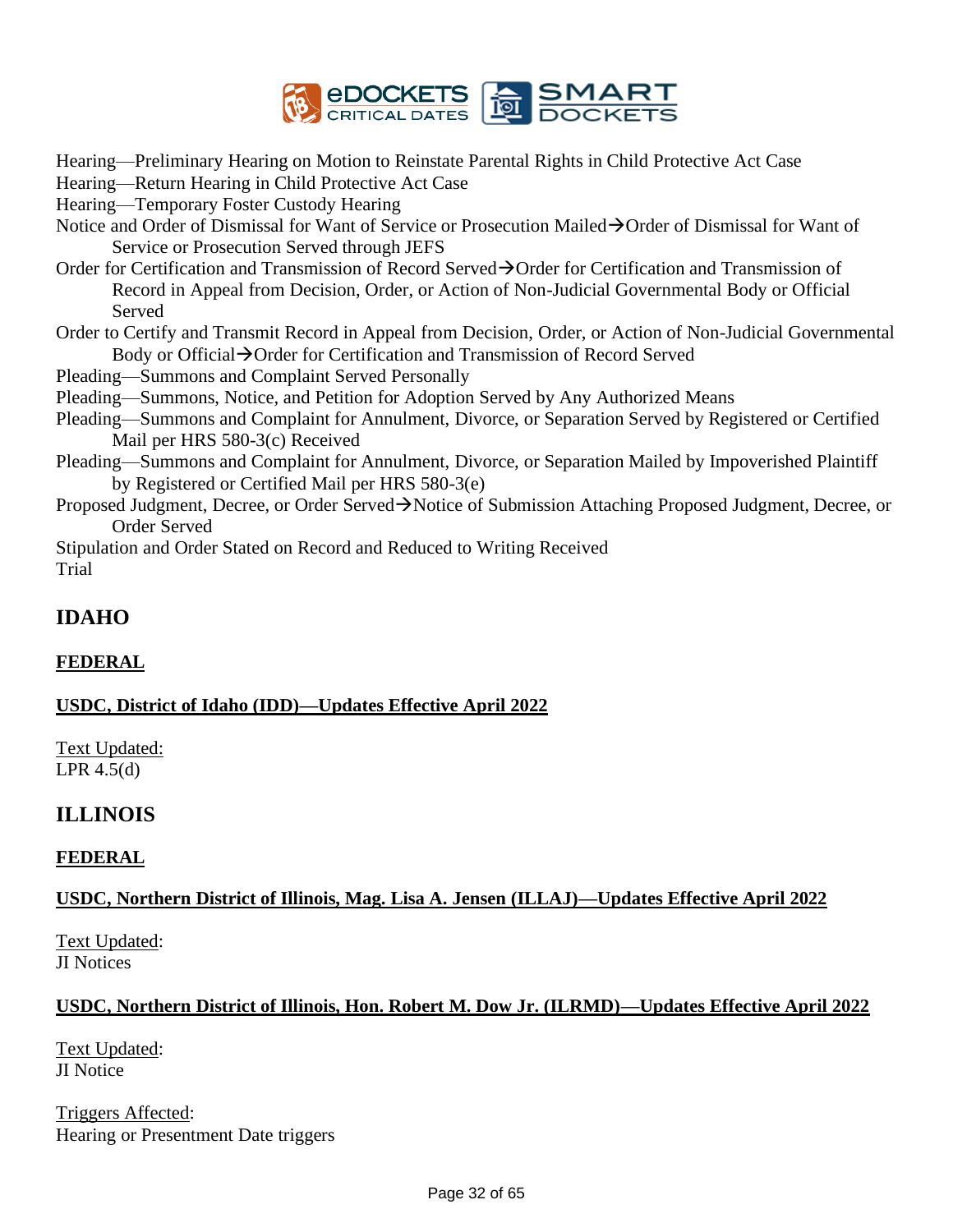

### **STATE**

### **Illinois Circuit Court, 3rd Circuit, Madison County (IL3CT)—Updates Effective 1-1-17 and 8-31-17**

Additional changes made based on internal review of rule set.

Text Added: ADA  $I(C)(4)$ Order re AAL 1 Order re AAL 2 Order re AAL 3 Order re AAL 4 Order re AAL 5 Text Updated: Arbitration 1(e) Arbitration 2(d) Arbitration 3(a) Arbitration 3(b) Arbitration 3(f) Arbitration 4 Arbitration 5(f) Arbitration 5(h) Arbitration 5(i)

### Triggers Added:

Agreed Stipulation for Dismissal Signed by Affected in Asbestos Case Parties Filed and Served Motion for Leave to Amend Complaint to Add Defendant or Count in Asbestos Case Filed and Served Motion for Substitution of Counsel in Asbestos Case Filed and Served Motion to Place Case on Court's Special Closed Docket in Asbestos Case Filed and Served Plaintiffs' Motion for Voluntary Dismissal in Asbestos Case Filed and Served

Triggers Affected: Conference triggers Hearing triggers Trial triggers

# **Illinois Circuit Court, 11th Circuit, McLean County (IL11ML)—Updates Effective 2-1-22**

Applicable changes also made to IL11CT. Additional changes made based on internal review of rule set.

Text Added: ML ADA  $I(B)(3)$ 

Text Updated:  $9(D)(3)$  $9(D)(4)$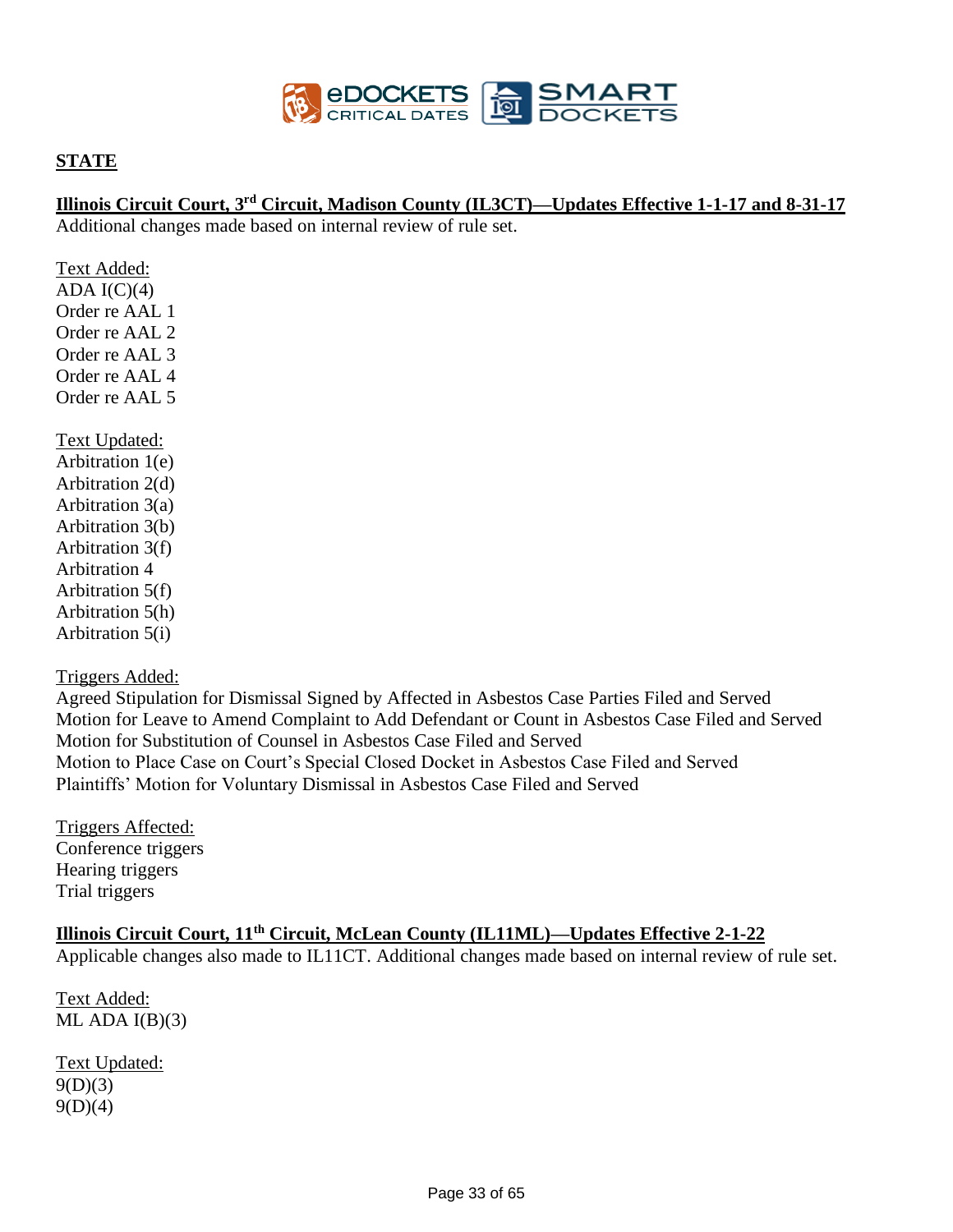

Triggers Affected: Hearing triggers Trial

# **Illinois Circuit Court, 15th Circuit, Carroll, Jo Daviess, Lee, Ogle, and Stephenson Counties (IL15CT)— Not Based on Rules Update**

Changes made based on internal review of rule set.

Text Removed: QPO(F)

Triggers Affected: Entry of Judgment Order of Dismissal Entered

## **Illinois Circuit Court, 18th District, DuPage County (IL18CT)—Not Based on Rules Update**

Changes made based on internal review of rule set.

Text Added: AO 12-31 V

Triggers Affected: Conference triggers Hearing triggers Trial

**Illinois Circuit Court, 22nd Circuit, McHenry County (IL22CT)—Not Based on Rules Update**

Changes made based on internal review of rule set.

Text Added: IL22 V

Triggers Affected: Conference triggers Hearing triggers Trial

# **Illinois Circuit Court, Cook County (ILCCCT)—Updates Effective 4-12-22**

Text Added: GAO 22-1 Motions GAO 22-1 SHPA 7

Triggers Added: Motion re HIPAA Order or Subpoena Submitted

Triggers Affected: Entry of Judgment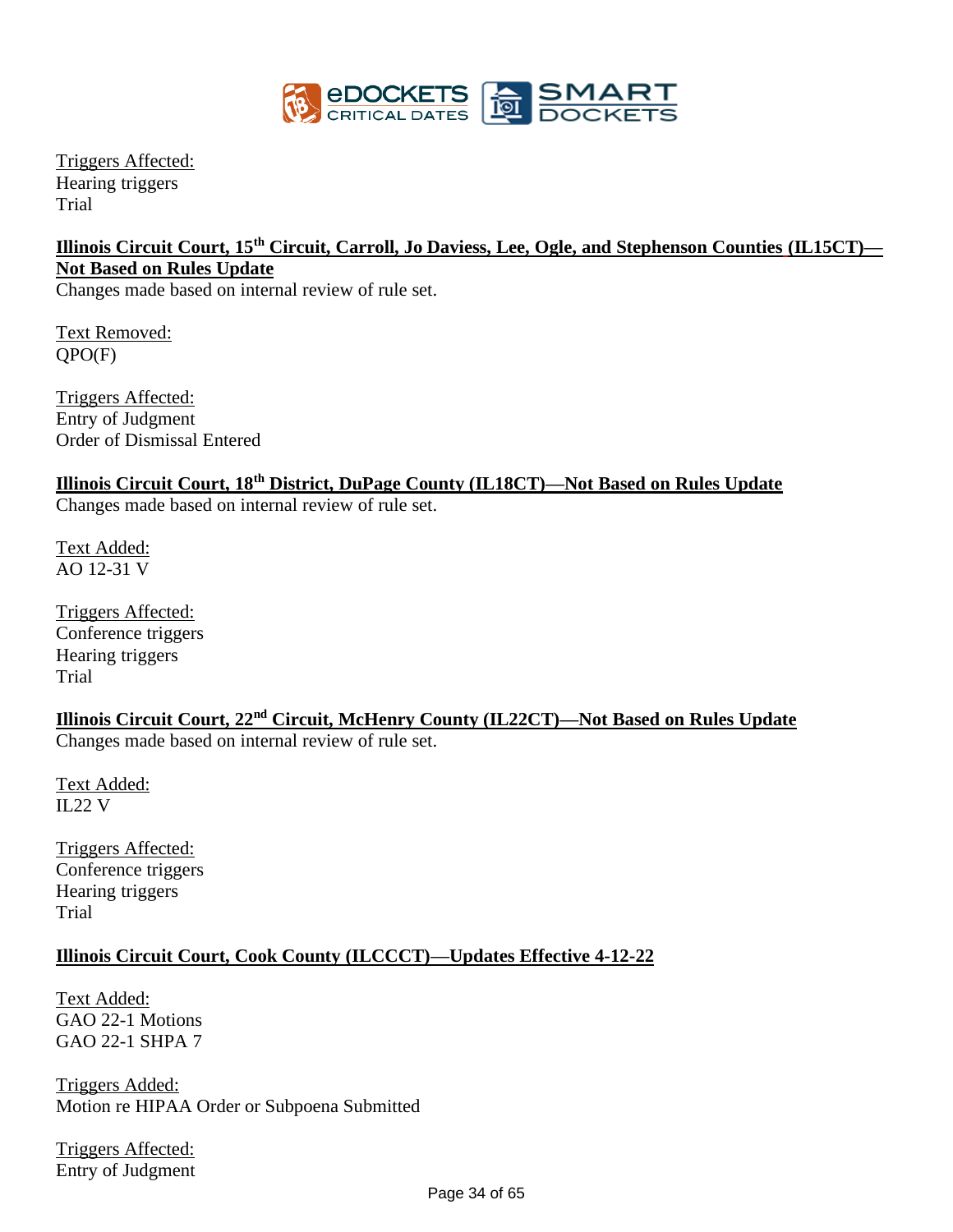

# **IOWA**

## **STATE**

### **Iowa Court Rules, Rules of Civil Procedure (IARCP)—Not Based on Rules Update**

Changes made based on internal review of rule set and made in 8th Judicial District Court rule set.

Text Updated:  $16.412(2)(d)$ 

# **MASSACHUSETTS**

### **FEDERAL**

# **USBC, District of Massachusetts (MABK)—Not Based on Rules Update**

Changes made based on internal review of rule set.

Text Added: OLF 17 Cover Sheet OLF 23 (5)

Text Updated: OLF 3 Cover Sheet→OLF 3 P1 TC OLF 3 Pre-Conf Plan VII→OLF P1 TD

Triggers Added: Application for Payment of Unclaimed Funds Served

Triggers Affected: Application for Compensation of Ch. 13 Debtor's Attorney Amended Ch. 13 Plan Served triggers Order for Relief Entered in Ch. 13 Case Petition Filed in Ch. 13 Case

# **USDC, District of Massachusetts (MADC)—Not Based on Rules Update**

Changes made based on internal review of rule set.

Text Removed: TIC A TIC CO TIC EMOTTR TIC IA TIC PTR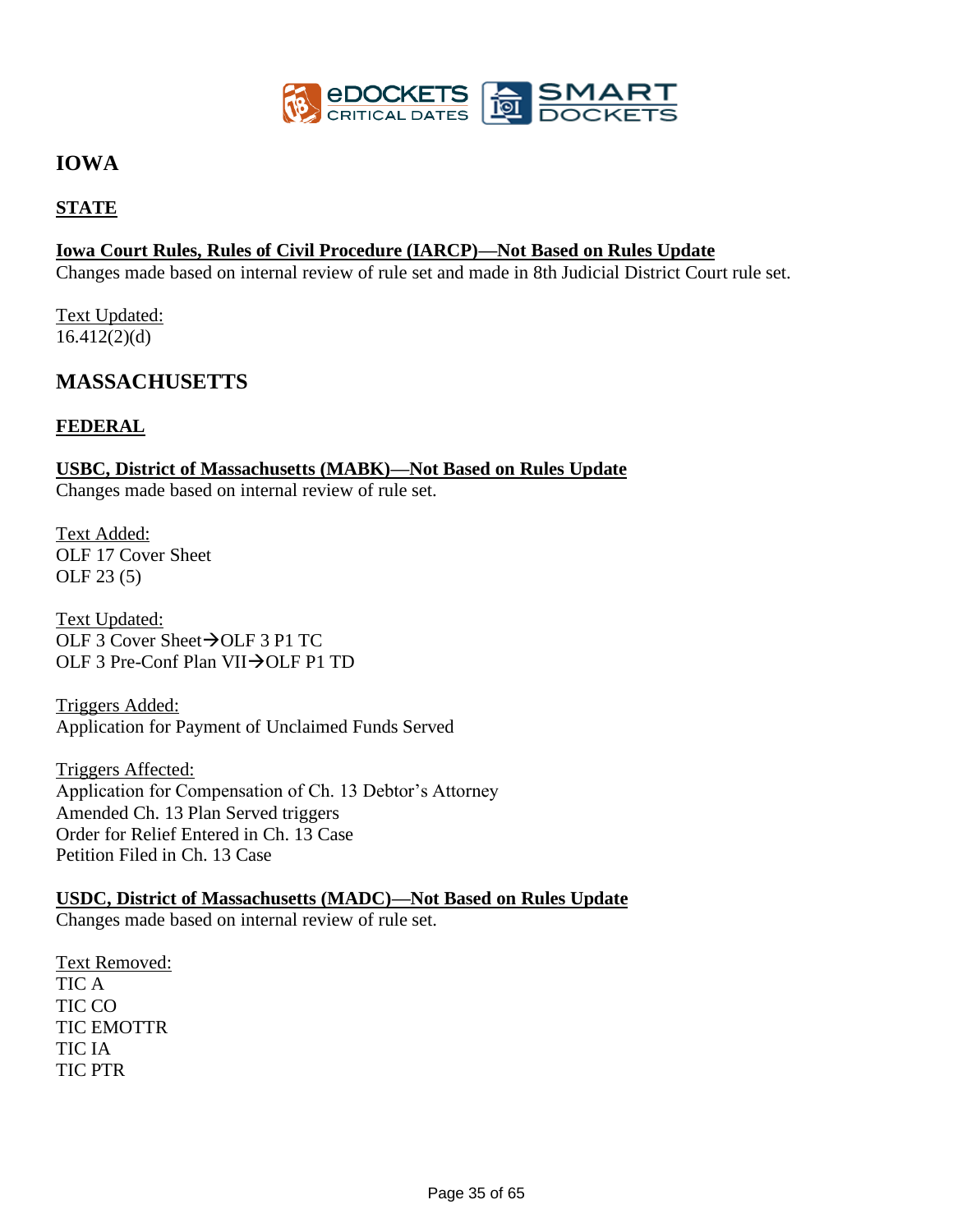

Text Added: TIC 9 TIC 10 TIC 11

Triggers Affected: Conference triggers Entry of Judgment Hearing triggers Judgment Entered on Docket (SELECT IF SEPARATE DOCUMENT REQUIRED BUT NOT PREPARED) Trial

# **MICHIGAN**

## **FEDERAL**

## **USBC, Eastern District of Michigan (MIEBK)—Not Based on Rules Update**

Changes based on internal review of rule set.

Text Removed: Final Forms Notice Forms Notice

Triggers Removed: Order Directing Filing of Official Form Entered

### **USBC, Western District of Michigan (MIWBK)—Updates Effective 12-13-21 and 1-7-22**

Text Removed: ECF  $II(E)(2)$ ECF  $II(E)(3)$ 

Text Added: ECF  $II(G)(1)$  $ECF II(J)$ Ch. 13 Plan Preamble Ch. 13 Plan III.C.1.a

 $ECF II(D)(1)$  [Not based on rules update]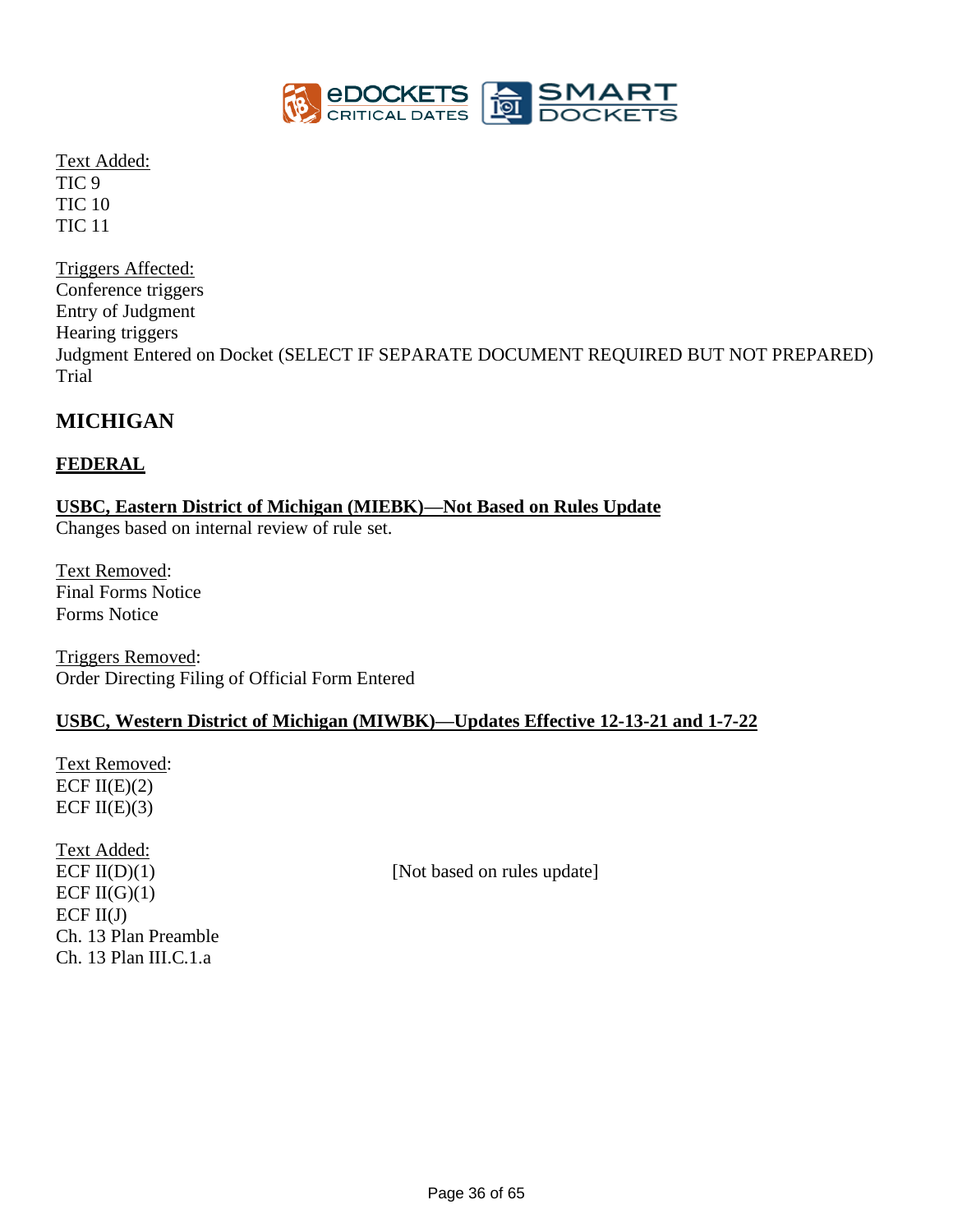

Text Updated: ECF  $II(C)$ ECF II(E)(4) $\rightarrow$ ECF II(E)(1) EFC  $II(G)(2) \rightarrow ECF II(G)(2)$  [Not based on rules update] Notice re Professional Fees (Exh 4A)→Notice re Professional Fees Notice re Professional Fees (Exh 4B)→Notice re Professional Fees Ch. 13 Original Ch. 13 Plan (Exh 8)(IV)(G)(1)  $\rightarrow$  Ch. 13 Plan IV.G.1 [Not based on rules update] Original Ch. 13 Plan (Exh 8)(IV)(G)(2) $\rightarrow$ Ch. 13 Plan IV.G.2 [Not based on rules update] Original Ch. 13 Plan (Exh 8)(IV)(N) $\rightarrow$ Ch. 13 Plan IV.N Original Ch. 13 Plan (Exh 8)(IV)(O) $\rightarrow$ Ch. 13 Plan IV.O [Not based on rules update]

Triggers Affected: Creditors' § 341 Meeting, First Date Set Hearing triggers Notice to File Statement of Social Security Numbers Notice of Removal Filed Order Modifying Automatic Stay in Original Ch. 13 Plan Entered Petition Filed triggers Pleading—Complaint Filed Trial

## **STATE**

### **Michigan Supreme Court (MISC)—Updates Effective 5-1-22**

Text Added: 7.312(E)(1)(b) 7.312(E)(2)(b) 7.312(E)(3)(b) 7.312(H)(4)(b)

Text Updated:  $7.312(E)(1) \rightarrow 7.312(E)(1)(a)$  $7.312(E)(2) \rightarrow 7.312(E)(2)(a)$  $7.312(E)(3) \rightarrow 7.312(E)(3)(a)$ 7.312(G)  $7.312(H)(3) \rightarrow 7.312(H)(4)(a)$ 

Triggers Removed: Briefing—Appellant's Brief Served Briefing—Appellee's Brief Filed Briefing—Appellee's Brief Served Briefing—Appellee/Cross-Appellant's Combined Brief Filed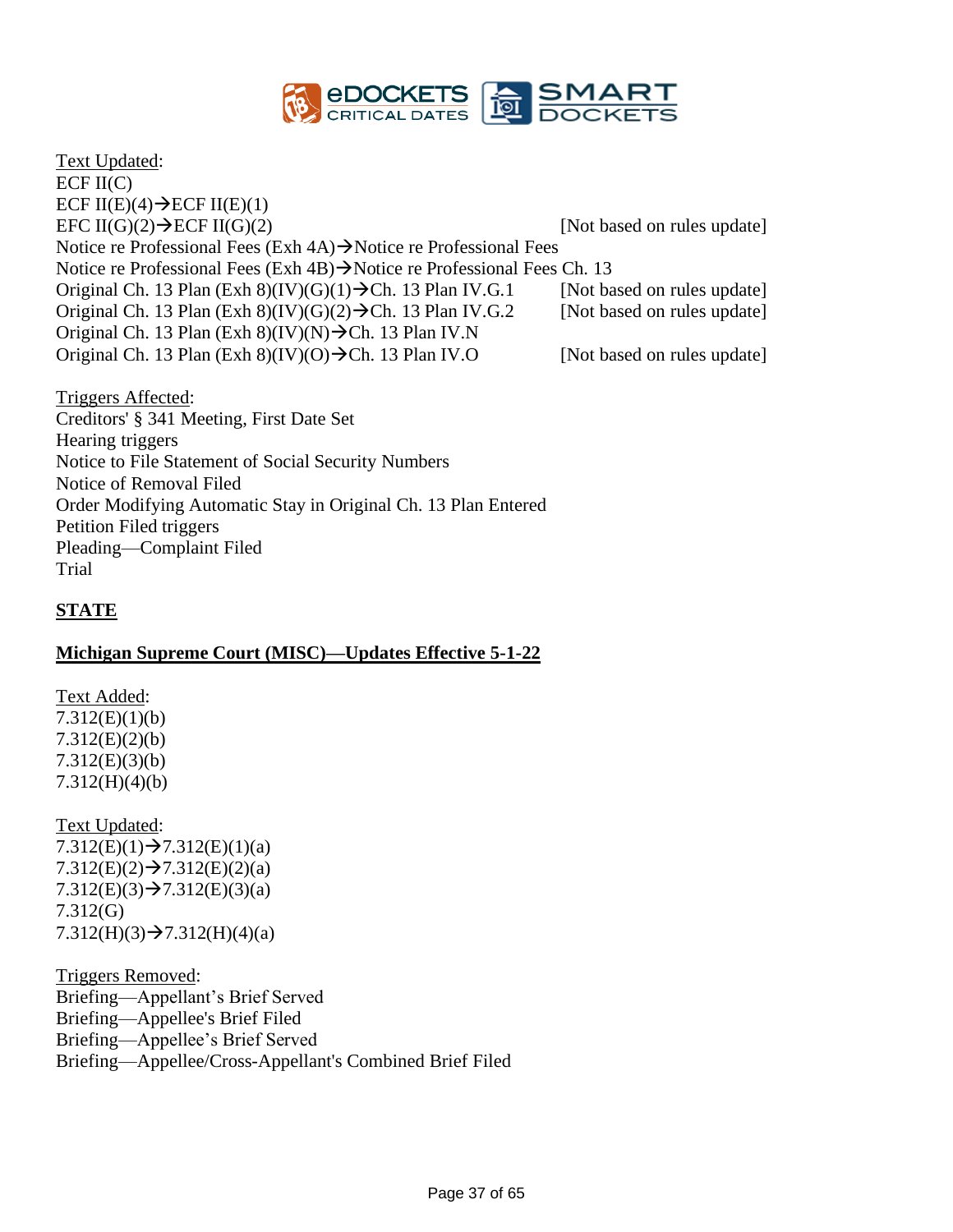

### Triggers Added:

Briefing—Appellant's Brief in Calendar Case Served

Briefing—Appellant's Brief in Case Argued on Application for Leave to Appeal Served

Briefing—Appellant/Cross-Appellee's Combined Reply/Responsive Brief in Case Argued on Application for Leave to Appeal Served

Briefing—Appellee's Brief in Calendar Case Filed

Briefing—Appellee's Brief in Calendar Case Served

Briefing—Appellee's Brief in Case Argued on Application for Leave to Appeal Filed

Briefing—Appellee's Brief in Case Argued on Application for Leave to Appeal Served

- Briefing—Appellee/Cross-Appellant's Combined Brief in Calendar Case Filed
- Briefing—Appellee/Cross-Appellant's Combined Brief in Case Argued on Application for Leave to Appeal Filed

Order Directing Clerk to Schedule Oral Argument on Application for Leave to Appeal Order Granting Application for Leave to Appeal

Triggers Affected:

Briefing—Appellant's Brief in Certification of Question of Law Action Served

Briefing—Appellant/Cross-Appellee's Combined Reply/Responsive Brief Served→Briefing—Appellant/Cross-Appellee's Combined Reply/Responsive Brief in Calendar Case Served

Briefing—Appellee/Cross-Appellant's Combined Brief Served

Briefing—Appellee/Defendant's Brief in Certification of Question of Law Action Filed

# **Michigan Circuit Court, Genesee County (7th CIR.) (MI07)—Updates Effective 4-10-19**

Text Updated: AO 2019-02  $5(a) \rightarrow$ AO 2019-07  $5(a)$ AO 2019-02 5(b) $\rightarrow$ AO 2019-07 5(b) AO 2019-02  $5(c) \rightarrow$ AO 2019-07  $5(c)$ 

# **MINNESOTA**

## **FEDERAL**

## **USDC, District of Minnesota (DMN)—Updates Effective 4-15-22**

Text Added: 83.11(c)(1)

# Text Updated:

72.2(b)(1) 72.2(b)(2)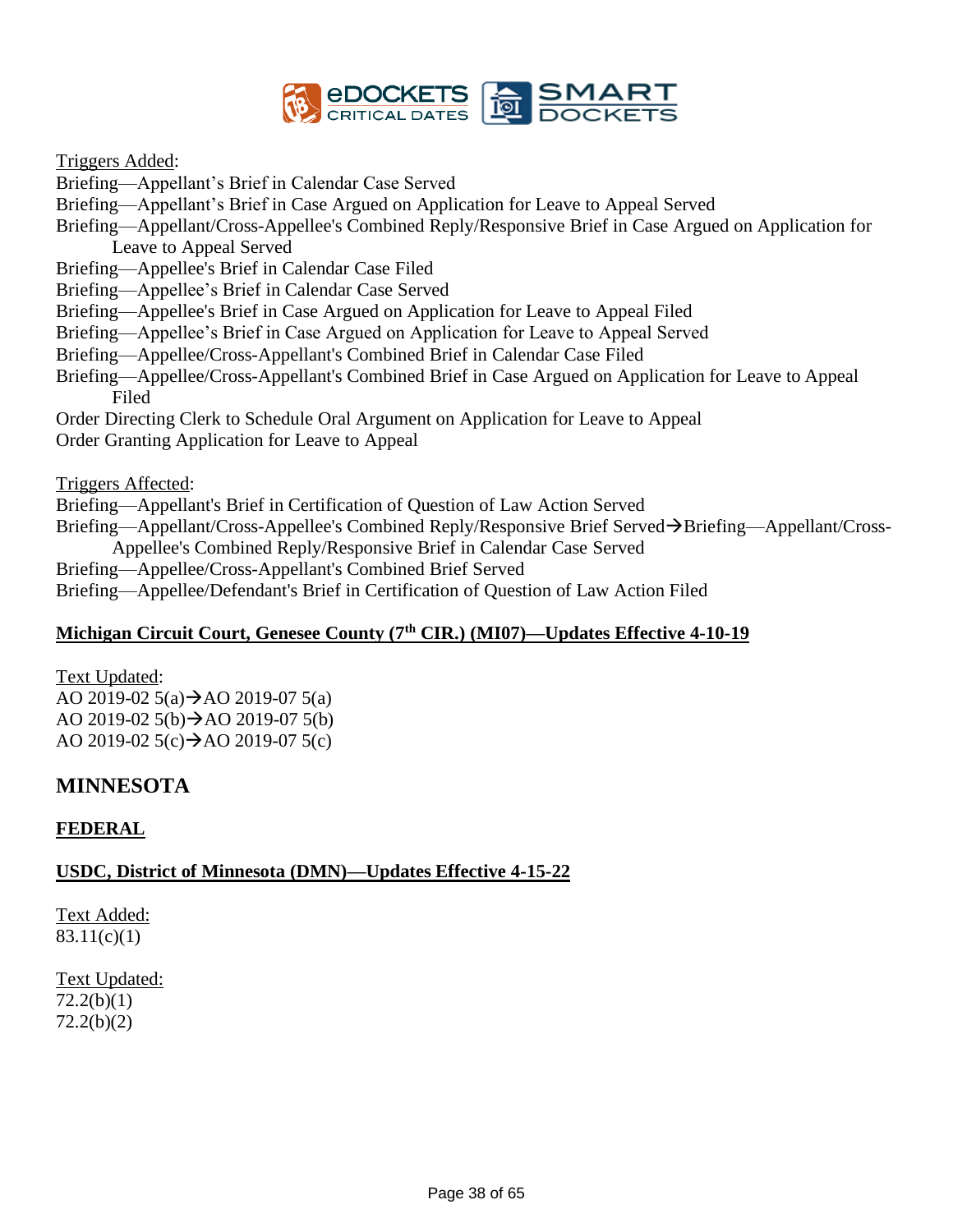

*Not Based on Rules Update* Changes also made based on internal review of rule set.

Text Removed: NIPA Transcript Policy (B)(4) Transcript Policy (C)(4) Transcript Policy (C)(6)

Text Updated: PN Transcript Par 3→TS

Triggers Removed: Notice of Noncompliant Statement of Redaction E-Filed

Triggers Affected: Pleading—Complaint Filed Transcript Filed

# **NEBRASKA**

## **FEDERAL**

**USDC, District of Nebraska (NEDC)—Not Based on Rules Update** Changes made based on internal review of rule set.

Text Updated: TRP

Triggers Affected: Transcript Filed

# **NEVADA**

### **STATE**

# **Nevada Justice Court, Las Vegas Township (NVJCLV)—Updates Effective 4-12-22**

Text Removed: AO 20-01

Triggers Affected:

Order Denying In Forma Pauperis Request in Cases Filed Before 1-28-20→Order Denying In Forma Pauperis Request

Telephone Call Providing Notice of Denial of In Forma Pauperis Request in Cases Filed Before 1-28-20 →Telephone Call Providing Notice of Denial of In Forma Pauperis Request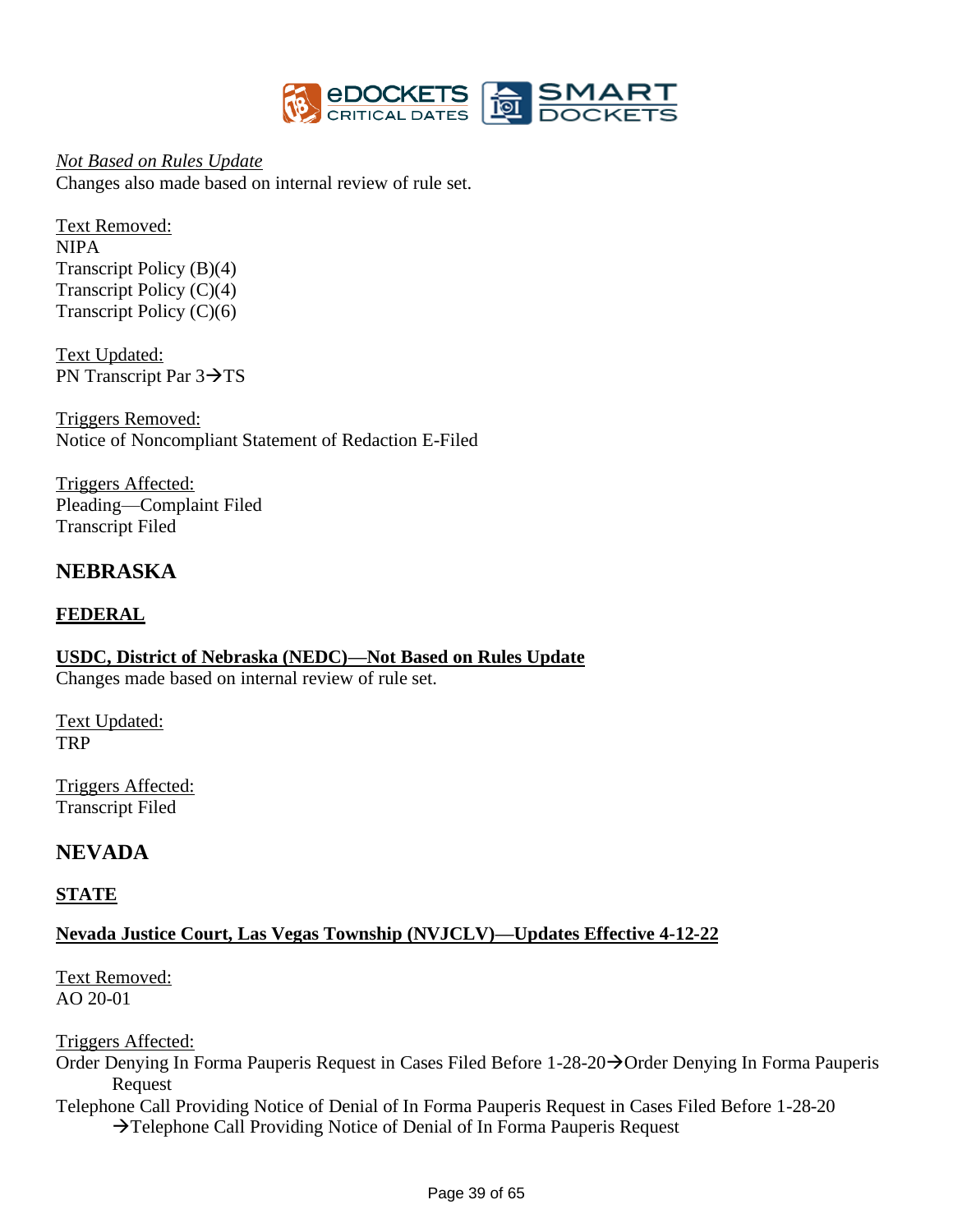

# **NEW JERSEY**

## **STATE**

### **New Jersey Superior Court (NJSC) —Updates Effective 4-1-22**

Text Updated: 1:3-3 [Deadline changed from 3 days to 5 days] Triggers Affected: Discovery Cutoff Notice of Application for Wage Execution Served by Ordinary Mail Only or by Simultaneous Mailing of Ordinary and Registered/Certified Mail Notice of Attachment Served by Ordinary Mail Only or by Simultaneous Mailing of Ordinary and Registered/Certified Mail Notice of Intent to File Motion for Sanctions per Rule 1:4-8 and Demand to Withdraw or Correct Offending Paper Served by Ordinary Mail Only or by Simultaneous Mailing of Ordinary and Registered/Certified Mail Notice of Order Admitting Claimant Under Attachment Served by Ordinary Mail Only or by Simultaneous Mailing of Ordinary and Registered/Certified Mail Notice of Proposed Judgment or Order Served Notice to Defaulting Defendant of Attachment and Levy Served by Ordinary Mail Only or by Simultaneous Mailing of Ordinary and Registered/Certified Mail Pleading—Amended Answer Containing Counterclaim Served by Ordinary Mail Only or by Simultaneous Mailing of Ordinary and Registered/Certified Mail Pleading—Amended Answer Containing Crossclaim Served by Ordinary Mail Only or by Simultaneous Mailing of Ordinary and Registered/Certified Mail Pleading—Amended Answer Served by Ordinary Mail Only or by Simultaneous Mailing of Ordinary and Registered/Certified Mail Pleading—Amended Answer to Counterclaim Served by Ordinary Mail Only or by Simultaneous Mailing of Ordinary and Registered/Certified Mail Pleading—Amended Answer to Crossclaim Served by Ordinary Mail Only or by Simultaneous Mailing of Ordinary and Registered/Certified Mail Pleading—Amended Complaint Served by Ordinary Mail Only or by Simultaneous Mailing of Ordinary and Registered/Certified Mail Pleading—Amended Reply to Answer Served by Ordinary Mail Only or by Simultaneous Mailing of Ordinary and Registered/Certified Mail Pleading—Amended Third-Party Complaint Served by Ordinary Mail Only or by Simultaneous Mailing of Ordinary and Registered/Certified Mail Pleading—Answer Filed in Track I Case Pleading—Answer Filed in Track II Case Pleading—Answer Filed in Track III Case Pleading—Answer Filed in Track IV Case Pleading—Answer Served by Ordinary Mail Only or by Simultaneous Mailing of Ordinary and Registered/Certified Mail Pleading—Answer Stating Counterclaim Served by Ordinary Mail Only or by Simultaneous Mailing of Ordinary and Registered/Certified Mail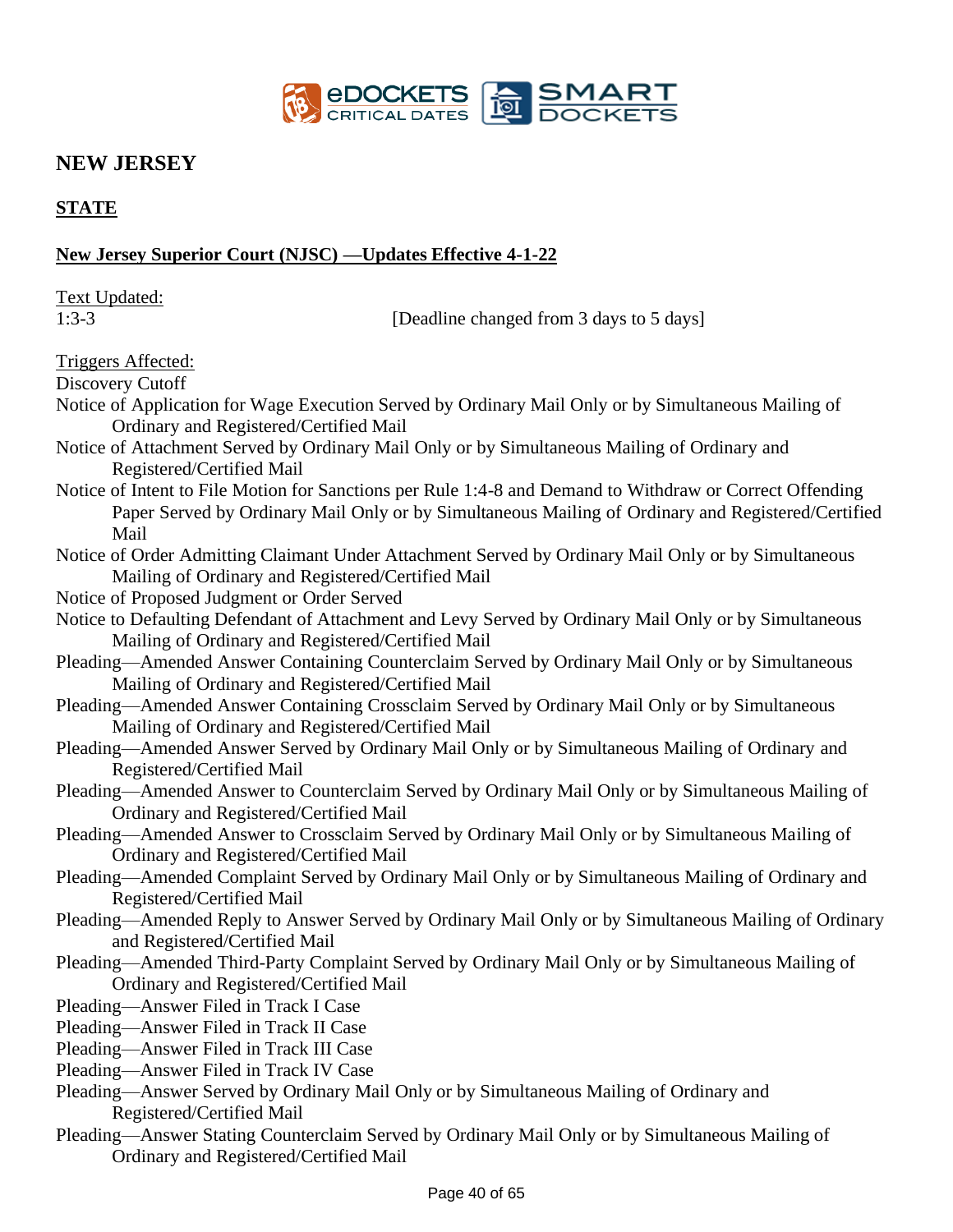

- Pleading—Answer Stating Crossclaim Served by Ordinary Mail Only or by Simultaneous Mailing of Ordinary and Registered/Certified Mail
- Pleading—Answer to Counterclaim Served by Ordinary Mail Only or by Simultaneous Mailing of Ordinary and Registered/Certified Mail
- Pleading—Answer to Crossclaim Served by Ordinary Mail Only or by Simultaneous Mailing of Ordinary and Registered/Certified Mail
- Pleading—More Definite Statement Served by Ordinary Mail Only or by Simultaneous Mailing of Ordinary and Registered/Certified Mail
- Pleading—Reply to Answer Served by Ordinary Mail Only or by Simultaneous Mailing of Ordinary and Registered/Certified Mail
- Pleading—Summons and Complaint in Track I Case Served by Means Other than Optional Mail
- Pleading—Summons and Complaint in Track I Case Served by Optional Mail
- Pleading—Summons and Complaint in Track II Case Served by Means Other than Optional Mail
- Pleading—Summons and Complaint in Track II Case Served by Optional Mail
- Pleading—Summons and Complaint in Track III Case Served by Means Other than Optional Mail
- Pleading—Summons and Complaint in Track III Case Served by Optional Mail
- Pleading—Summons and Complaint in Track IV Case Served by Means Other than Optional Mail
- Pleading—Summons and Complaint in Track IV Case Served by Optional Mail
- Pleading—Third-Party Complaint Served to Plaintiff by Ordinary Mail Only or by Simultaneous Mailing of Ordinary and Registered/Certified Mail

# **NEW YORK**

## **FEDERAL**

## **USBC, Southern District of New York (SDNYBK)—Not Based on Rules Update**

Changes made in all NYSB rule sets based on internal review.

Text Removed: GO M-518 Ch. 13 Plan 3.3 GO M-518 Ch. 13 Plan 8.5

Text Added: Ch. 13 Plan 2.2

Text Updated: GO M-518 Ch. 13 Plan 1.4→Ch. 13 Plan 1.2 GO M-518 Ch. 13 Plan 2.1→Ch. 13 Plan 2.1

Triggers Removed: Notice of Surrender of Property in Ch. 13 Case Order Surrendering Collateral and Vesting Title in Creditor upon Confirmation of Ch. 13 Plan

Triggers Added: Letter re Feasibility of Ch. 13 Plan Filed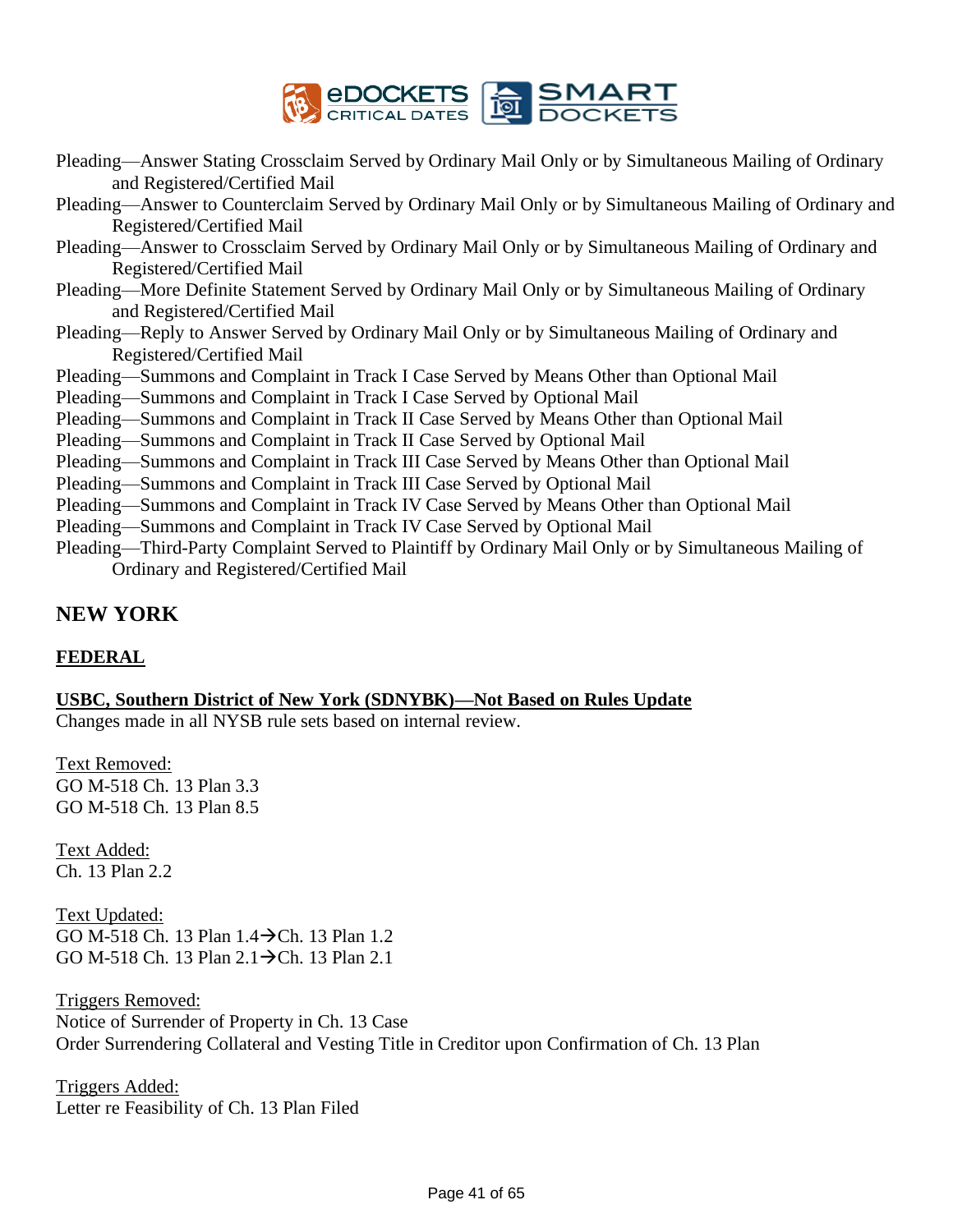

Triggers Affected: Tax Return Filed in Ch. 13 Case Tax Year End in Ch. 13 Case

## **USBC, Southern District of New York, Hon. David S. Jones (NYDSJ)—Updates Effective April 2022**

Text Added: CR M

Triggers Affected: Briefing—Supplemental Brief on Motion or Contested Matter After Judge Reserved Decision Submitted Hearing triggers

# **USDC, Eastern District of New York (EDNY)—Not Based on Rules Update**

Similar applicable changes made in all NYED rule sets based on internal review.

Text Removed: ED AO 2008-5

Text Added: ED AO 2015-05 i ED AO 2015-05 ii ED AO 2015-05 iii

Triggers Removed: Motion for Judgment on Pleadings in Social Security Appeal Served

Triggers Added: Motion for Judgment on Pleadings in Social Security Case Served Response or Opposition to Motion for Judgment on Pleadings in Social Security Case Served Social Security Case—Administrative Record Filed

Triggers Affected: Pleading—Answer Served triggers Pleading—Complaint Filed Pleading—Summons and Complaint Against U.S. or Its Agency, Officer, or Employee Served Personally or by Registered or Certified Mail

## **USDC, Eastern District of New York, Hon. Gary R. Brown (NYGRB)—Updates Effective 4-25-22**

Text Added: IPR  $VII(4)$ 

Page 42 of 65 Triggers Added: Motion for Judgment on Pleadings in Social Security Appeal Received Order—Scheduling Order in Social Security Appeal Docketed Response or Opposition to Motion for Judgment on Pleadings in Social Security Appeal Received Social Security Appeals—Administrative Record Filed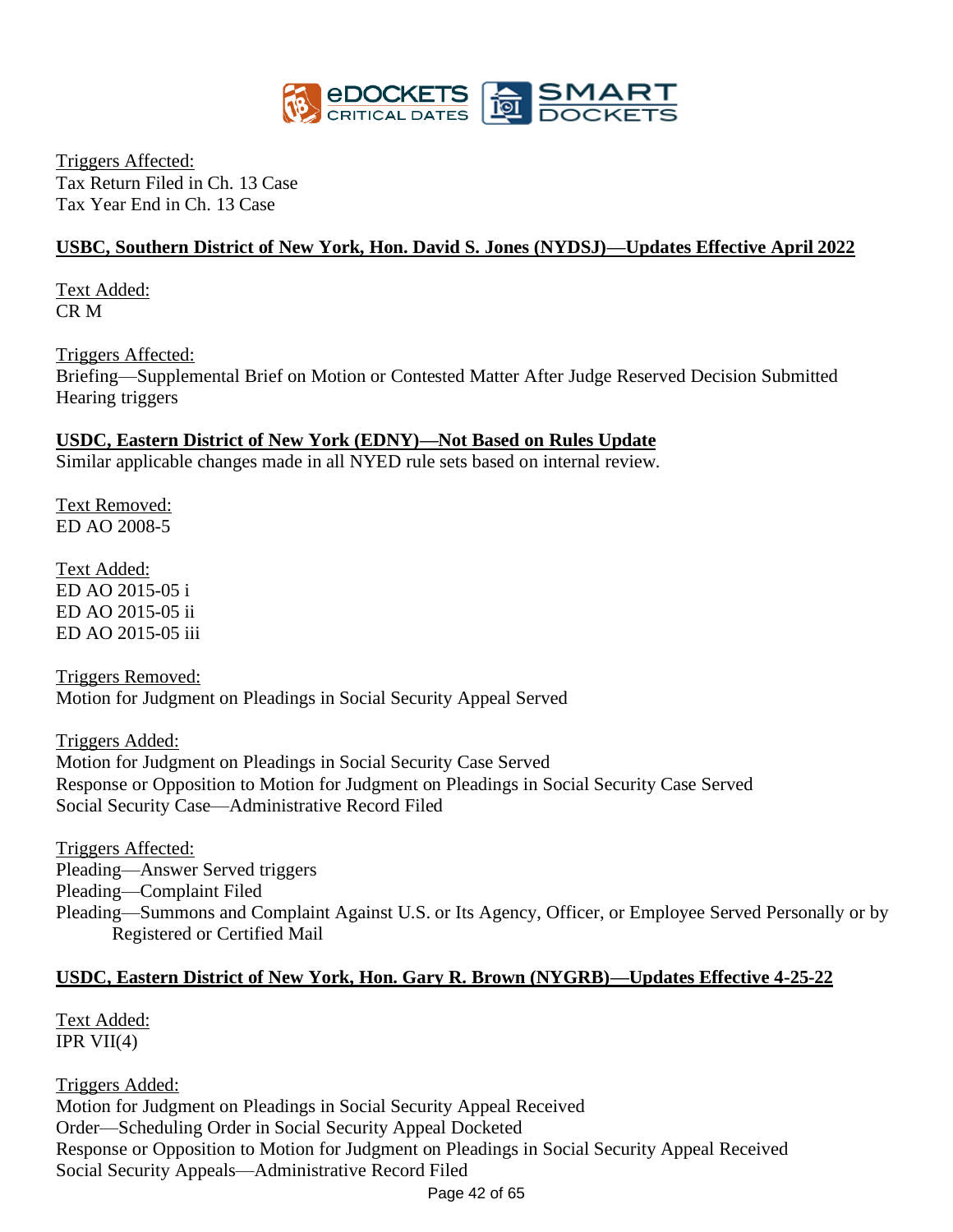

### **USDC, Eastern District of New York, Hon. Joseph F. Bianco (NYJFB)—Not Based on Rules Update**

Changes made based on internal review of rule set.

Text Removed: IMPR I.D IMPR III.A IMPR III.F IMPR IV.A IMPR IV.B

Triggers Removed: Appeal or Objection to Magistrate's Order Served Appeal or Objection to Magistrate's Report Served Magistrate's Report Served Response or Opposition to Appeal or Objection to Magistrate's Order or Report Served

Triggers Added: Magistrate's Proposed Findings and Recommended Disposition Served Objections to Magistrate's Proposed Findings and Recommended Disposition Served

Triggers Affected: Conference triggers Discovery Cutoff triggers Hearing triggers Magistrate's Order Served Trial

## **USDC, Eastern District of New York, Hon. Rachel P. Kovner (NYRPK)—Updates Effective 11-4-21**

Text Updated: IPR  $IV(A)(3)$ 

IPR  $V(B)(1)$  [Deadline changed from 14 days to 30 days]

Triggers Added: Motion in Limine Filed

Triggers Affected: Trial triggers

## **USDC, Southern District of New York, Hon. Valerie E. Caproni (NYVEC)—Updates Effective 4-13-22 and 4-25-22**

Text Updated: IPPS  $6(A)$ 

IP  $2(C)$  [Deadline changed from 48 hours to 48 business hours]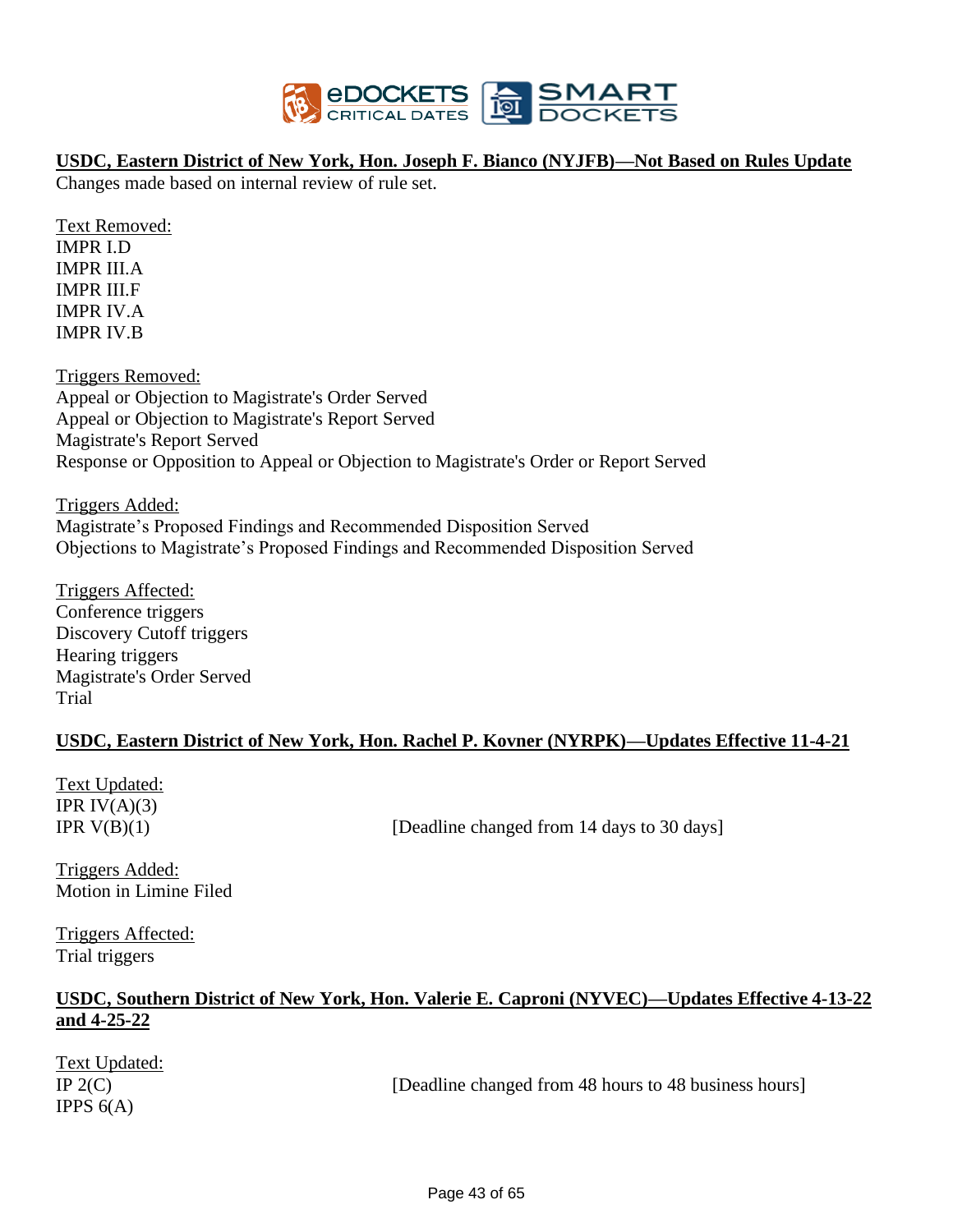

Triggers Affected: Conference triggers Hearing triggers Motion for More Definite Statement Served Motion for New Trial Served Motion re Discovery Served Motion Served Motion to Dismiss per Rule 12 Served Motion to Quash or Modify Subpoena Served Motion to Strike Served Notice of Removal Filed Pleading—Complaint Filed Response or Opposition to Motion in Pro Se Case Received Trial

### **USDC, Southern District of New York, Hon. Colleen McMahon (NYCM)—Updates Effective 4-4-22**

Text Updated: IPP III.C

**USDC, Southern District of New York, Hon. Alison J. Nathan (NYAJN)—Updates Effective April 2022** Changes made based on internal review of rule set.

Text Removed: CMP 4 CMP 5 CMP 6 CMP 7 CMP 9 CMP 11 CMP 13 CMP 14 CMP 15 CMP Closing

Text Added:

IP 3.F.iii [Not based on rules update]

Triggers Removed: Joint Pretrial Report Filed Motion for Conditional Certification of Collective Action in Fair Labor Standards Act Case Filed

Triggers Added: Discovery Cutoff triggers

Triggers Affected: Conference—Initial Pretrial Conference Order Disposing of Dispositive Motion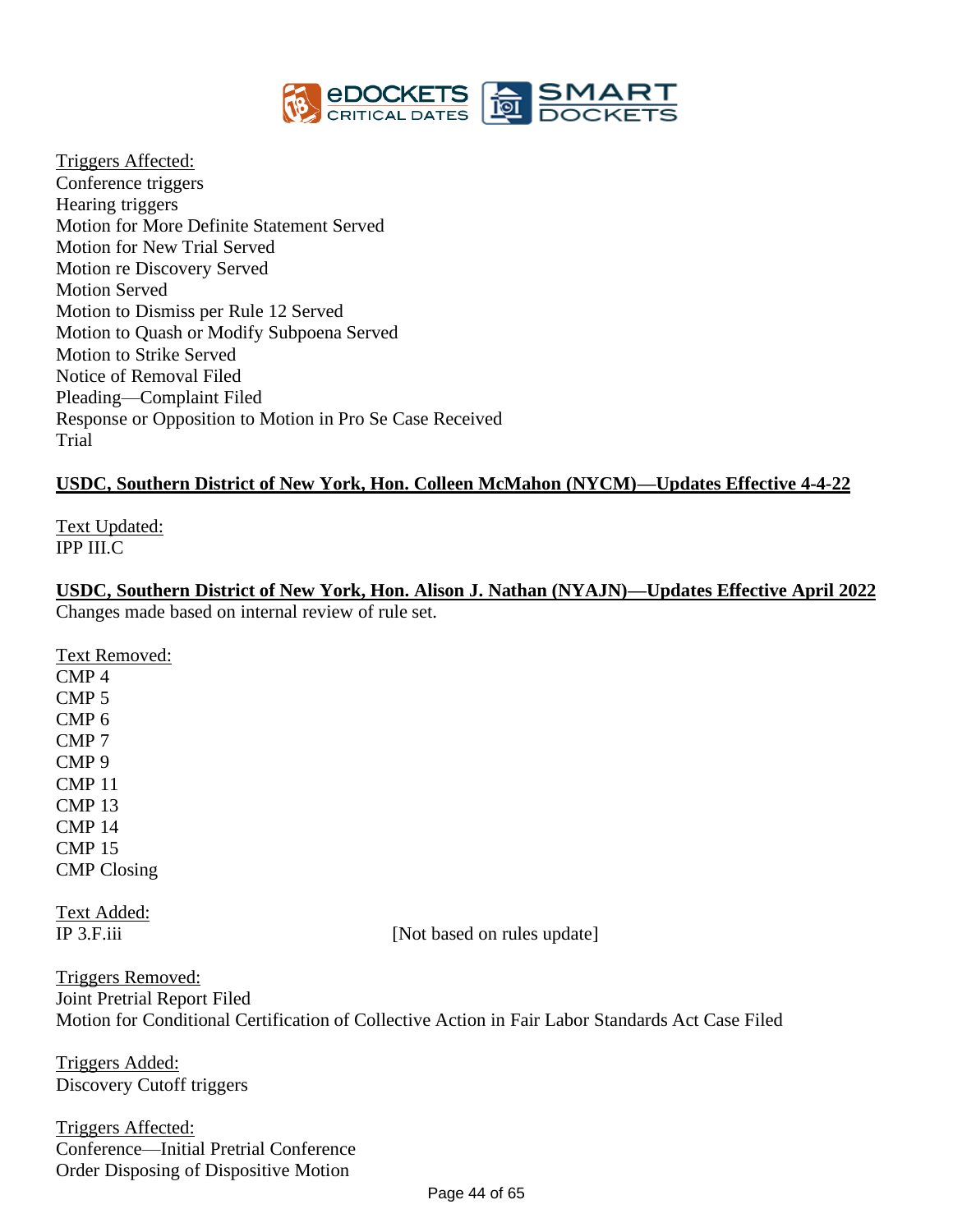

## **USDC, Southern District of New York, Mag. Sarah Netburn (NYSN)—Not Based on Rules Update**

Changes made based on internal review of rule set.

Text Added: PCRS 4

Triggers Affected: Conference—Settlement Conference

### **USDC, Southern District of New York, Hon. Jed S. Rakoff (NYJSR)—Updates Effective 4-1-22**

Text Removed: IRP 14(c)

Text Added:

IRP 14(b) [Not based on rules update]

Text Updated:  $IRP_3(b)$ IRP 7 IRP 8 IRP 9

Triggers Removed: Document Filed Under Seal

Triggers Affected: Notice of Removal Filed Pleading—Complaint Filed Trial

## **USDC, Southern District of New York, Hon. Lorna G. Schofield (NYLGS)—Updates Effective 4-8-22**

Text Updated: CMP Conclusion

# **USDC, Southern District of New York, Hon. Mary Kay Vyskocil (NYMKVD)—Not Based on Rules Update**

Changes made based on internal review of rule set.

Text Removed: SD Devices

Triggers Affected: Conference triggers Hearing triggers Trial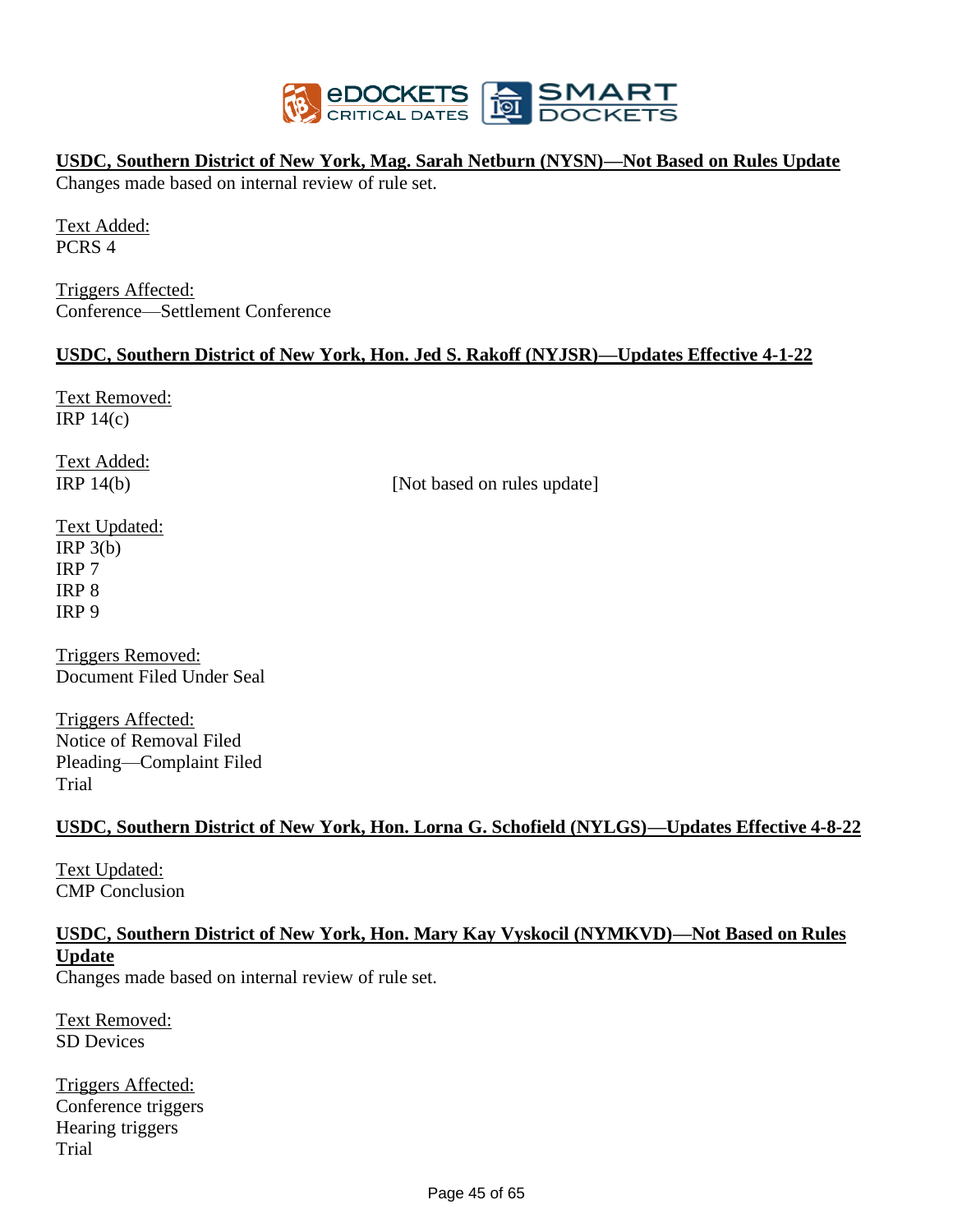

## **STATE**

### **New York State Statutes of Limitations (NYSOL)—Updates Effective 4-7-22**

Text Added: 214-i

Triggers Added: Cause of Action Against Purchaser, Borrower, or Debtor for Consumer Credit Transaction Accrued

**New York Civil Rules for Supreme and County Courts (NYURCD)—Updates Effective 4-30-22**

Applicable changes made in all NY state trial court rule sets.

Text Updated: CPLR 3218(a) CPLR 5231(d)

Triggers Affected: Income Execution Delivered to Sheriff

**New York Civil Rules for Supreme and County Courts (NYURCD)—Updates Effective 4-11-22** Changes made in all general and commercial division NY Supreme Court trial court rule sets.

Text Updated: UR 202.70(g) Appx B 21; 202.70(g) Appx F 21→UR 202.70(g) Appx B 22; 202.70(g) Appx F 21 UR 202.70(g) Appx B 22; 202.70(g) Appx F 22→UR 202.70 Appx B 23; 202.70 Appx F 22 UR 202.70(g) Rule 8(a) UR 202.70(g) Rule 8(b)→UR 202.70(g) Rule 11-c(b)

### **New York Supreme Court, New York County, Commercial Division, Hon. Melissa A. Crane (NYMCCD)—Updates Effective 4-11-22 and 4-14-22**

Text Added: PP 1(b)

Text Updated:  $PP(8(D) \rightarrow PP(8(d))$  $PP(8(E) \rightarrow PP(8(e))$ PP  $10(C) \rightarrow PP 10(c)$ PP  $10(E)$  → PP  $10(e)$ 

Triggers Affected: Conference triggers Hearing triggers Note of Issue Filed Trial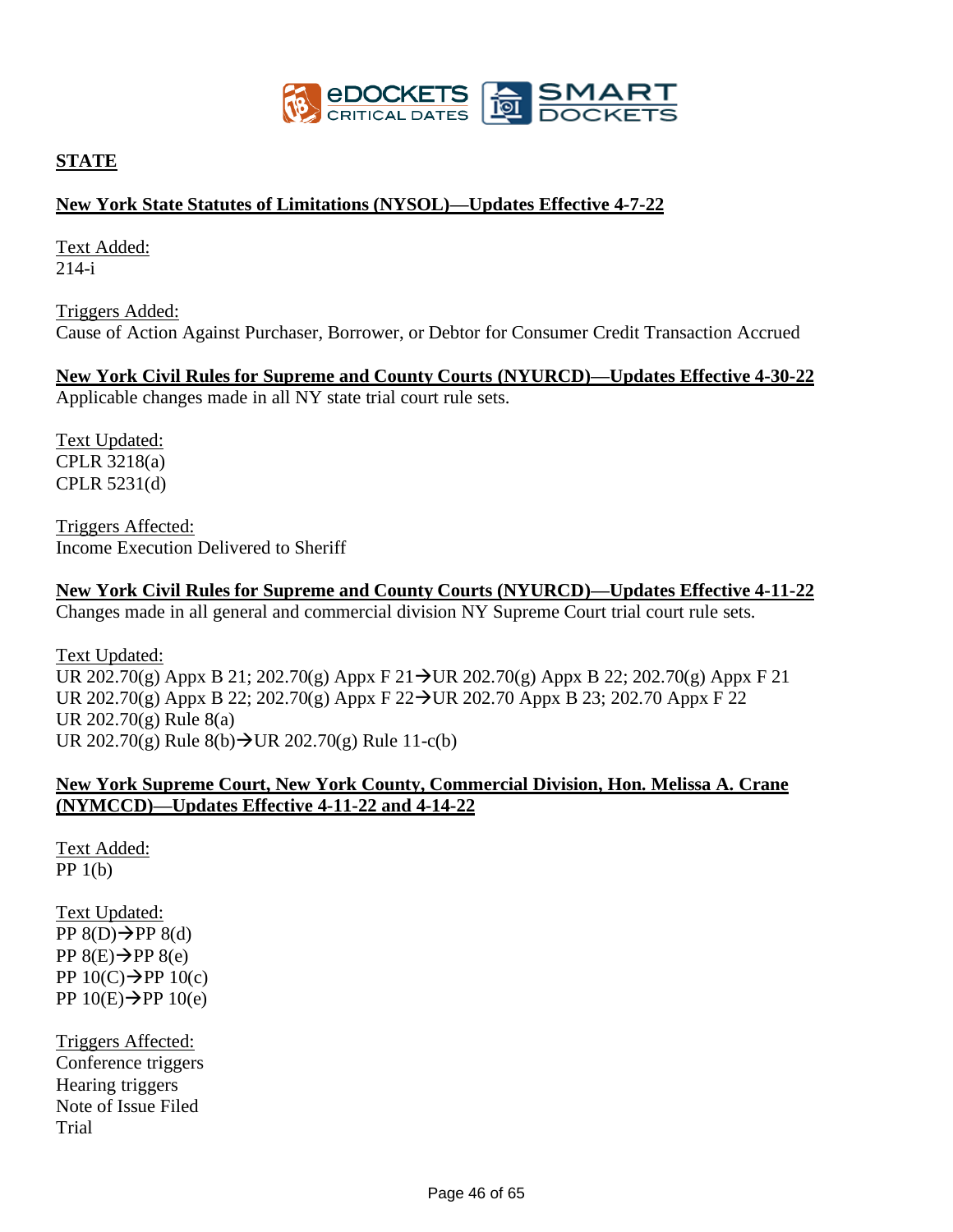

## **New York Supreme Court, 1st Judicial District, New York County, Hon. Lori S. Sattler (NYLSNC)— Updates Effective 4-11-22**

Text Updated: JA Sattler PR VI(1) JA Sattler PR VII(2) $\rightarrow$ JA Sattler PR VII(1)

Triggers Affected: Conference—Pretrial Conference Conference—Status Conference

### **New York Supreme Court, 1st Judicial District, New York County, Hon. Leslie A. Stroth (NYNCLS)— Updates Effective April 2022**

Text Updated: JA Stroth PR 1(b)

## **New York Supreme Court, 1st Judicial District, New York County, Hon. Alexander M. Tisch (NYNYAT)—Updates Effective April 2022**

Text Added: JA Tisch II JA Tisch III JA Tisch IV

Triggers Added: Conference—Status Conference

Triggers Affected: Conference—Compliance Conference Hearing triggers

### **New York Supreme Court, Westchester County, Commercial Division, Hon. Linda S. Jamieson (NYWELJ)—Not Based on Rules Update**

Changes made based on internal review of rule set.

Text Removed: CPLR 5231(d) CPLR 5231(e) CPLR 5231(h)

Triggers Removed: Income Execution Delivered to Sheriff Income Execution Served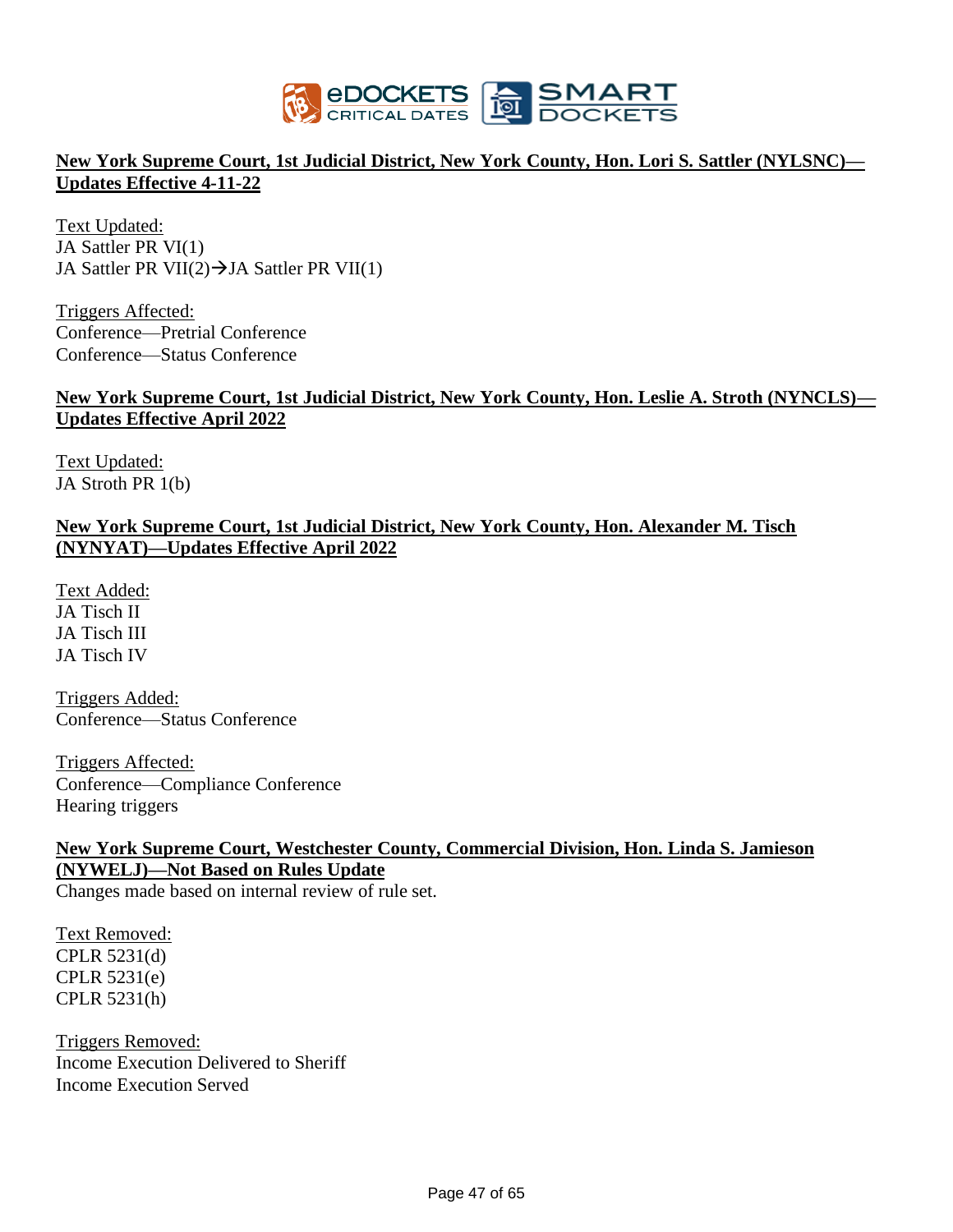

# **New York Supreme Court, 10th Judicial District, Nassau County (NYNASC)—Not Based on Rules Update**

Changes made based on internal review of rule set.

Text Added: CDRADRP 11

Text Updated: ADR  $3(b)$  $\rightarrow$ CDRADRP  $3(b)$ ADR  $3(c) \rightarrow$ CDRADRP  $3(c)$ ADR  $3(e) \rightarrow$ CDRADRP  $3(e)$ ADR  $3(f) \rightarrow$ CDRADRP  $3(f)$ ADR  $7(c) \rightarrow$ CDRADRP  $7(c)$ 

ADR  $3(i) \rightarrow$ CDRADRP  $3(i)$  [Deadline changed from 7 calendar days to 7 court days]

Triggers Removed: Mediation—Conference Order of Referral to Mediation Received

Triggers Added: ADR—Conference/Session Order of Reference to Alternative Dispute Resolution Program for Commercial Division Case Order of Reference to Alternative Dispute Resolution Program for Commercial Division Case Received

# **New York Supreme Court, 11th Judicial District, Queens County (NYQUSC)—Not Based on Rules Update**

Changes made based on internal review of rule set.

Text Removed: **CCP** RCCCP I(b) **TSPCSF** 

Triggers Affected: Conference triggers Hearing triggers Summary Bench Trial Summary Jury Trial Trial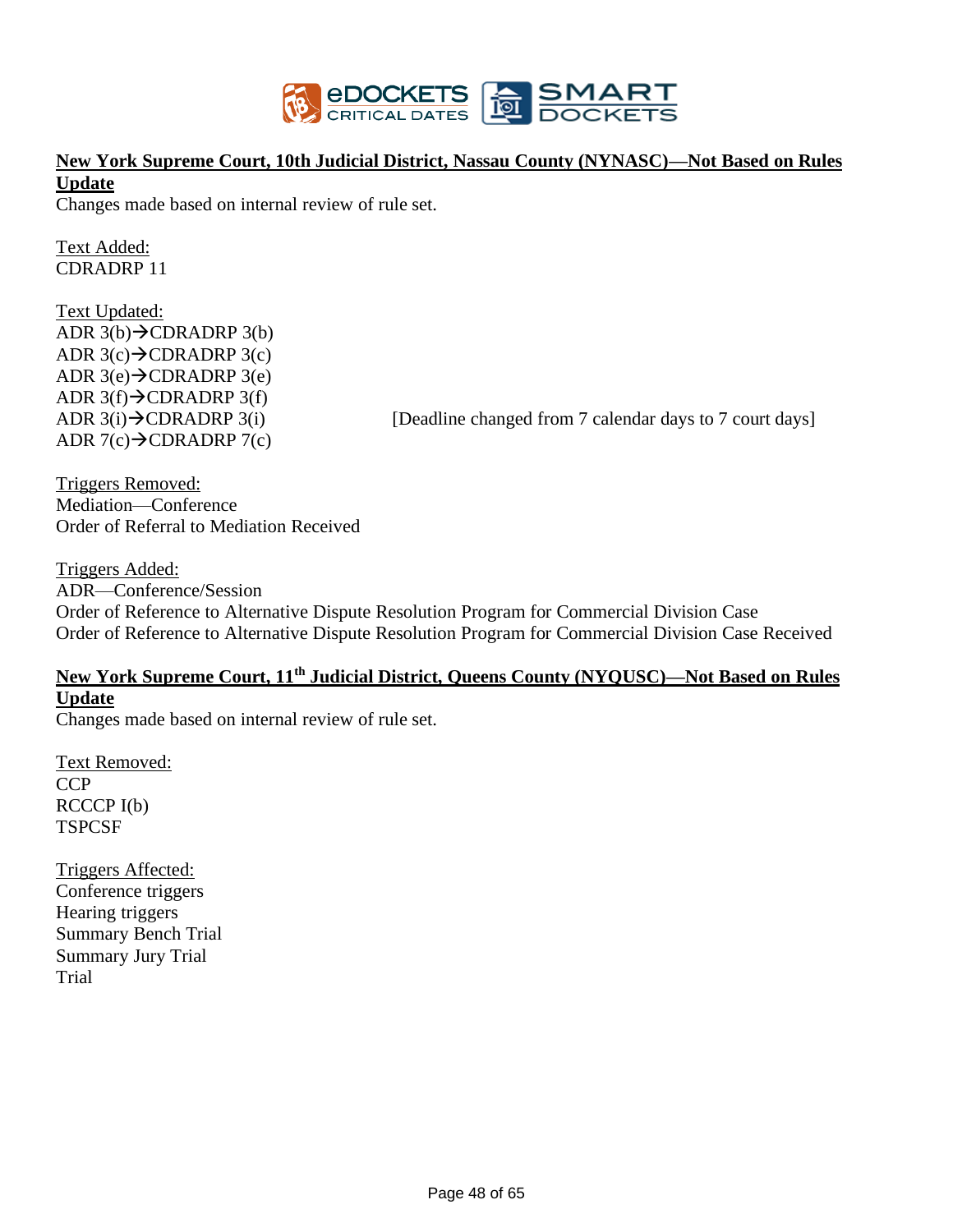

# **NORTH CAROLINA**

## **STATE**

## **North Carolina Superior Court, 5th Judicial District, New Hanover and Pender Counties (NC05SC)— Updates Effective 2-1-22 and April 2022**

Text Added: Notice re Webex SC LCR 14.1

Text Updated: SC LCR  $2.1(D)(1) \rightarrow$ SC LCR  $2.1(E)(1)$ SC LCR  $2.1(D)(2) \rightarrow$ SC LCR  $2.1(E)(2)$ SC LCR  $2.1(D)(3) \rightarrow SC LCR$   $2.1(E)(3)$ SC LCR  $2.1(D)(4) \rightarrow$  SC LCR  $2.1(E)(4)$ SC LCR  $2.1(D)(5) \rightarrow$  SC LCR  $2.1(E)(5)$ SC LCR  $2.1(D)(6) \rightarrow SC LCR$   $2.1(E)(6)$ SC LCR  $2.1(D)(7) \rightarrow$ SC LCR  $2.1(E)(7)$ 

Triggers Affected: Hearing triggers Pleading—Complaint Filed Trial

# **OHIO**

### **FEDERAL**

# **USDC, Southern District of Ohio, Western Division (Cincinnati) (SDOHWC)—Not Based on Rules Update**

Changes made based on internal review of rule set.

Text Removed: WD CIN GO re Mediation III(2) WD CIN GO re Mediation III(3)

Triggers Removed: Mediation—Conference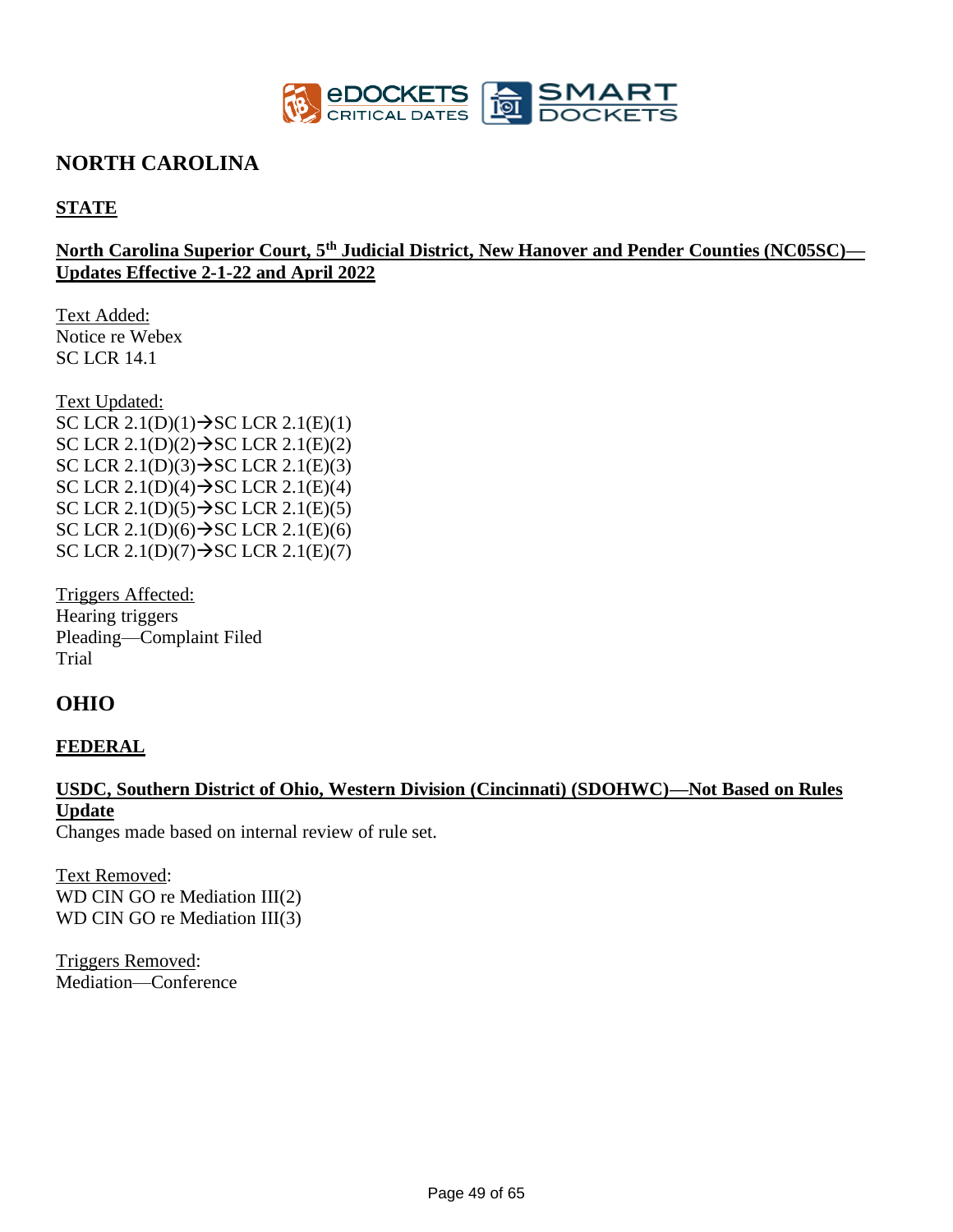

## **STATE**

### **Ohio Court of Common Pleas, Fulton County (OHFLC)—Updates Effective 5-1-20**

Text Removed: 5.11.A.12

5.11.A.2

5.11.A.6 5.11.B.5

Text Added:  $4.01(G)(1)$ 4.01(G)(4) 4.03(F)(2)

Text Updated: 3.02(C)  $4.03(F) \rightarrow 4.03(F)(1)$ 

Triggers Removed: Order of Referral to Mediation Received **Settlement** 

Triggers Affected: Conference—Early Neutral Evaluation Conference Hearing Mediation—Conference Motion for More Definite Statement Served Motion for Summary Judgment Served Motion Served Motion to Dismiss per Rule 12 Served Motion to Strike Served Response to Opposition to Motion Served Trial

# **OKLAHOMA**

## **FEDERAL**

**USDC, Northern District of Oklahoma (OKNDC)—Not Based on Rules Update** Changes made based on internal review of rule set.

Text Removed: CM/ECF II. D CM/ECF XII. B CM/ECF XII. C CM/ECF XII. E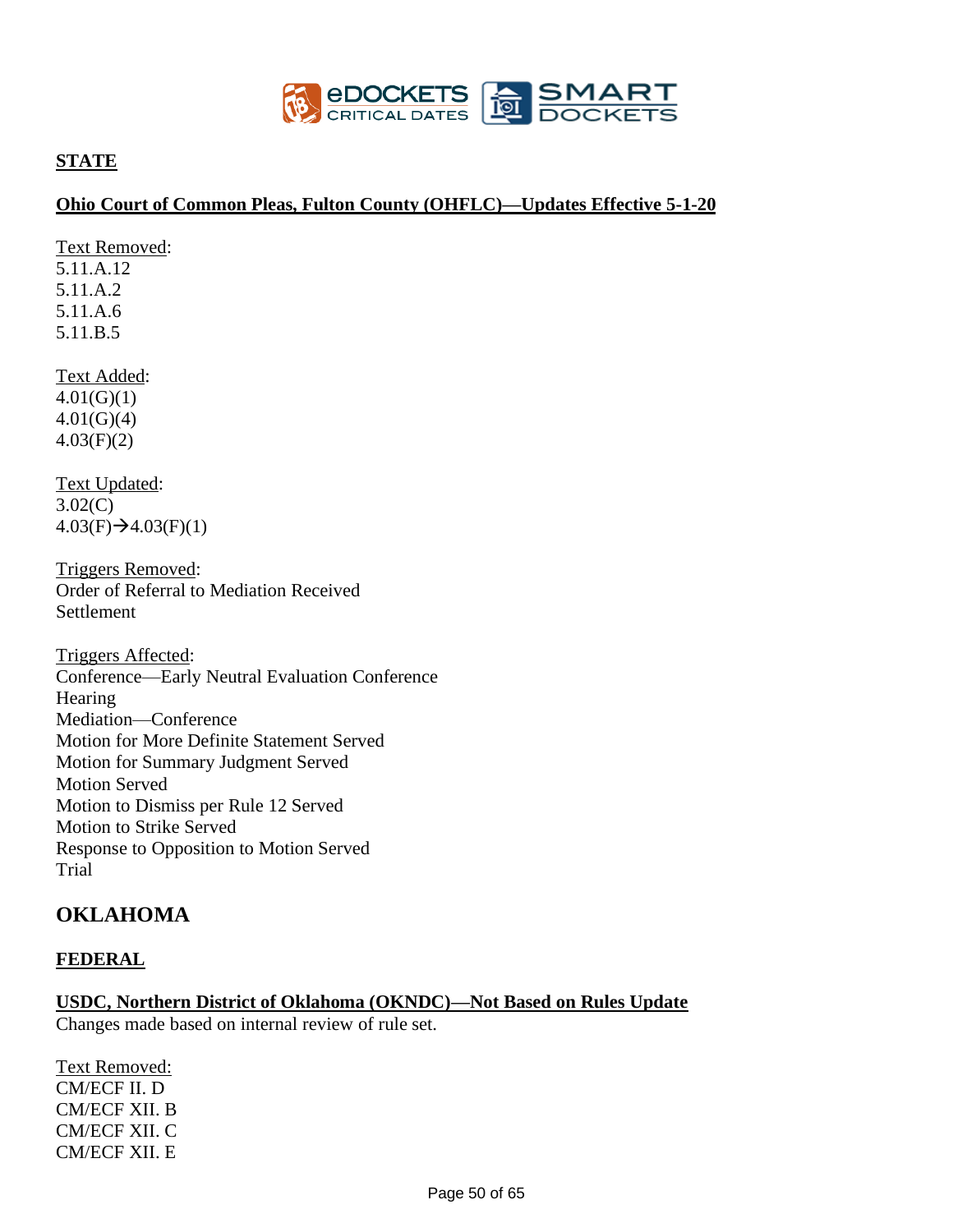

Text Added: IRP TP(RAR) IRP TP(RT) IRP TP(S)

Text Updated: CM/ECF XVI.  $E\rightarrow IRP$  TP(RPAT) CM/ECF XXI. B $\rightarrow$ CMECF FNA(B) NTP TRR $\rightarrow$ IRP TP(RR)

Triggers Removed: Document Containing Electronically Represented Signature E-Filed

Triggers Affected: E-Mail re Setting Up New Case Sent→E-Mail re New Case Shell Setup Sent Entry of Judgment Judgment Entered on Docket (SELECT IF SEPARATE DOCUMENT REQUIRED BUT NOT PREPARED) Transcript Filed

# **PENNSYLVANIA**

## **STATE**

**Pennsylvania Rules of Appellate Procedure (PARAP)—Updates Effective 4-1-22**  Relevant changes made in PARCP and courts of common pleas as well.

Text Updated: 909(b) 2187(b)

# **PUERTO RICO**

## **FEDERAL**

**USDC, District of Puerto Rico (PRD)—Not Based on Rules Update** Changes made based on internal review of rule set.

Text Removed: CM/ECF  $II(A)(1)(b)$ CM/ECF  $II(B)(7)(a)$ CM/ECF  $II(C)(3)(d)$ CM/ECF  $II(II)(A)(2)$ 

Triggers Removed: Notice of Electronic Filing Received Notice of Granting of Motion for Leave to File Pleading or Other Document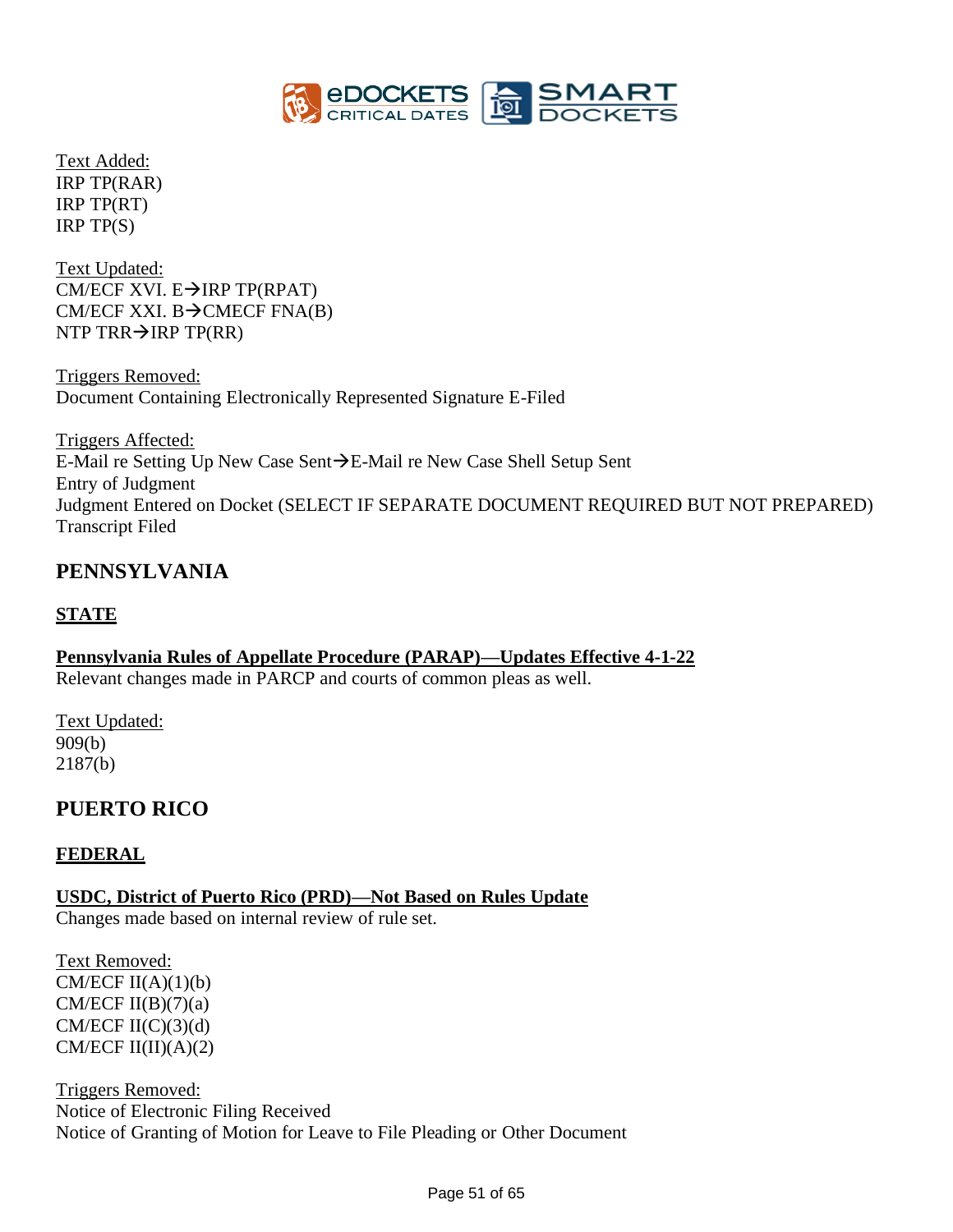

Triggers Affected: Transcript Filed

# **SOUTH CAROLINA**

## **STATE**

## **South Carolina Administrative Law Court (SCALC)—Updates Effective 4-18-22**

Text Removed: 4(B)

| <b>Text Updated:</b> |                                                                                                                                                      |
|----------------------|------------------------------------------------------------------------------------------------------------------------------------------------------|
| 3(A)                 |                                                                                                                                                      |
| 3(C)                 |                                                                                                                                                      |
| 19(A)                |                                                                                                                                                      |
| 19(C)                | [Deadline changed from 10 days after motion served to 10 days<br>after motion filed                                                                  |
| 21(A)                |                                                                                                                                                      |
| 29(D)(1)             | [Deadline changed from 10 days after motion served to 10 days<br>after motion filed.                                                                 |
| 33                   |                                                                                                                                                      |
| 36(A)                | [Deadline to file and serve record in appeal from decision of<br>Department of Employment and Workforce changed from 20 days<br>to $30 \text{ days}$ |

Triggers Removed: Motion for Reconsideration Served

Triggers Added: Motion re Discovery Filed

Triggers Affected: Motion for Reconsideration Filed Motion Served Notice of Assignment to Administrative Law Judge

# **TENNESSEE**

## **FEDERAL**

## **USBC, Middle District of Tennessee (TNMBK)—Updates Effective 3-23-17 and 3-8-22**

Changes also made based on internal review of rule set.

Text Removed: ECF  $(5)(d)$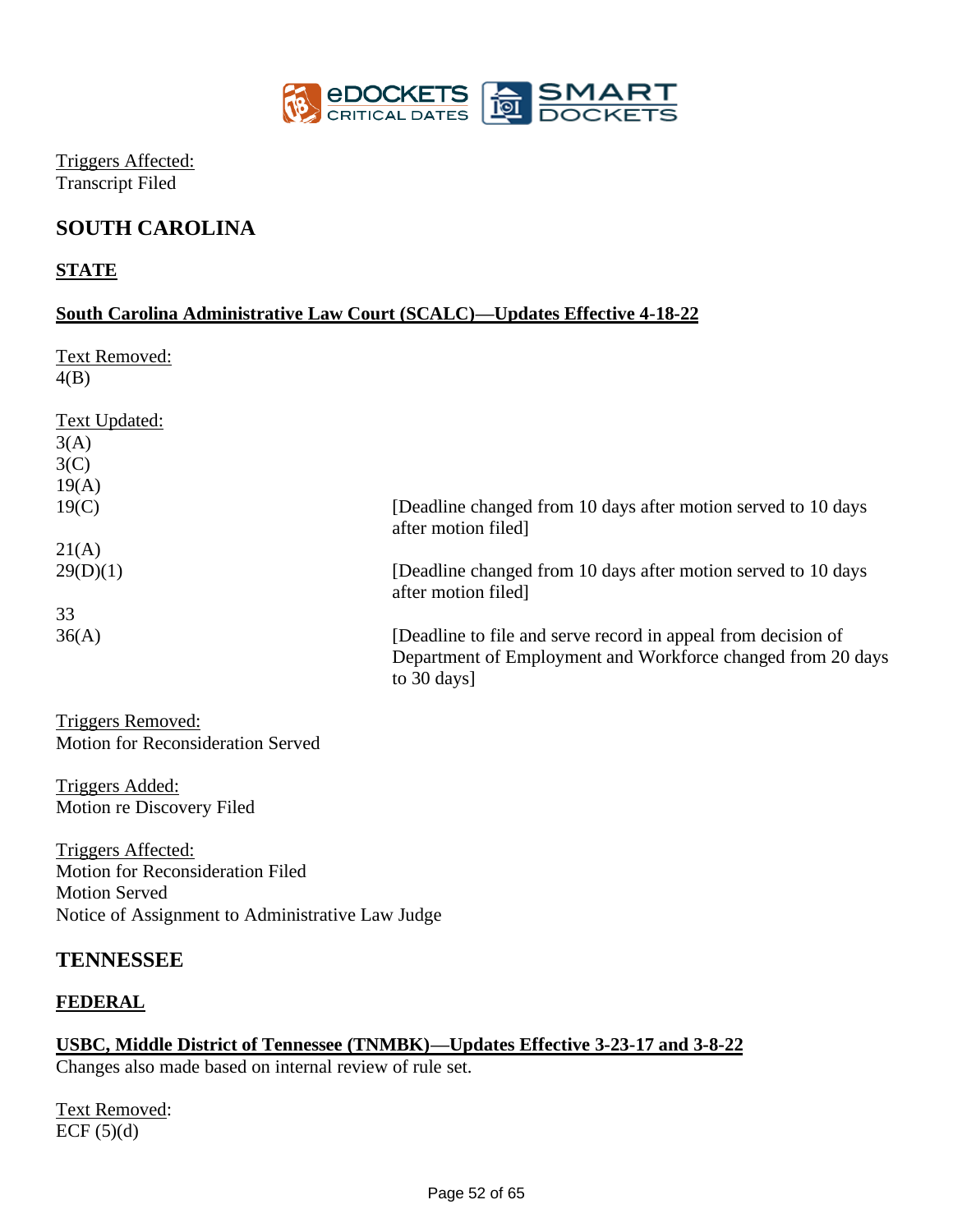

Text Added: ECF 3.9 ECF 4.4 EEP 4.3.2 EEP 4.4.2

Text Updated: ECF  $(5)(g) \rightarrow$  ECF 4.7 EEP  $4.2.1 \rightarrow$ EEP  $4.2$ 

Triggers Added: Hearing—Motion Docket Notice of Deactivation of ECF Account

Triggers Affected: Hearing triggers Notice of Motion Mailed Notice of Removal Filed Pleading—Complaint Filed Pleading—Complaint Received Pleading—Summons Issued [Not based on rules update] Pleading—Summons Issued Against U.S. or Its Officers/Agencies [Not based on rules update] Pleading—Summons Served by Mail, to Clerk, Electronically, or to Designated Agency [Not based on rules update] Pleading—Summons Served Personally [Not based on rules update] Pleading—Time Fixed for Serving Answer triggers Trial

## **STATE**

### **USDC, Western District of Tennessee (TNWD)—Not Based on Rules Update**

Changes made based on internal review of rule set.

Text Updated: IFP Mediation 4 IFP Mediation 7 IFP Mediation 13(A) IFP Mediation  $13(C)(2)$ IFP Mediation 13(E)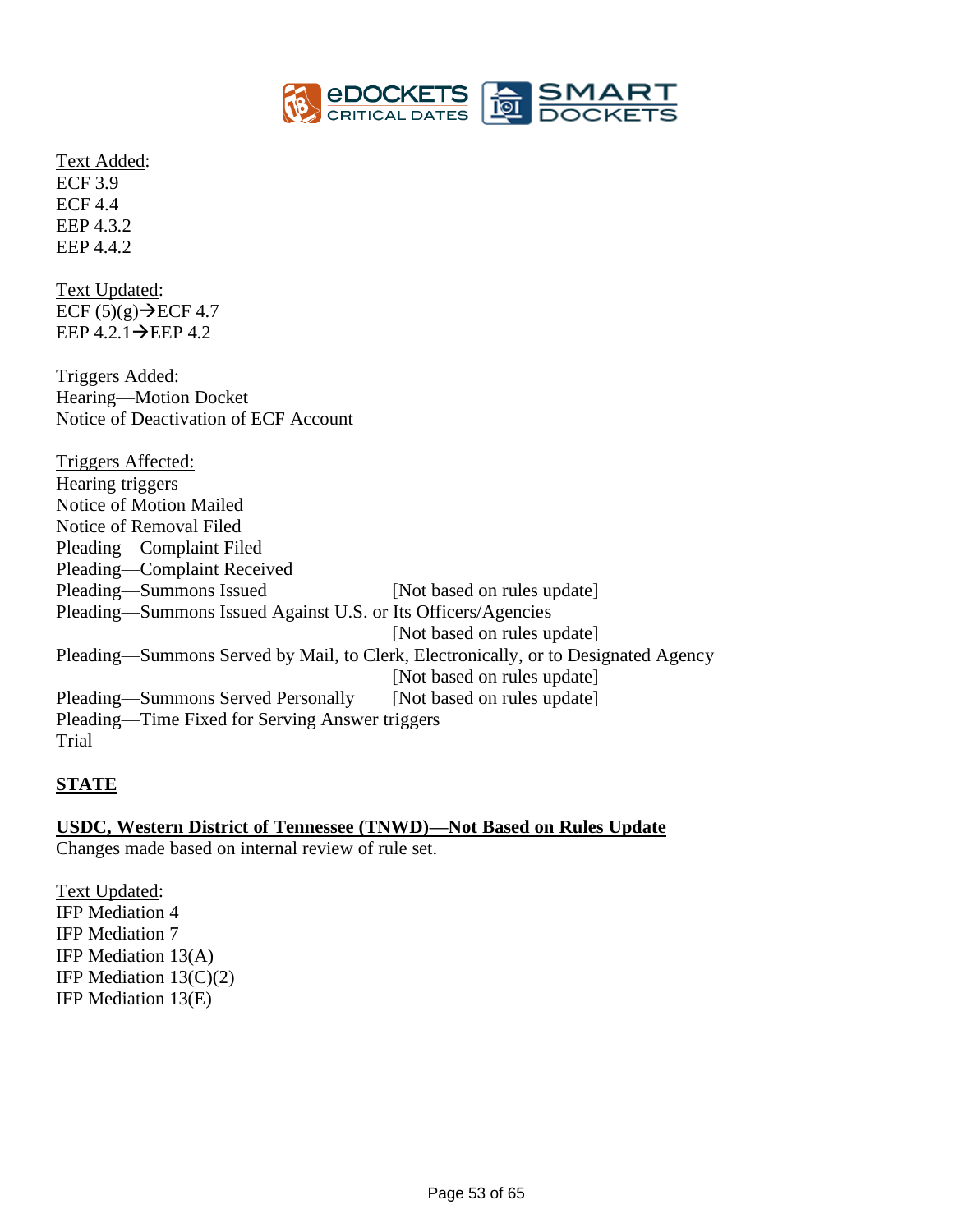

# **TEXAS**

## **FEDERAL**

### **USDC, Southern District of Texas (SDTX)—Updates Effective 4-18-22**

Additional changes made based on internal review of rule set.

| Text Removed:                         |                                                             |
|---------------------------------------|-------------------------------------------------------------|
| OSSC <sub>15</sub>                    |                                                             |
| PPCSO <sub>15</sub>                   |                                                             |
| PPCSO <sub>22</sub>                   |                                                             |
| PPCSO <sub>27</sub>                   |                                                             |
| PPCSO <sub>29</sub>                   |                                                             |
| PPCSO 30                              |                                                             |
| <u> Text Added:</u>                   |                                                             |
| PR $2-1(a)$                           |                                                             |
| PR 3-1                                | [Not based on rules update]                                 |
| PR $3-2(a)$                           | [Not based on rules update]                                 |
| PR 3-3                                | [Not based on rules update]                                 |
| PR 3-4                                | [Not based on rules update]                                 |
| PR $3-5(a)$                           | [Not based on rules update]                                 |
| $PR 3-6(b)$                           | [Not based on rules update]                                 |
| PR $3-6(c)$                           | [Not based on rules update]                                 |
| PR $3-8(a)$                           | [Not based on rules update]                                 |
| PR 4-1(a)                             | [Not based on rules update]                                 |
| PR $4-2(a)-(b)$                       | [Not based on rules update]                                 |
| PR $4-3(a)$                           | [Not based on rules update]                                 |
| $PR$ 4-3(b)                           | [Not based on rules update]                                 |
| PR 4-4                                | [Not based on rules update]                                 |
| PR 4-5(a)(1)                          | [Not based on rules update]                                 |
| PR 4-5(a)(2)                          | [Not based on rules update]                                 |
| PR 4-5(a)(3)                          | [Not based on rules update]                                 |
| PR 4-5(a)(4)                          | [Not based on rules update]                                 |
| PCOS <sub>1</sub>                     |                                                             |
| PCOS <sub>11</sub>                    |                                                             |
| PPCSO <sub>18</sub>                   |                                                             |
| PPCSO <sub>21</sub>                   |                                                             |
| PPCSO <sub>23</sub>                   |                                                             |
| <b>Text Updated:</b>                  |                                                             |
| OSSC 2(a)(ii) $\rightarrow$ PCOS 2(b) | [Deadline changed from 45<br>6 weeks after the initial case |

OSSC  $5(c) \rightarrow PCOS$  4(b) [Deadline changed from 30 days to 21 days] OSSC Proposed Dates→PCOS Proposed Dates

days after the scheduling conference to e management conference] OSSC  $2(a)(iii) \rightarrow PCOS 2(c)$  [Deadline changed from 45 days to 6 weeks]

> Page 54 of 65 [Deadline to hold FRCP 26(f) Conference changed from 14 days before scheduling conference to 14 days before initial case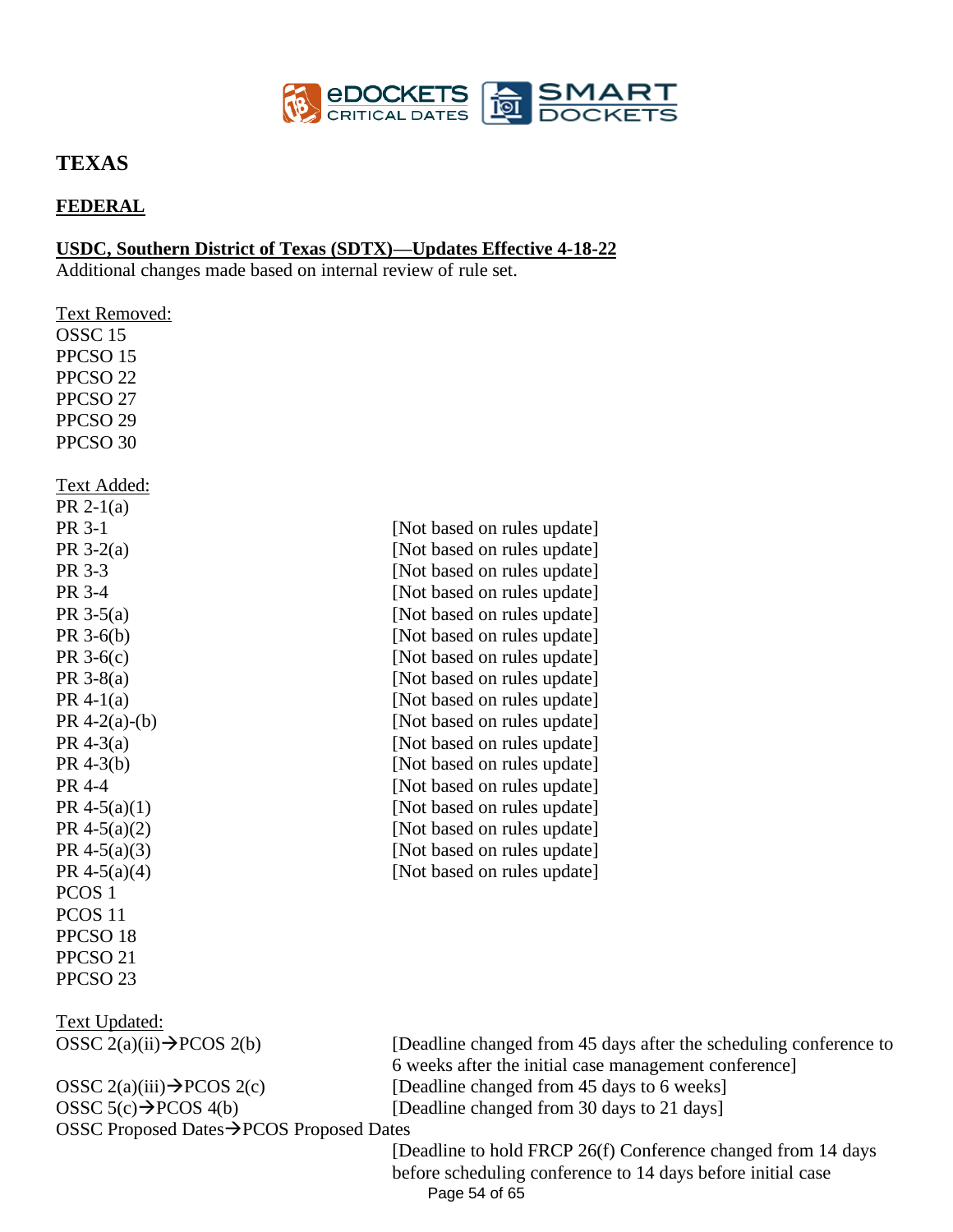

management conference; Deadline to file Joint Case Management Plan changed from 7 days before scheduling conference to 7 days before initial case management conference]

| Patent Rule 2-1(b) $\rightarrow$ PR 2-1(b)                        |                                                                                                                                                                                                                                                                                                                            |  |  |
|-------------------------------------------------------------------|----------------------------------------------------------------------------------------------------------------------------------------------------------------------------------------------------------------------------------------------------------------------------------------------------------------------------|--|--|
| Patent Rule $2-2\rightarrow$ PR 2-2                               |                                                                                                                                                                                                                                                                                                                            |  |  |
| PO 10                                                             |                                                                                                                                                                                                                                                                                                                            |  |  |
| PPCSO <sub>1</sub>                                                |                                                                                                                                                                                                                                                                                                                            |  |  |
| PPCSO <sub>2</sub>                                                |                                                                                                                                                                                                                                                                                                                            |  |  |
| PPCSO <sub>3</sub>                                                |                                                                                                                                                                                                                                                                                                                            |  |  |
| PPCSO <sub>4</sub>                                                |                                                                                                                                                                                                                                                                                                                            |  |  |
| PPCSO 5-6                                                         | [Deadline to file joint claim construction and prehearing statement<br>changed from 9 weeks after preliminary invalidity contentions and<br>inequitable conduct allegations due or 17 weeks after scheduling<br>conference to 9 weeks after preliminary invalidity contentions and<br>inequitable conduct allegations due] |  |  |
| PPCSO 7-8 $\rightarrow$ PPCSO 8                                   | [Deadline to file technology tutorial changed from 22 weeks after<br>scheduling conference to 1 week after discovery deadline on claim<br>construction issues]                                                                                                                                                             |  |  |
| PPCSO $10 \rightarrow$ PPCSO 7                                    |                                                                                                                                                                                                                                                                                                                            |  |  |
| PPCSO $11 \rightarrow$ PPCSO 9                                    | [Deadline to file opening claim construction brief changed from 7<br>weeks after joint claim construction and pre-hearing statement or 3<br>weeks after claim construction discovery deadline to 3 weeks after<br>claim construction discovery deadline]                                                                   |  |  |
| PPCSO $12 \rightarrow$ PPCSO $10$                                 |                                                                                                                                                                                                                                                                                                                            |  |  |
| PPCSO 13 $\rightarrow$ PPCSO 11                                   |                                                                                                                                                                                                                                                                                                                            |  |  |
| PPCSO $14 \rightarrow$ PPCSO 12                                   |                                                                                                                                                                                                                                                                                                                            |  |  |
| PPCSO 16→PPCSO 14                                                 |                                                                                                                                                                                                                                                                                                                            |  |  |
| PPCSO 17, 19 $\rightarrow$ PPCSO 15; PPCSO 16                     | [Deadline to furnish privilege logs changed from 4 weeks after<br>Markman ruling to 1 week after deadline for final infringement<br>contentions and to amend pleadings on infringement claims]                                                                                                                             |  |  |
| PPCSO $18 \rightarrow$ PPCSO 17                                   |                                                                                                                                                                                                                                                                                                                            |  |  |
| PPCSO $20 \rightarrow$ PPCSO 19                                   | [Deadline changed from 4 weeks after privilege logs are furnished<br>to 7 weeks after invalidity contentions and amended pleadings on<br>invalidity claims are due]                                                                                                                                                        |  |  |
| PPCSO 21 $\rightarrow$ PPCSO 20                                   |                                                                                                                                                                                                                                                                                                                            |  |  |
| PPCSO 23→PPCSO 22                                                 | [Deadline changed from 4 weeks after discovery deadline on all<br>issues to 4 weeks after expert discovery deadline]                                                                                                                                                                                                       |  |  |
| PPCSO 25-26, 28 $\rightarrow$ PPCSO 23                            |                                                                                                                                                                                                                                                                                                                            |  |  |
| PPCSO 31 $\rightarrow$ PPCSO 24                                   |                                                                                                                                                                                                                                                                                                                            |  |  |
| PPCSO $32 \rightarrow$ PPCSO 25                                   |                                                                                                                                                                                                                                                                                                                            |  |  |
| Triggers Removed:                                                 |                                                                                                                                                                                                                                                                                                                            |  |  |
| Hearing on Motion                                                 |                                                                                                                                                                                                                                                                                                                            |  |  |
| Hearing on Motion for Summary Judgment<br><b>Mandate Issued</b>   |                                                                                                                                                                                                                                                                                                                            |  |  |
| PATENT—Amended Pleadings Due per Scheduling Order                 |                                                                                                                                                                                                                                                                                                                            |  |  |
| PATENT—Claim Construction Discovery Deadline per Scheduling Order |                                                                                                                                                                                                                                                                                                                            |  |  |
|                                                                   | PATENT-Exchange of Proposed Terms and Claim Elements for Construction Due per Scheduling Order                                                                                                                                                                                                                             |  |  |
| Page 55 of 65                                                     |                                                                                                                                                                                                                                                                                                                            |  |  |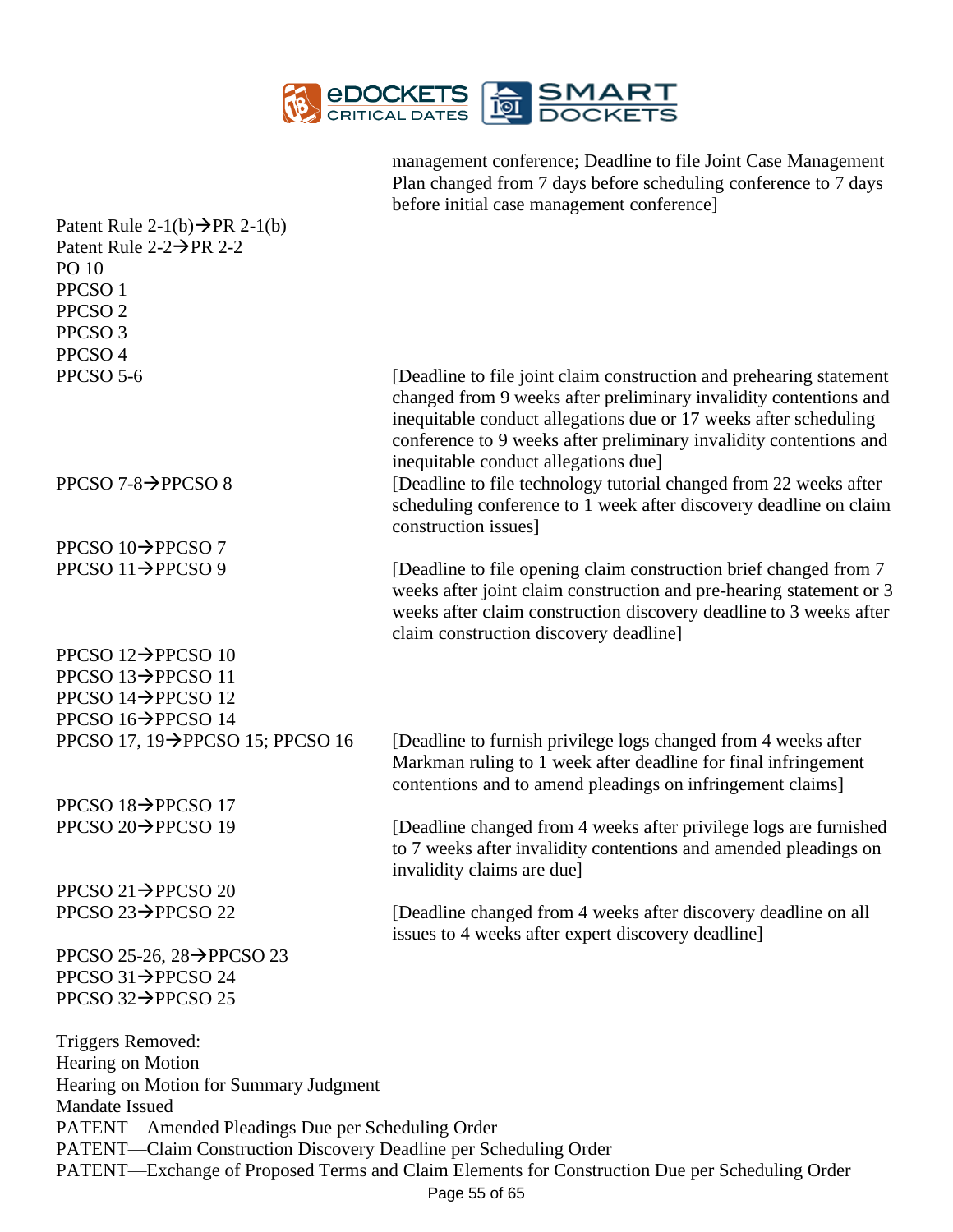

PATENT—Expert Witness Designations and Reports re Non-Construction Issues Due per Scheduling Order PATENT—Disclosure of Asserted Claims and Preliminary Infringement Contentions Due per Scheduling

- Order
- PATENT—Discovery Deadline per Scheduling Order
- PATENT—Joint Claim Construction and Pre-Hearing Statement Due per Scheduling Order
- PATENT—Joint Pretrial Order Due per Scheduling Order
- PATENT—Motion Filing Cutoff per Scheduling Order
- PATENT—Opening Claim Construction Brief Due per Scheduling Order
- PATENT—Preliminary Invalidity Contentions and Relevant Document Production Due per Scheduling Order
- PATENT—Responses to Amended Pleadings Due per Scheduling Order
- PATENT—Responsive Briefs Due per Scheduling Order
- PATENT—Responsive Claim Construction Brief Due per Scheduling Order
- PATENT—Responsive Expert Witness Designations and Reports re Non-Claim Construction Issues Due per Scheduling Order
- PATENT—Ruling on Pending Motions Due per Scheduling Order
- PATENT—Willful Infringement Documents and Privilege Logs Due per Scheduling Order

Triggers Added:

Conference—Initial Case Management Conference in Patent Case Sealed Document in Patent Case Filed

Triggers Affected:

Challenge to Confidentiality Designation Received→Challenge to Confidentiality Designation in Patent Case Received

Conference—Scheduling Conference

Conference—Scheduling Conference in Patent Case

- Conference—Docket Call/Final Pretrial Conference in Patent Case
- Confidentiality Agreement Received→Confidentiality Agreement for Expert, Consultant, or Employees Received in Patent Case
- Discovery Cutoff triggers
- Discovery—Expert Testimony Disclosure Served
- Entry of Judgment

FRCP 26(f) Conference

Hearing—Claim Construction/Markman Hearing in Patent Case

Judgment Entered on Docket (SELECT IF SEPARATE DOCUMENT REQUIRED BUT NOT PREPARED)

Motion to Compel Filed

Motion for More Definite Statement Filed

Motion to Dismiss per Rule 12 Filed

Motion to Strike Filed

PATENT—Disclosure of Asserted Claims and Preliminary Infringement Contentions Due per Scheduling Order

PATENT—Markman Decision

- PATENT—Preliminary Invalidity Contentions Relevant Documents Produced→PATENT—Preliminary Invalidity Contentions and Relevant Documents and Information Produced
- PATENT—Scheduling Order Issued

Pleading—Answer Filed

- Pleading—Summons and Complaint Served triggers
- Pleading—Waiver of Service of Summons Filed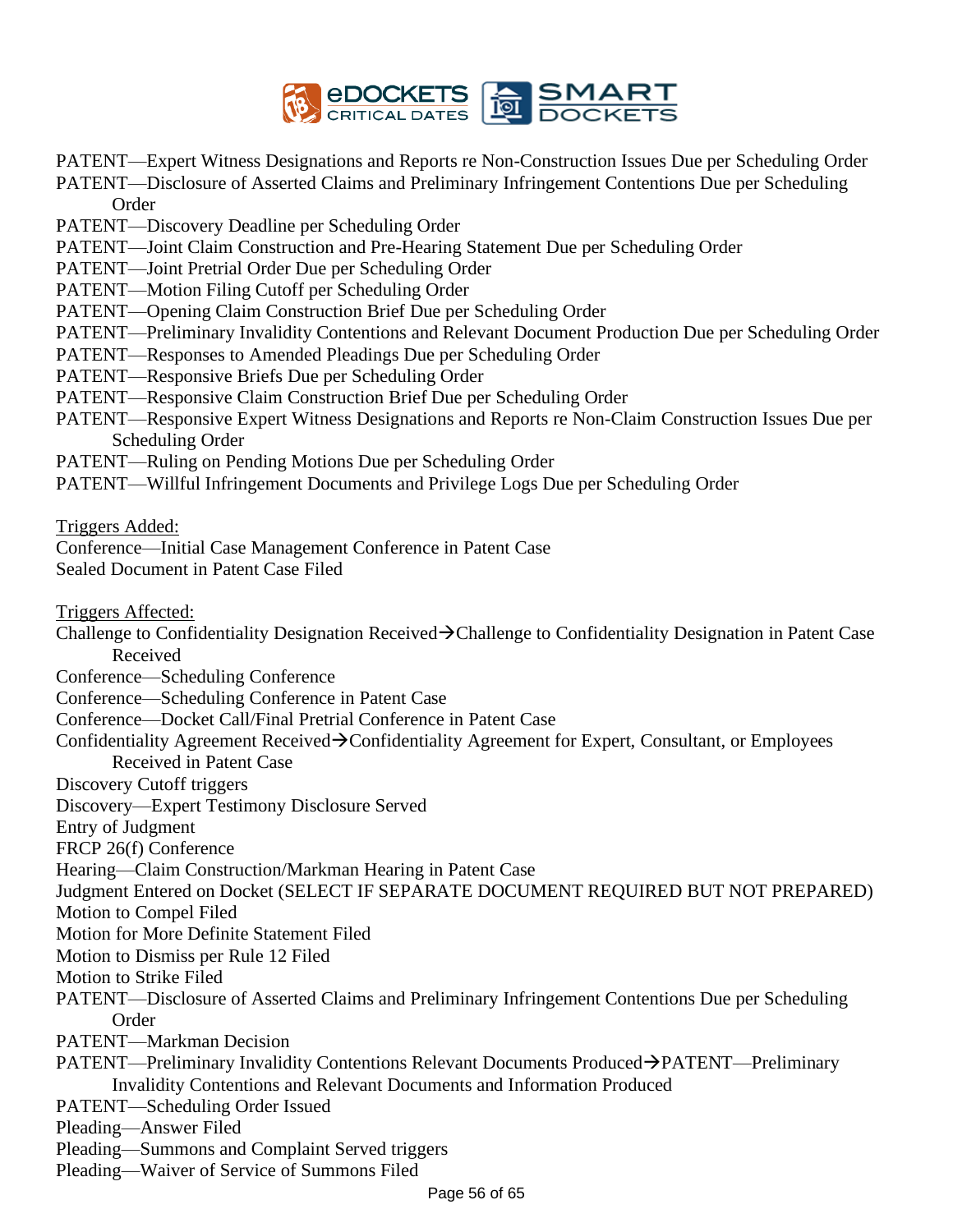

Settlement→Order of Dismissal After Settlement in Patent Case Transcript Delivered→Transcript in Patent Case Delivered Trial

#### **USDC, Western District of Texas, Hon. Alan D. Albright (TXADA)—Updates Effective 4-14-22**

Additional changes made based on internal review of rule set.

Text Removed:

SONRSCPC [Not based on rules update]

Text Updated: SOGPPC Appx A 11W SOGPPC Appx A 12W SOGPPC Appx A 13W SOGPPC Appx A 14W SOGPPC Appx A 16WMH SOGPPC Appx A 17W SOGPPC Appx A 19W SOGPPC Appx A 19WJE SOGPPC Appx A 1DMH SOGPPC Appx A 21W SOGPPC Appx A 22W SOGPPC Appx A 23W SOGPPC Appx A 26W SOGPPC Appx A 2W SOGPPC Appx A 30WMH SOGPPC Appx A 31WMH SOGPPC Appx A 35WMH SOGPPC Appx A 38WMH SOGPPC Appx A 39WMH SOGPPC Appx A 3BD SOGPPC Appx A 3BDASR SOGPPC Appx A 40WMH SOGPPC Appx A 42WMH SOGPPC Appx A 44WMH SOGPPC Appx A 45WMH SOGPPC Appx A 46WMH SOGPPC Appx A 47WMH SOGPPC Appx A 49WMH SOGPPC Appx A 52WMH SOGPPC Appx A 6WMH SOGPPC Appx A 7D SOGPPC Appx A 7W SOGPPC Appx A 8W SOGPPC Appx A 8WMFT SOGPPC Appx A 8WMH SOGPPC Appx A 9W SOGPPC  $I(2) \rightarrow$ SOGPPC  $II(2)$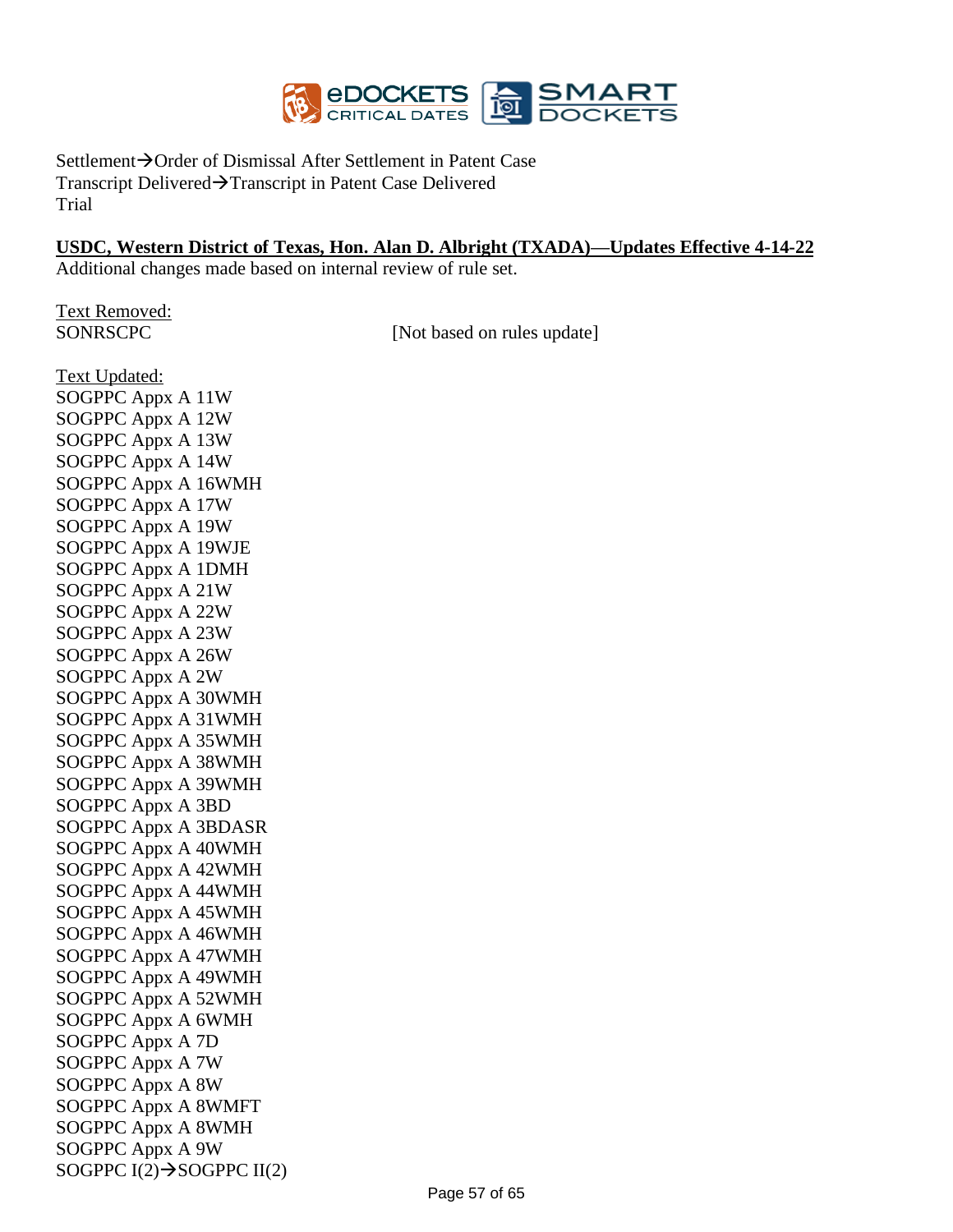

SOGPPC  $I(3) \rightarrow SOG$ PPC  $II(3)$ SOGPPC  $I(4)$   $\rightarrow$  SOGPPC  $II(4)$ SOGPPC III(WO)→SOGPPC IV(WO) SOGPPC IV→SOGPPC V SOGPPC IX $(4)$  $\rightarrow$ SOGPPC X $(4)$ SOGPPC IX $(7) \rightarrow$ SOGPPC X $(7)$ SOGPPC IX $(8) \rightarrow$ SOGPPC X $(8)$ SOGPPC V→SOGPPC VI SOGPPC VI→SOGPPC VII SOGPPC VII→SOGPPC VIII SOGPPC VII(TTCMH)→SOGPPC IX(TTCMH) SONRPC→SOGPPC I

SOGPPC III(P) $\rightarrow$ SOGPPC IV(P) [Deadline changed from 3 court days to 3 calendar days]

Triggers Affected:

Case Readiness Status Report Filed in Patent Case→Case Readiness Status Report Filed per Order Governing Proceedings - Patent Case Conference—Case Management Conference per Order Governing Proceedings - Patent Case Discovery—Summary of Issues and Relief Requested After Meet and Confer re Discovery Disputes Emailed per Order Governing Proceedings - Patent Case Hearing—Markman Hearing per Order Governing Proceedings - Patent Case Motion for More Definite Statement Filed Motion to Dismiss per Rule 12 Filed Motion to Strike Filed Motion to Transfer Filed per Order Governing Proceedings - Patent Case Pleading—Answer Filed

### **STATE**

### **Texas Court of Appeals (TX-RAP)—Not Based on Rules Update**

Changes made based on internal review of rule set and made in Texas Court of Appeals rule sets.

Text Updated: 53.7(a) 53.7(c) 53.7(d) 53.7(e)

### **Texas Rules of Civil Procedure (TX-RCP)—Updates Effective 5-1-22**

Relevant change also made in trial courts.

Text Added: 679a(b) 679b(a)  $679b(b)(1)$  $679b(c)(4)$  $679b(c)(5)$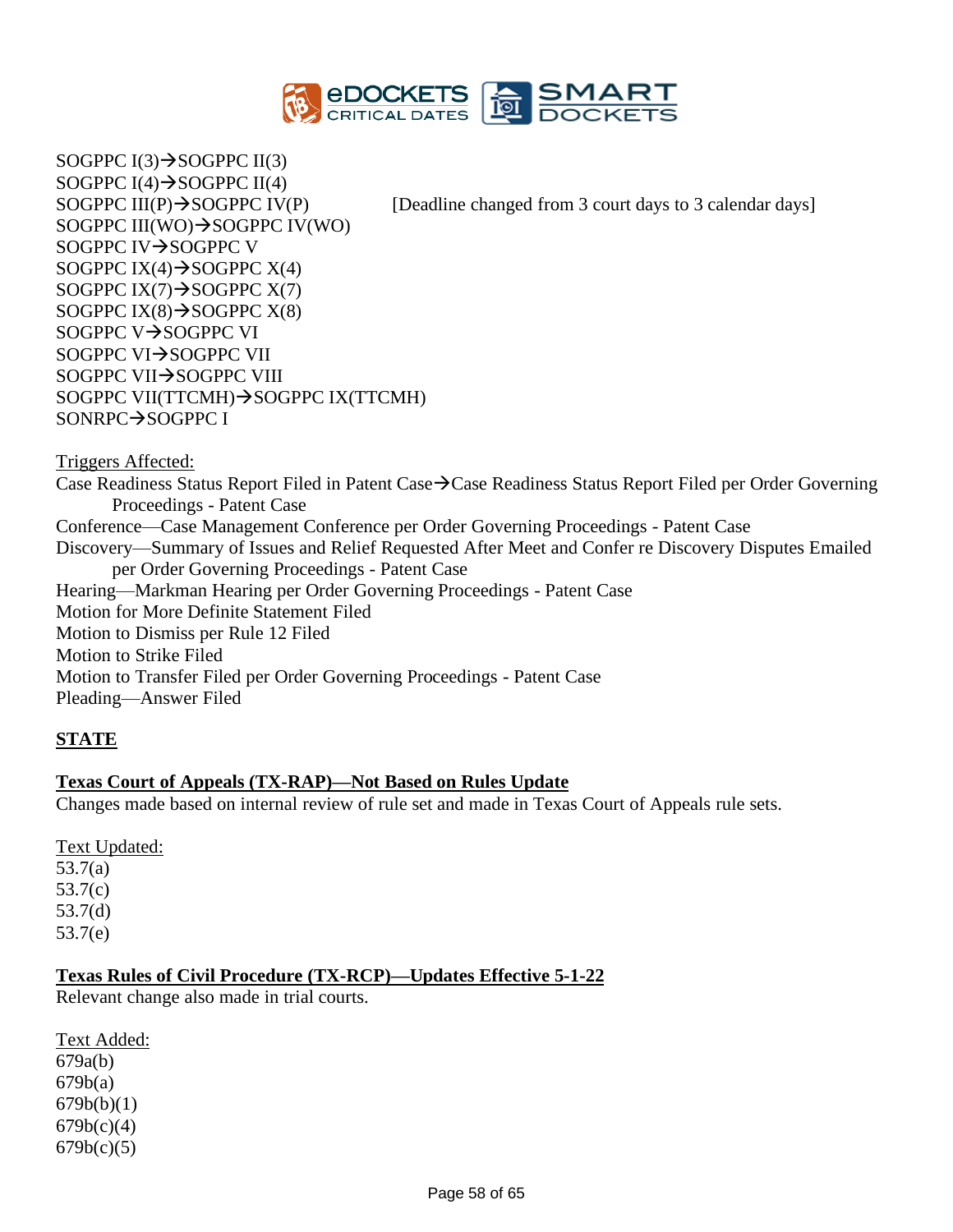

Text Updated: 664a

Triggers Added: Order to Release Judgment Debtor's Exempt Personal Property Judgment Debtor's Exemption Claim Filed Notice of Protected Property Rights, Protected Property Claim Form, and Instructions for Form Served Notice that Judgment Debtor's Property Frozen Notice that Judgment Debtor's Property Seized

Trigger Affected:

Motion to Vacate, Dissolve, or Modify Writ of Garnishment Filed→Motion to Dissolve or Modify Writ of Garnishment Filed

### **Texas Court of Appeals, 1st District (TX1COA)—Not Based on Rules Update**

Changes made based on internal review of rule set.

Text Removed: 4(h)

Triggers Removed: Petition Filed Briefing—Brief Filed

Triggers Affected: Briefing—Appellant's Brief Filed Briefing—Appellee's Brief Filed Cross-Petition for Permission to Appeal Interlocutory Order Filed Petition for Permission to Appeal Interlocutory Order Filed

# **Texas Court of Appeals, 3rd District (TX3COA)—Not Based on Rules Update**

Changes made based on internal review of rule set.

Text Removed: 4(i) Text Added: LP 49 LP 55 Text Updated: P 22→LP 22 P 37→LP 37

P 39→LP 39 P 57→LP 57

Triggers Removed: Change of Email Address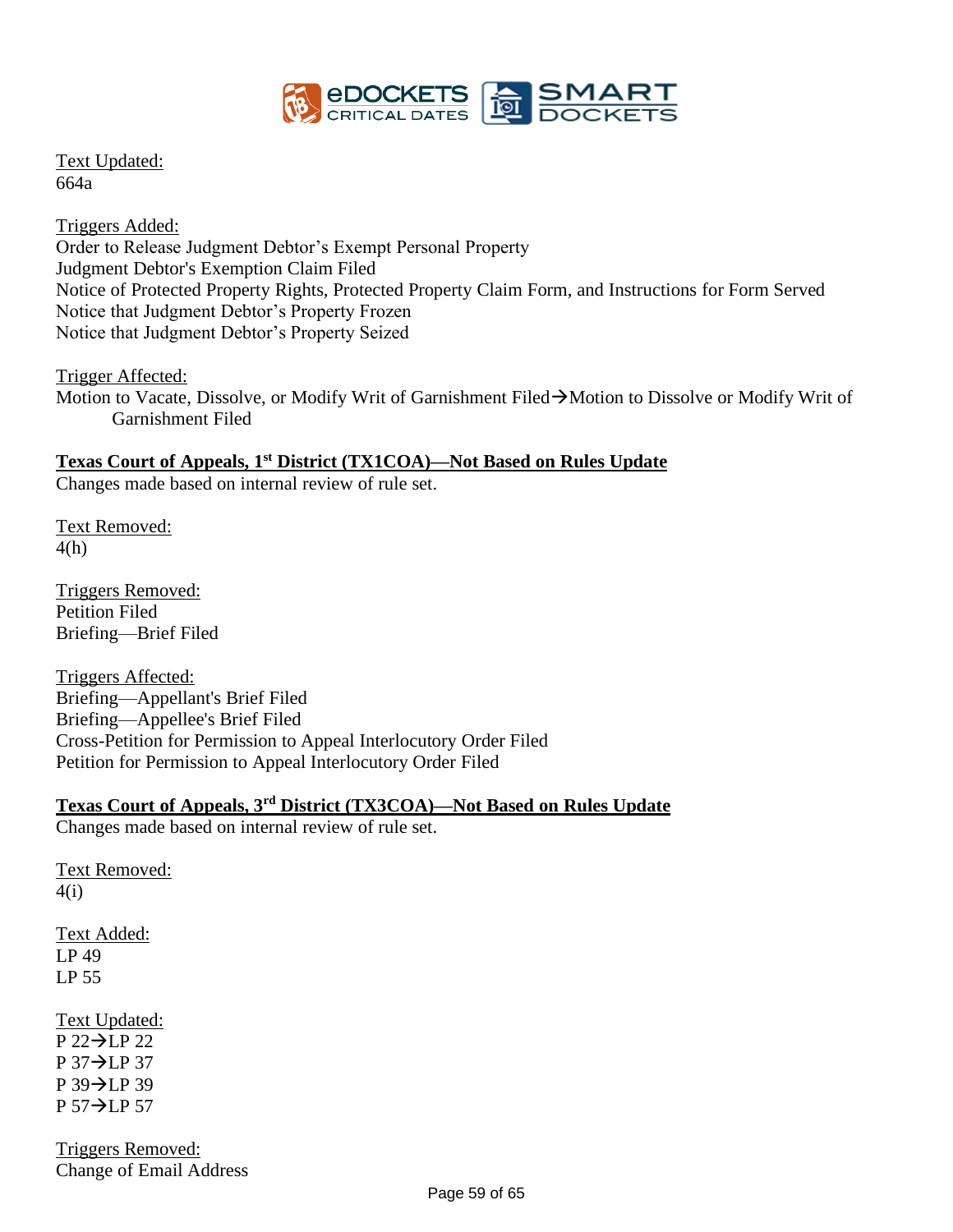

Triggers Affected: Motion Filed

## **Texas Court of Appeals, 4th District (TX4COA)—Updates Effective on 10-1-21**

Text Removed: IOP  $7(f)(iv)$ 

Text Updated: IOP  $6(a) \rightarrow$ IOP 6

Triggers Removed: Order of Referral to ADR Issued

Triggers Affected: Letter Noting Filing Fee Deficiency Sent→Notice of Filing Fee Deficiency Sent

## **Texas Court of Appeals, 5th District (TX5CTA)—Not Based on Rules Update**

Changes made based on internal review of rule set.

Text Updated: 2 3(4)  $5(d)(1)$  $5(d)(2)$  $5(d)(3)$ 

 $5(d)(4)$ 

**Texas Court of Appeals, 14th District (TX14CA)—Updates Effective 1-11-21**

Additional changes made based on internal review of rule set.

Text Removed:  $6(a)$ 

Text Added: IOP Motions (Handled) IOP OA (Handled) IOP OA (Notes)

Text Updated: ADRP P  $1 \rightarrow$ MADR P 1 ADRP P  $5 \rightarrow$ MADR P 5 ADRP P  $6 \rightarrow$ MADR P 6 ADRP P  $8 \rightarrow$ MADR P 8 ADRP P  $10\rightarrow$ MADR P  $10$ ADRP P 11→MADR P 11 IOP Appellate Mediation 2 IOP Appellate Mediation 3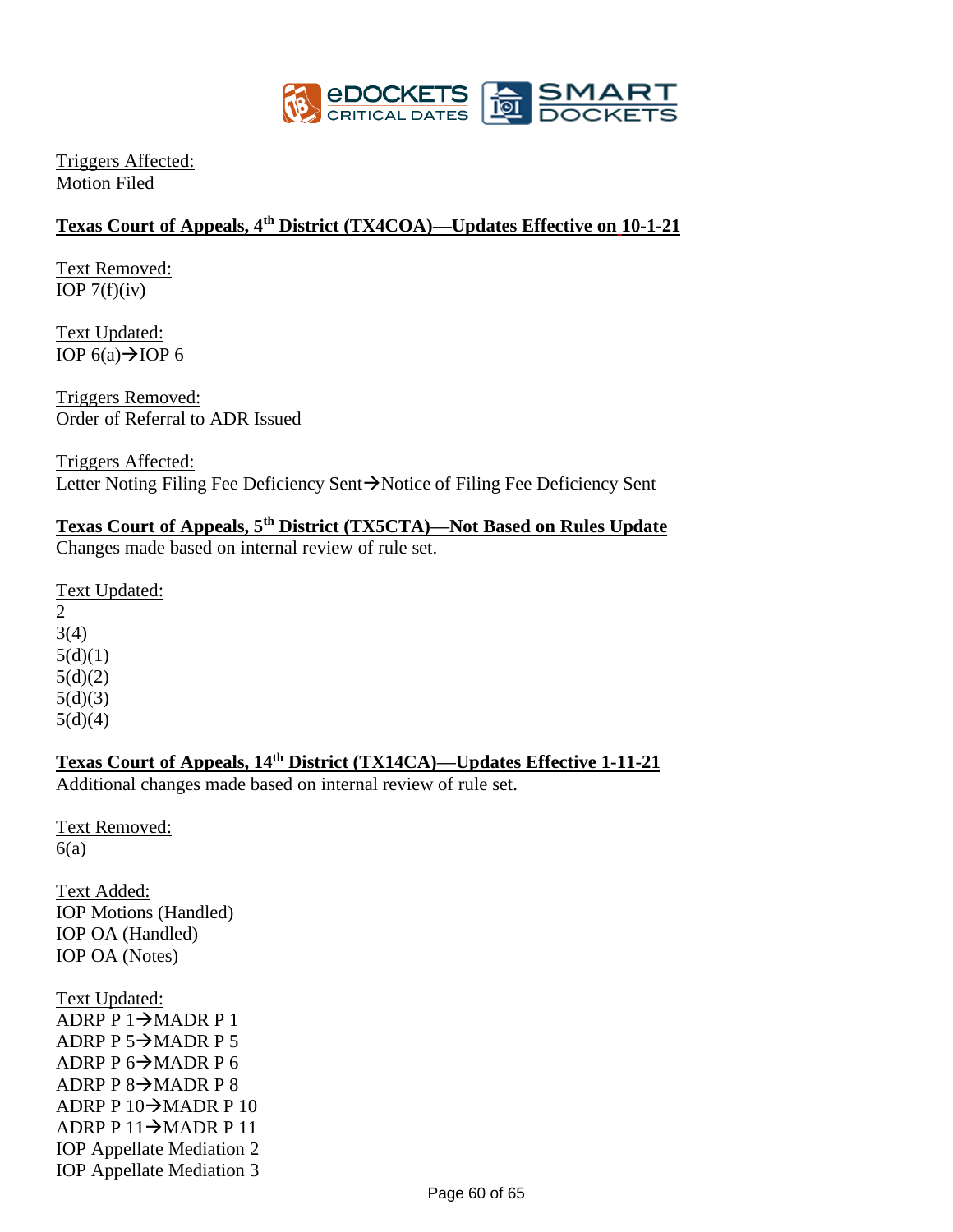

Triggers Removed: Change of Email Address

Triggers Affected: Motion Filed Oral Argument or Submission Date Without Argument

# **Texas Civil District Court, Austin County, 155th District (TX155A)—Updates Effective 8-25-21**

Applicable changes also made to TX155F.

Text Removed: 602 702 801 E-Filing (Aus) 5.3 E-Filing (Fay) 5.3

Triggers Removed: Conference—Pretrial Conference Mediation—Conference Notice of Appearance Received

Triggers Affected: Pleading—Petition Filed Trial

# **Texas Civil County Court, Brazoria County, Courts at Law No. 1 – 4 (TXBRDC)—Updates Effective 9-1-21**

Additional changes based on internal review of rule set.

Text Updated:  $5 \rightarrow 4$  $6.2 \rightarrow 11.2$  $6.3 \rightarrow 11.3$ EI Request for Correction [Not based on rules update]

**Texas Civil District Court, Cameron County, 197th District (TX197)—Not Based on Rules Update** Changes made based on internal review of rule set.

Text Removed: CourtCall

Triggers Affected: Hearing triggers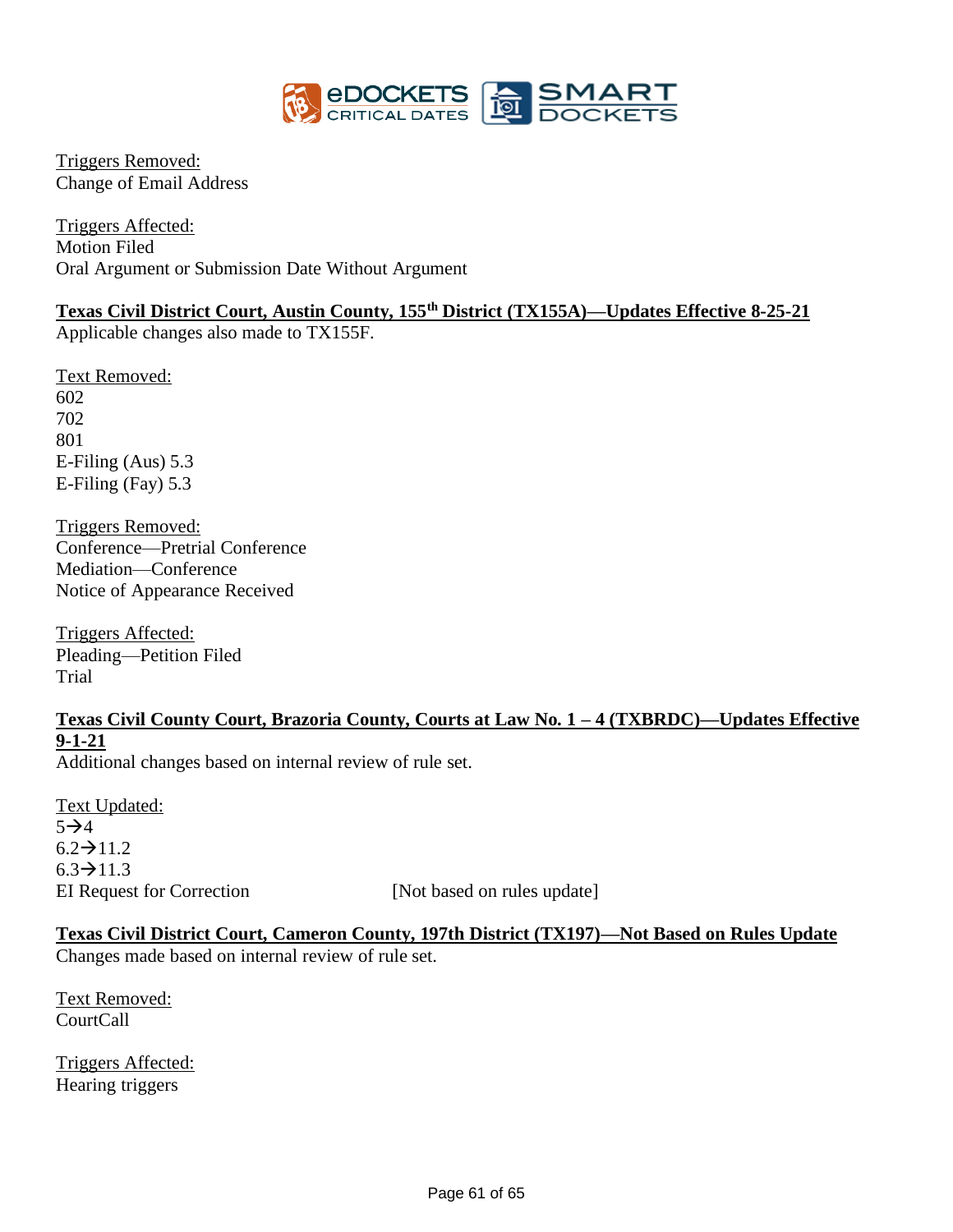

# **UTAH**

# **STATE**

## **Utah Court of Appeals (UTSCA)—Updates Effective 5-1-22**

Text Removed:  $50(e)$ Text Added:  $25(a)$  $25(c)(3)$  $25(d)(1)$  $25(d)(3)$  $25(g)(1)$  $25(g)(2)$  $25(h)$ Text Updated:  $25\rightarrow 25(d)(2)$  [Deadline to file motion for leave to file amicus curiae brief changed from 21 days before brief of supported party due to 14 days after principal brief of supported party filed; deadline for response to motion for leave changed from 7 court days after service of motion to 14 calendar days after motion filing. 50(a) 50(d) [Deadline changed from 14 calendar days to 7 court days] Triggers Removed: Briefing—Appellant's Principal Brief Served by Mail Triggers Added: Briefing—Amicus Curiae Brief in Support of Appellant's Principal Brief Filed Briefing—Amicus Curiae Brief in Support of Appellee's Principal Brief Filed Briefing—Amicus Curiae Brief in Support of Cross-Appellant's Principal Brief Filed Briefing—Appellant's Principal Brief Filed Briefing—Appellee's Principal Brief Filed Briefing—Cross-Appellant's Principal Brief Filed Order Disposing of Motion for Leave to File Amicus Curiae Brief Order Denying Motion to Remand for Determination of Ineffective Assistance of Counsel Filed After Briefing Notice Sent [Not based on rules update] Triggers Affected: Briefing—Appellant's Principal Brief Served by Means Other than Mail→Briefing—Appellant's Principal Brief Served Motion for Leave to File Amicus Curiae or Guardian Ad Litem Brief Served→Motion for Leave to File Amicus Curiae Brief Served Notice of Filing of Index and Appellant's Brief Due Date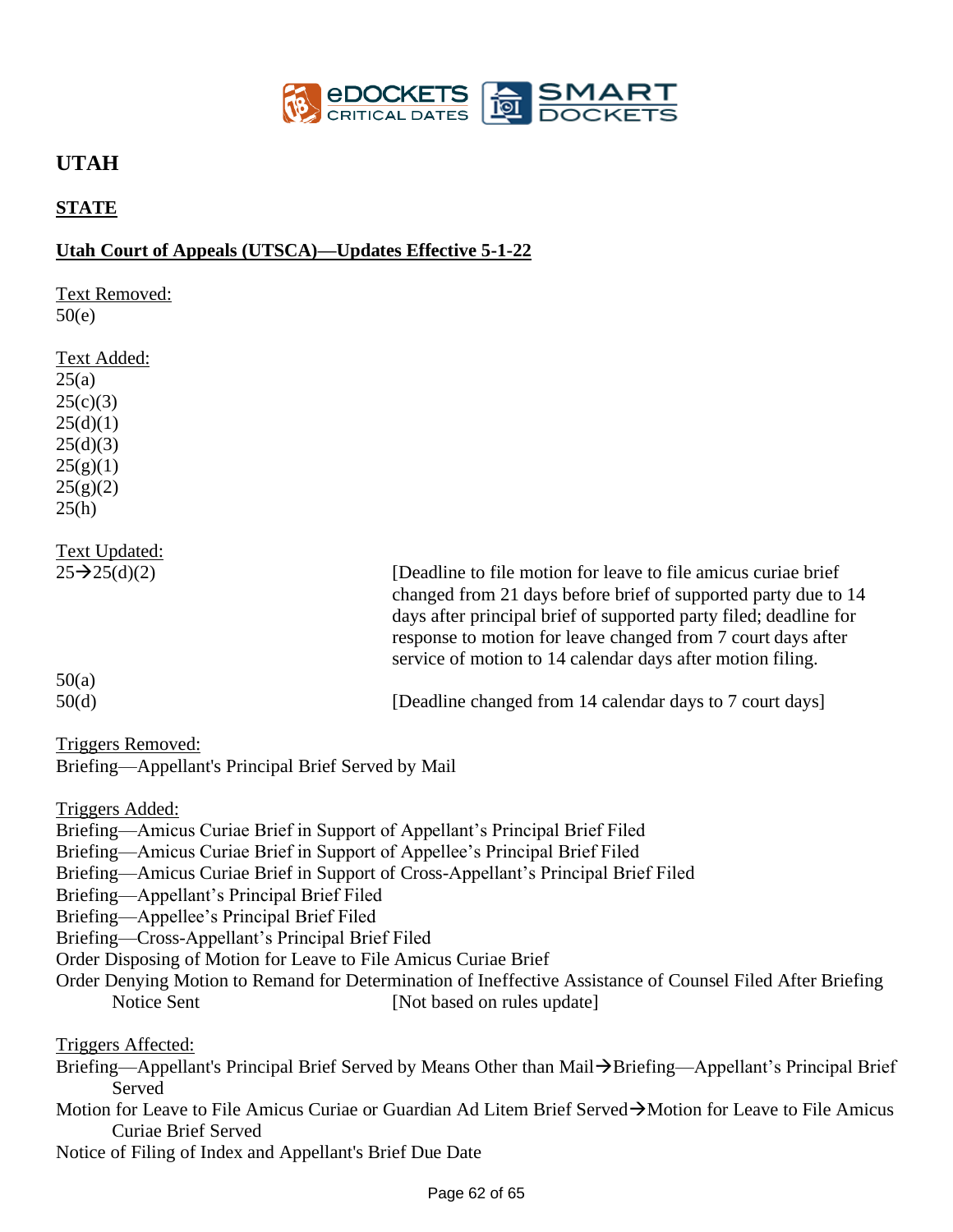

Notice of Oral Argument Opinion, Decision, or Order Resolving Appeal on Merits Issued Order Denying Motion for Summary Disposition of Appeal Filed After Briefing Notice Sent Petition for Writ of Certiorari Filed (Supreme Court) Response to Petition for Writ of Certiorari (Supreme Court) Served

# **VIRGINIA**

## **FEDERAL**

# **USDC, Western District of Virginia (VAWD)—Not Based on Rules Update**

Changes made based on internal review of rule set.

Text Added: ARTCP Intro ARTCP RFAR ARTCP RPART

Text Updated: Transcript Policy (3)→ARTCP NIRR and ARTCP RR

Triggers Affected: Transcript Filed

## **STATE**

## **Virginia Circuit Court, Fairfax County (VAFACC)—Updates Effective 5-17-21**

Text Removed: CTMS RRP Par 1 CTMS RRP Par 2

Triggers Affected: Conference triggers Courtroom Technology Reservation Request Submitted Hearing triggers Trial

## **Virginia Circuit Court, Loudoun County (VALDCC)—Updates Effective April 2022**

Text Added: CCAR RFA

Text Updated: CDR ER→CCAR ER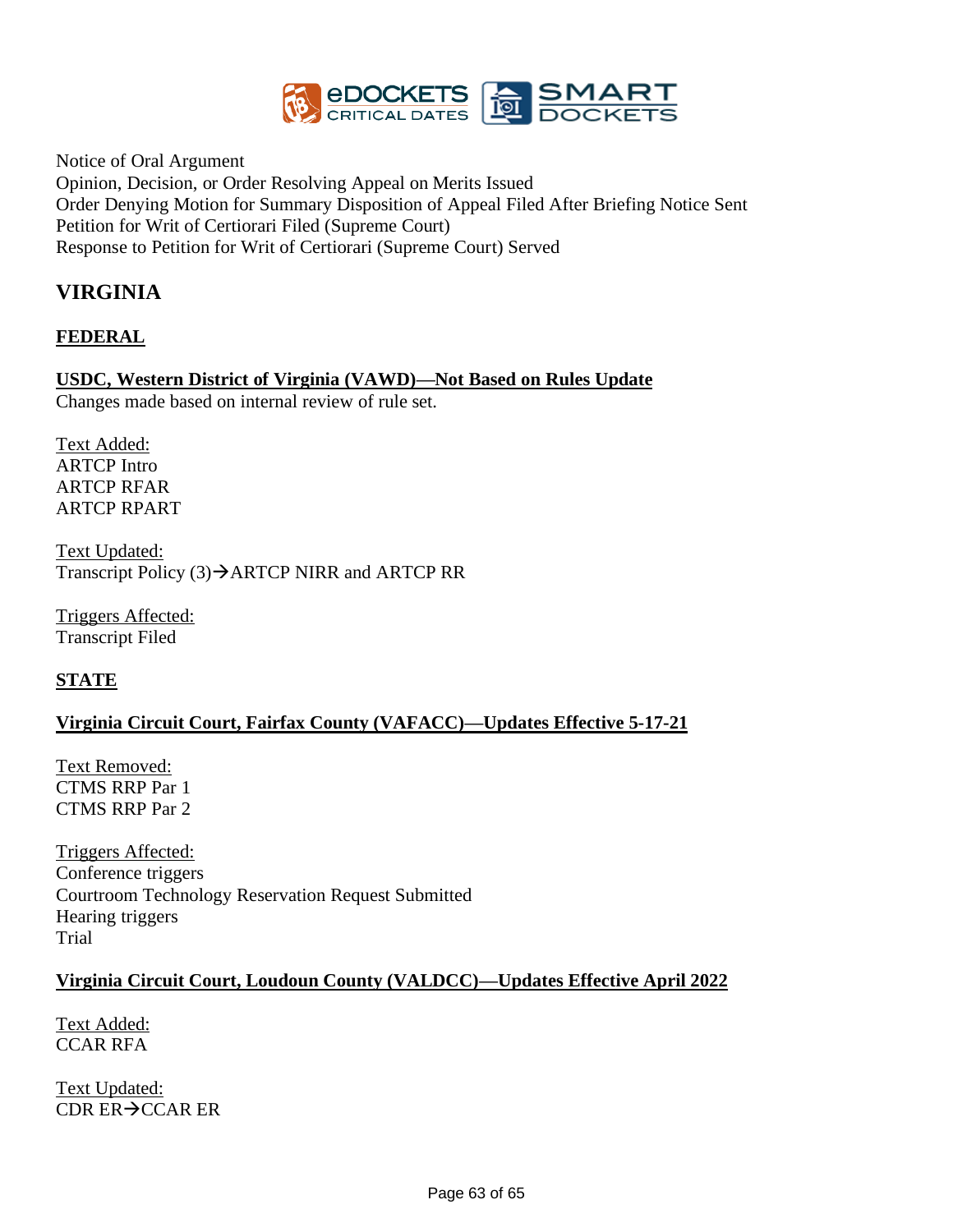

Triggers Affected: CD Request Form Completed→Audio Request Form Submitted

# **WASHINGTON**

## **STATE**

**Washington Superior Court, Grant County (WAGCSC)—Not Based on Rules Update**

Changes made based on internal review of rule set.

Text Removed: Form LR 8-B

Triggers Added: Scheduling Order—Deadline for Defendant to Disclose Expert Witnesses Scheduling Order—Deadline for Hearing Dispositive Motions Scheduling Order—Deadline for Plaintiff to Disclose Expert Witnesses Scheduling Order—Deadline for Plaintiff to Disclose Rebuttal Expert Witnesses Scheduling Order—Deadline to File Motions in Limine, Proposed Jury Instructions, and Trial Briefs Scheduling Order—Deadline to File Witness and Exhibit Lists Scheduling Order—Deadline to Join Additional Parties and Amend Claims or Defenses

Triggers Affected: Conference—Pretrial Conference Trial triggers

## **Washington Superior Court, Snohomish County (WASNSC)—Updates Effective April 2022**

Text Updated: CDC

## **Washington Superior Court, Whatcom County (WAWCSC)—Updates Effective 3-24-22**

Text Added: EPC

Triggers Affected: Pleading—Complaint Filed Pleading—Complaint Received